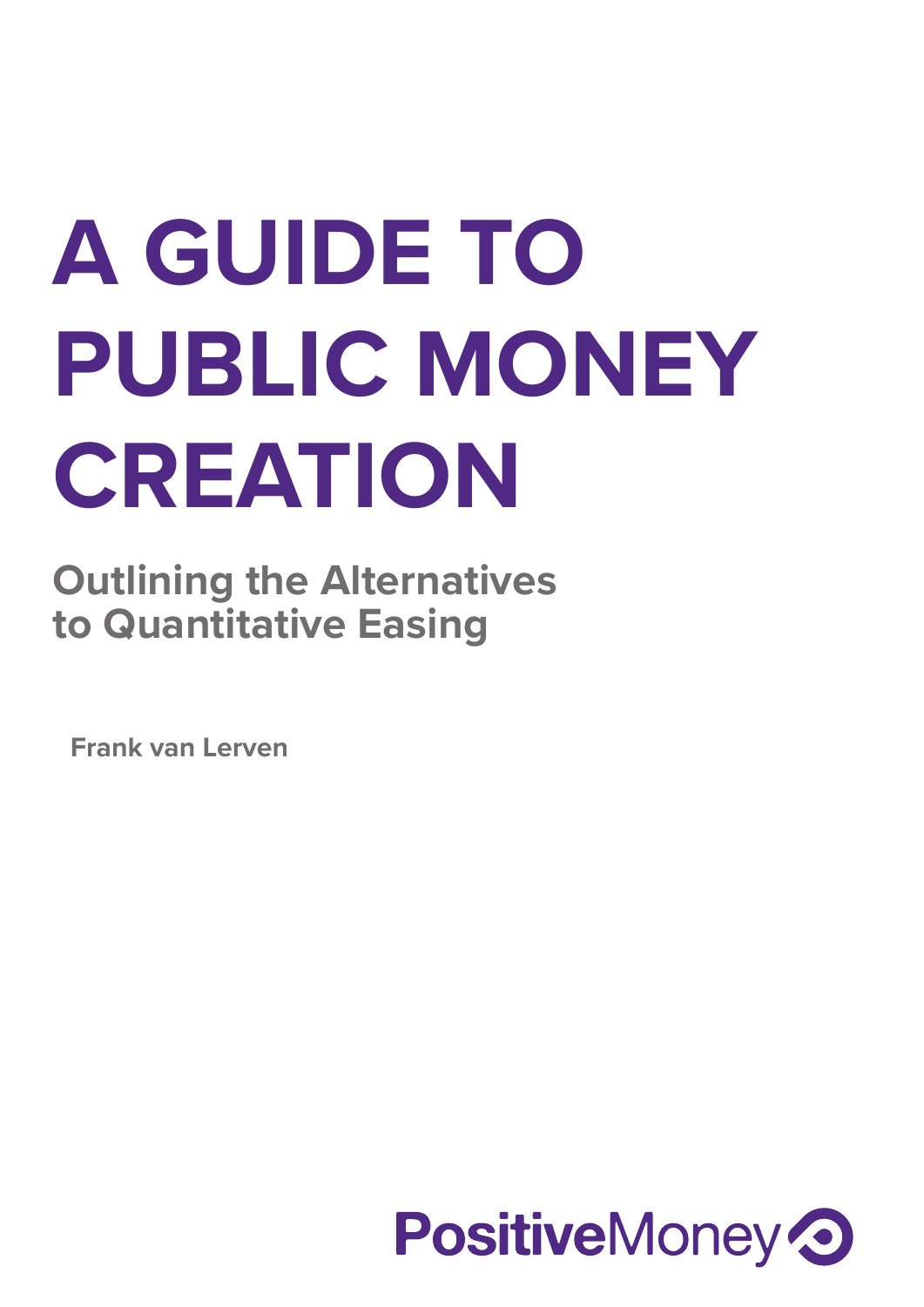First published May 2016

Copyright © 2016 Positive Money

#### **Acknowledgements**

This paper is dedicated to the various Positive Money supporters who have expressed interest and sought clarity on Public Money Creation. We would like to extend our gratitude to all authors of the different Public Money Creation proposals, who have not only helped move the debate and campaign forwards, but have also helped enhance our knowledge. We are grateful for the useful comments provided by Andrew Jackson, Josh-Ryan Collins, Jim Murray, Cesare Marcher, Ralph Musgrave, and Richard Taylor. We would also like to thank Peter J. Morgan for his assistance in proofreading. Finally, we would like to thank all of Positive Money's supporters and donors, without whom this paper would not be possible.

#### **Download**

A copy of this paper can be downloaded free from www.positivemoney.org

#### **Permission to Share**

This document is published under a creative commons licence: Attribution-NonCommercial-NoDerivs 4.0 International License.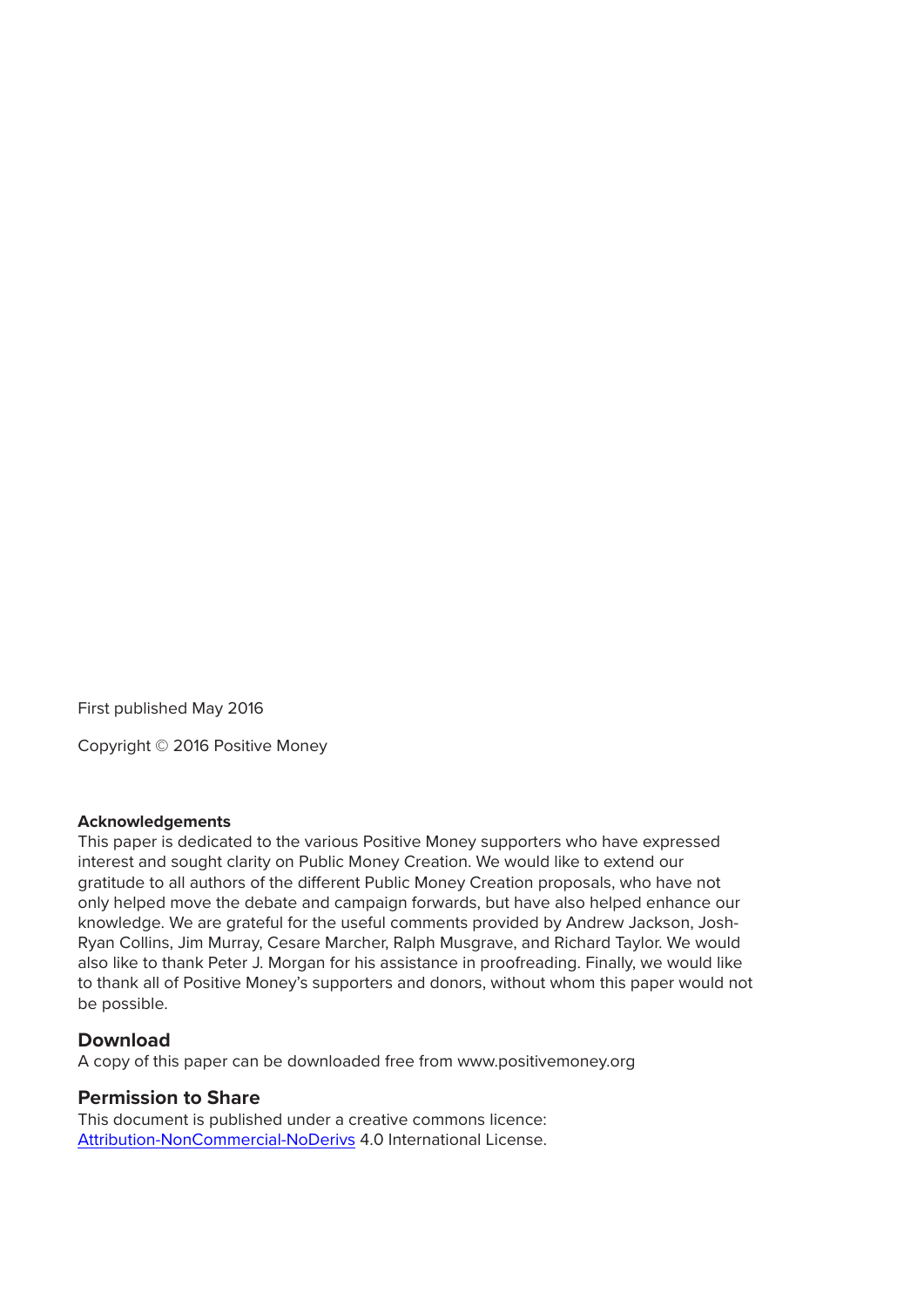## **TABLE OF CONTENTS**

|     | 1. INTRODUCTION 4                                                                         |    |
|-----|-------------------------------------------------------------------------------------------|----|
| 1.1 |                                                                                           |    |
| 1.2 |                                                                                           |    |
|     | 2. UNDERSTANDING QE AND ITS CRITICISMS MARIETY AND RESIDENCE RESIDENCE AND ITS CRITICISMS |    |
| 2.1 |                                                                                           |    |
| 2.2 |                                                                                           |    |
| 2.3 |                                                                                           |    |
| 2.4 |                                                                                           |    |
| 2.5 |                                                                                           |    |
|     | 3. MONEY CREATION FOR THE PUBLIC <b>CONSIDERING THE RIGHT</b> 19                          |    |
| 3.1 |                                                                                           |    |
| 3.2 |                                                                                           |    |
| 3.3 |                                                                                           |    |
| 3.4 |                                                                                           |    |
| 3.5 |                                                                                           |    |
|     | 4. CONCLUDING REMARKS: SUMMING UP THE SIMILARITIES & DIFFERENCES 32                       |    |
|     | APPENDIX 1: THE HISTORICAL PRECEDENTS OF MONEY CREATION FOR THE PUBLIC 35                 |    |
|     | APPENDIX 2: PROPOSALS FROM A BALANCE SHEET PERSPECTIVE <b>MALUATION</b> 37                |    |
|     |                                                                                           |    |
|     |                                                                                           |    |
|     |                                                                                           |    |
|     |                                                                                           |    |
|     |                                                                                           |    |
|     |                                                                                           |    |
|     |                                                                                           |    |
|     |                                                                                           | 43 |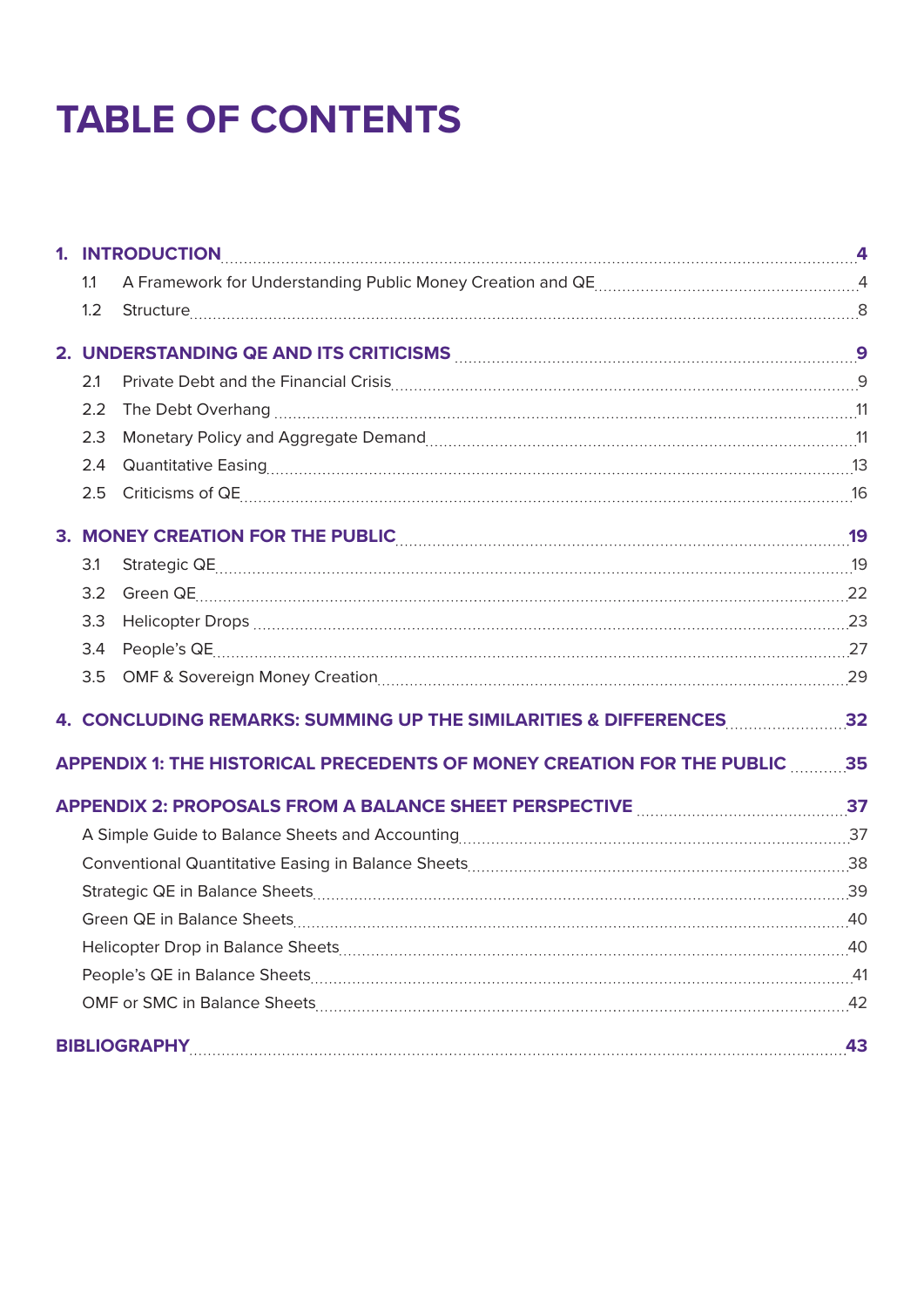### **1. INTRODUCTION**

Despite a surge in growth in 2014, a number of issues still threaten the sustainability of the UK's economic recovery. Global growth has been at its lowest since the 2008 financial crash (OECD, 2015). Low productivity is puzzling UK policymakers<sup>1</sup>. UK households have exceptionally high levels of debt and the lowest savings ratio in history (ONS, 2015).

Low inflation risks turning into deflation. Ultra-loose monetary policy – setting Bank of England **(BoE)** interest rates close to zero – and the use of Quantitative Easing **(QE)**, has fuelled asset price bubbles in the financial and property markets (Turner, 2015; van Lerven, 2015; Jackson, 2013; Ryan-Collins et al., 2013). Indeed, there is a growing consensus that policymakers aiming to keep another recession at bay have run out of ammunition**<sup>2</sup>**.

Accordingly, such conditions have brought newfound interest to a number unconventional monetary policy proposals, also known as 'Helicopter Money', 'Overt Monetary Finance' **(OMF)**, 'Strategic QE', 'Green QE', 'Green Infrastructure QE', 'People's QE' and 'Sovereign Money Creation' **(SMC)**.

These unconventional monetary policy proposals are similar in that they all advocate the proactive creation of central bank money to stimulate growth in the real economy. Therefore, Positive Money uses '*Public Money Creation'* as an umbrella term for all of these proposals.

With the subject of central bank money creation now part of mainstream debates, there is confusion surrounding the different *Public Money Creation* proposals. While these proposals have similarities, they do have important differences, with distinct implications for the economy.

There is also some confusion regarding the differences between *Public Money Creation* proposals and the BoE's on-going £375 billion QE programme. This 'conventional' QE shows that the central government is willing to create new money to stimulate the economy. Indeed, proposals for *Public Money Creation* first emerged because they intend to provide a policy alternative to QE, which is believed by many not to have worked as intended.

The aim of our paper is to provide an accessible guide to QE and the different proposals for *Public Money Creation*. Instead of comparing the strengths and weaknesses of *Public Money Creation* proposals, we seek to demonstrate how each proposal would impact current operations at the BoE. This will give the reader an improved understanding of the differences between QE and each Public Money Creation proposal.

#### **1.1 A Framework for Understanding Public Money Creation and QE**

There are various ways of categorizing the differences and similarities between QE and each of the *Public Money Creation* proposals. We analyse the following 7 aspects of each proposal:

- **1.** Intended Objective
- **2.** Proposed use of central bank money
- **3.** Transmission mechanisms and processes
- **4.** Implications for the central bank's balance sheet

2 For example, the front cover of The Economist's February 20th 2016 print edition was titled "The World Economy: Out of Ammo?"

<sup>1</sup> See for example the Bank of England's 2014 Q2 Quarterly Bulletin, 'The UK Productivity Puzzle' (Barnett et al., 2014).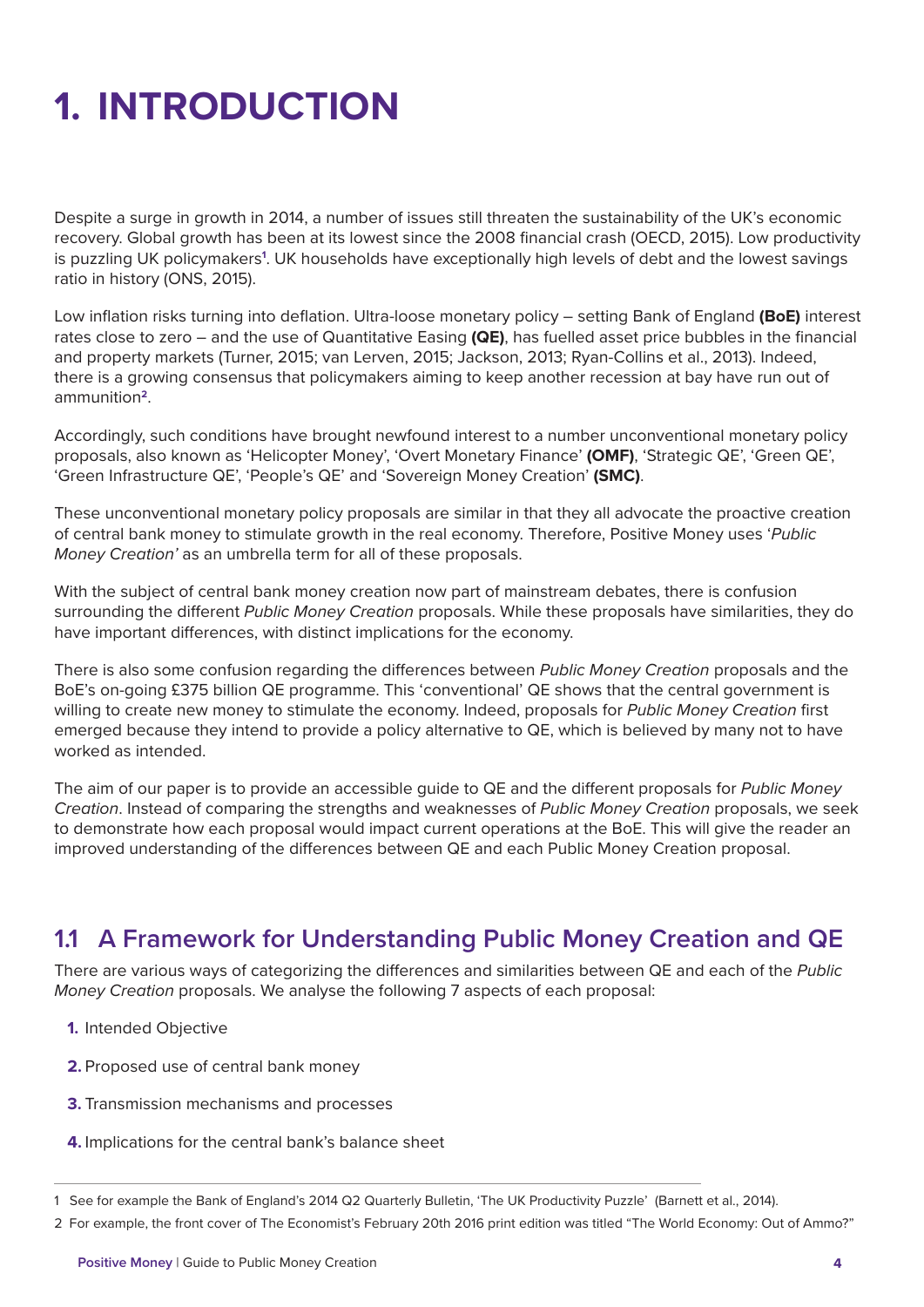- **5.** Implications for private sector balance sheets
- **6.** Reversibility and offsetting policy levers
- **7.** Impact on central bank independence

#### **Aspect 1:** *Intended objective*

QE and *Public Money Creation* are similar in that their ultimate purpose is to increase spending. However, QE aims to stimulate spending **indirectly**, through a number of complex channels. By injecting new money into the financial markets, it is hoped that: increased liquidity and lower borrowing costs will stimulate new lending; and, wealthier asset owners increase their levels of consumption. In altering the cost of borrowing and price of financial assets, QE attempts to persuade the private sector to change it's borrowing and spending behaviour.

In contrast, *Public Money Creation* proposals aim to use the BoE's money creating powers to boost spending in the real economy directly.

Some of the proposals aim to strategically direct credit towards businesses outside the financial sector, and towards infrastructure projects. With these, the BoE would create money for an intermediary (i.e. public investment bank), who can then lend to the private sector; newly created money is lent into the real economy. By directly stimulating lending in the real economy, spending should be increased.

Conversely, other proposals aim to directly increase spending, without the private or public sector having to increase its net level of debt. In these proposals, newly created money is effectively spent, rather than lent, into the economy.

#### **Aspect 2:** *Proposed use of central bank money*

When compared to QE, *Public Money Creation* proposals have different recommendations as to how the central bank's ability to create money could be used. Four general approaches can be distinguished:

- **1.** Proposals that advocate using central bank money to directly finance lending to large businesses, SMEs, social enterprises, co-operatives, and local governments.
- **2.** Proposals that advocate using money that is newly created by the BoE to finance infrastructure investment (via lending or spending).
- **3.** Proposals that advocate using newly created money to finance either a tax cut, or direct cash transfers to households, such as a one-off "citizen's dividend" (a non-repayable grant to every citizen).
- **4.** Proposals that offer a mix or combination of the three options above.

#### **Aspect 3:** *Transmission mechanisms and processes*

QE and each *Public Money Creation* proposal has a different set of transmission mechanisms and processes, with a different impact on private sector incomes, spending, employment, output etc. By specifically outlining the processes and transmission mechanisms of each proposal, we show how each proposal intends to influence the economy. We also outline how the process of each proposal works in terms of the balance sheets of different sectors in Appendix 2.

#### **Aspect 4:** *Implications for the central bank's balance sheet*

There are also important implications for the BoE's balance sheet to consider. In these proposals, central bank money is created in exchange for government bonds (the government's debt securities). If the BoE holds these bonds permanently on its balance sheet, then there will be a permanent increase in base money (money created by the central bank). In contrast, if the BoE eventually sells these securities, or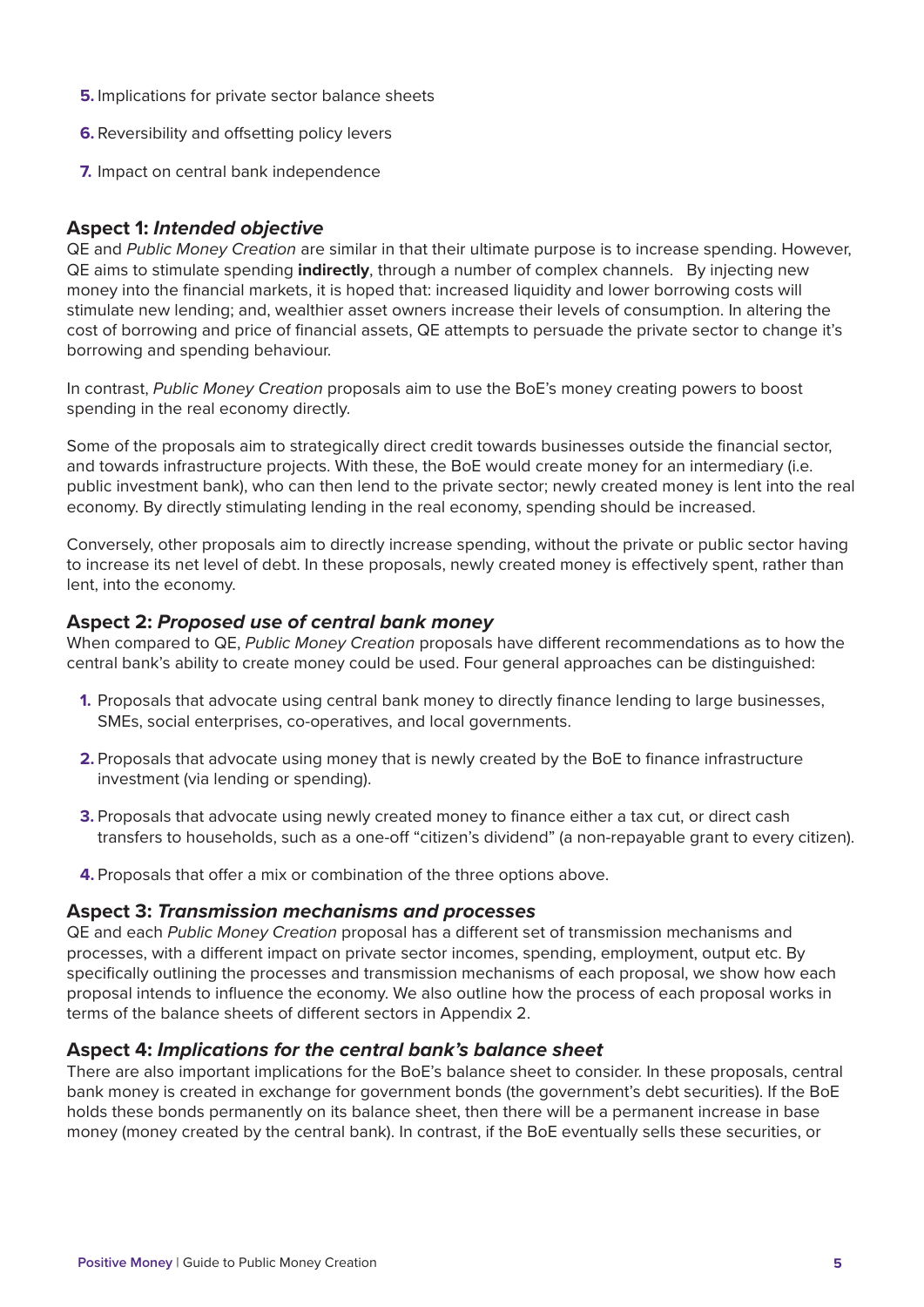allows them to mature without rolling them over**<sup>3</sup>**, then these securities would no longer be on its balance sheet. The BoE will only have temporarily held these securities, meaning base money will have been temporarily increased.

In proposals where government expenditure is to be financed by newly created money, the BoE is intended to permanently hold a corresponding amount of government debt. This means that government spending will not have been financed through the traditional channel of borrowing – selling newly issued bonds to the private sector. Instead, spending will have been financed by a permanent increase in the stock of central bank money (and a corresponding equal increase in the stock of bank deposits held by the public).

It is important to understand that the amount of government debt securities – in the form of bonds – permanently held by the BoE, will not enter the government budget constraint and will not count towards the long-term debt-servicing burden of the government (Turner, 2015). This equates to monetary financing, as government spending is financed by central bank money creation, and spending will have taken place without increasing the net public debt.

Conversely, a temporary increase in the stock of central bank money cannot finance government spending without increasing the government's future debt burden. When the BoE intends to hold a certain value of government debt "temporarily" on its balance sheet, it can be said to have financed government spending only temporarily. Once the BoE stops holding the government debt on its balance sheet, by selling it back to the private sector**<sup>4</sup>**, then the government's debt servicing burden to the private sector will have increased accordingly.

Therefore in *Public Money Creation* proposals, where the objective is not to finance government spending but to finance lending to the private sector, central bank money only needs to be temporarily created. This is because central bank money is created for a public intermediary, for the duration of the lending it is intended to finance. The particular enterprises borrowing money from the public intermediary will have to repay their loans over time. Once the public intermediary has been paid back in full and the decision has been taken to bring the programme to an end, the intermediary can pay down its debt to the BoE. This would remove the public intermediary's debt from the BoE's balance sheet, and the stock of central back money would decrease.

#### **Aspect 5:** *Private sector balance sheet implications*

The different composition of each proposal means that there will be different implications for the balance sheet of the private sector.

When central bank money is created to finance spending, private sector incomes will automatically increase without increasing the private sector's level of debt.

This is because government expenditure boosts the aggregate level of private sector income. Government spending directly increases the private sector's gross income; and a tax reduction will increase the disposable income of the private sector. In doing so, the government increases the net amount of financial assets (in this case, in the form of bank deposits) held by the private sector. The private sector acquired these assets without having to incur any liabilities (i.e. without having to borrow).

However, government expenditure is financed by taxation and borrowing from the financial markets. Government expenditure tends to exceed the revenues generated via tax, and is thus partly financed by new borrowing. So while government expenditure increases private sector incomes it can also increase the government's debt servicing burden.

<sup>3</sup> When bonds mature, the principal of the loan (and all remaining interest) is due to be paid. A 'rollover' would involve the BoE reinvesting the funds from the matured government security into a new issue of exactly the same government security. If the BoE doesn't rollover government securities, it is not using the funds acquired from maturing securities to buy new securities.

<sup>4</sup> Alternatively, if the debt held by the BoE matures and the BoE does not renew its holding of government debt then the government debt would no longer be on its balance sheet. In order to pay down its debt to the BoE, the government would issue new bonds to the private sector – taking out a new loan to pay down an old debt. In which case, the private sector will have been called on to re-finance the government original spending and the government's net debt burden will have increased.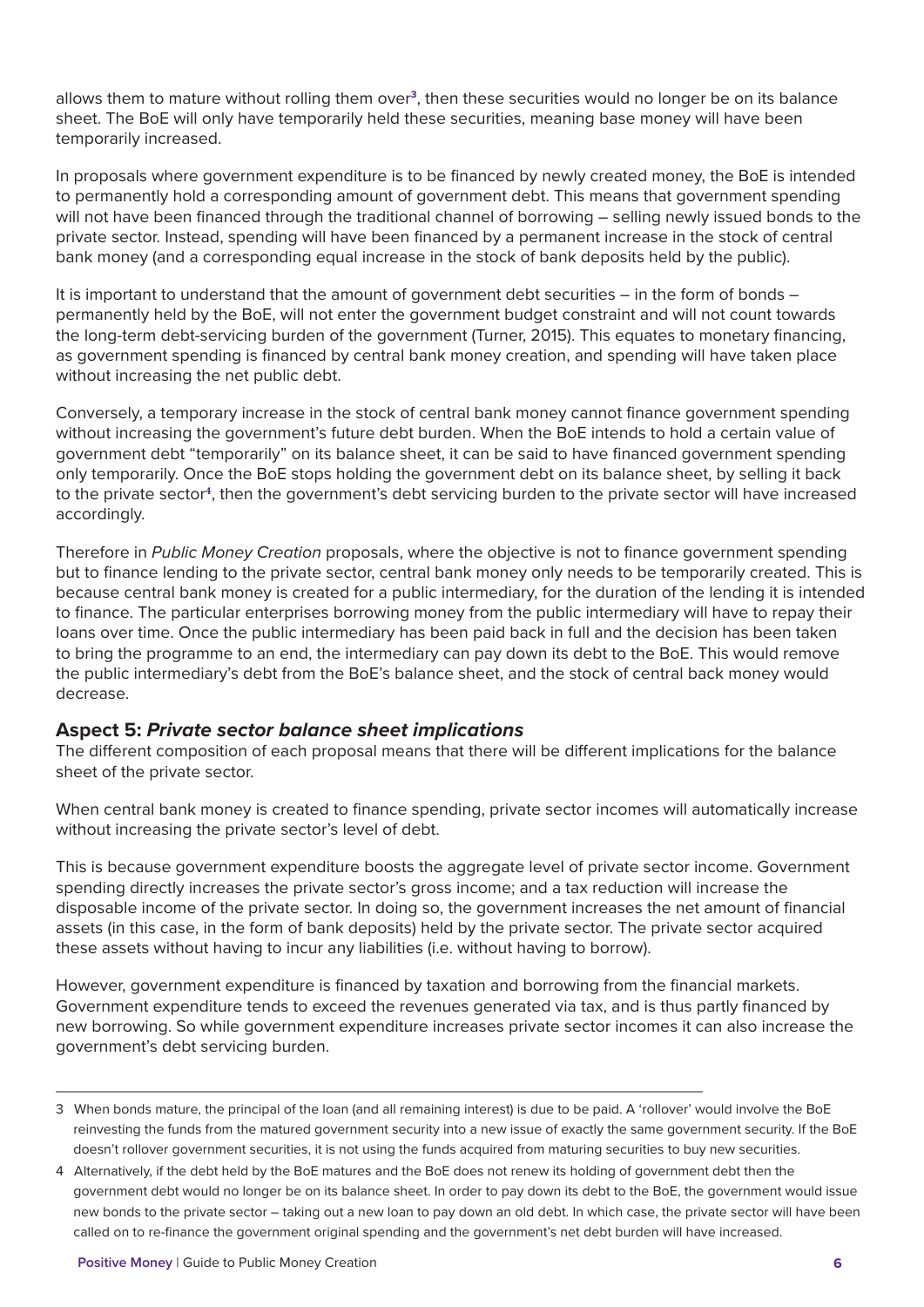If the BoE purchased government debt and permanently held it on its balance sheet, then government's spending will have boosted private sector incomes without increasing the government's long-term debt servicing burden to the private sector.

In proposals where central bank money is created to finance new lending, private sector assets would increase but so would private sector debt. The private sector would need to borrow, so the private sector's assets (i.e. bank deposits) would increase but so would its liabilities (i.e. debt obligations). Throughout these transactions, the private sector's balance of net financial assets has not increased. It is therefore necessary to further deconstruct the private sector, to better understand; 1) what types of assets the private sector is holding, and 2) how assets and liabilities are distributed amongst households and businesses.

#### **Aspect 6:** *Reversibility and offsetting policy levers*

There are two issues worth considering:

- **1.** If *Public Money Creation* is to finance specific investment, then it need not be permanent and can be reversed. The proposal should explain how that would be done. If however money creation is intended to stimulate activity by increasing the disposable income of the private sector (without increasing net debt levels) then it must be credibly permanent and should not be reversed;
- **2.** If inflation starts to rise, then that can be handled through the BoE's normal inflation targeting processes. But this requires an adequate stock of transferrable assets, which the BoE can use to drain money from the banking system. If stocks are insufficient then the government must be prepared to allow the Bank to sell assets acquired under *Public Money Creation* even if that was intended to be permanent**<sup>5</sup>** .

Since the BoE can create and drain money through several different balance sheet transactions, there are different policy levers available for reversing or offsetting the impacts of each proposal.

#### **Aspect 7:** *Impact on Central Bank Independence*

The issue of the BoE's current independence has been debated at length. It is clear that the lines within which the BoE can be said to independent are blurred. We take the view here that the BoE is currently operationally independent, yet has its targets set by government and is ultimately accountable to the government**<sup>6</sup>**.

This means that it is the democratically elected government who determines the mandate for the BoE. Government sets the BoE's objectives and targets and decides what tools it can use to reach those objectives. It is then up to the BoE to independently decide how best to use those tools to achieve its mandate. The BoE will independently come up with proposals on how it wants to use the tools at its disposal – it may even come up with proposals for using new tools. However, the BoE needs to submit those proposals to the Treasury for approval. Only after the Treasury has given its approval, can the BoE implement its proposals.

Some *Public Money Creation* proposals see the Treasury taking the leading role in the decision-making process, in which case the Treasury would be taking an active role in devising the plans and operations of the BoE. In this case, the Treasury is not simply approving the proposals put forward by the BoE, but directly telling the BoE what to do and how to do it.

An important aspect of central bank independence is whether it provides mechanisms to prevent the abuse of money creation by the government. To prevent such abuse, it is often argued that monetary policy proposals need an appropriate separation of institutional powers. Politicians would need to be prevented from being given direct control over money creation, as there is a risk that political pressures could lead

<sup>5</sup> Blyth, Lonergan, and Wren-Lewis (2015) suggest that: "If the Bank ever runs out of the assets it needs to do this, the government can commit to provide them in much the same way as it has already done for potential QE losses. A government that would renege on this commitment and allow inflation is also a government that would abolish the independence of the Bank to achieve that aim."

<sup>6</sup> While our position is that the BoE is operationally independent and accountable to the government, we do believe that this accountability can be substantially improved.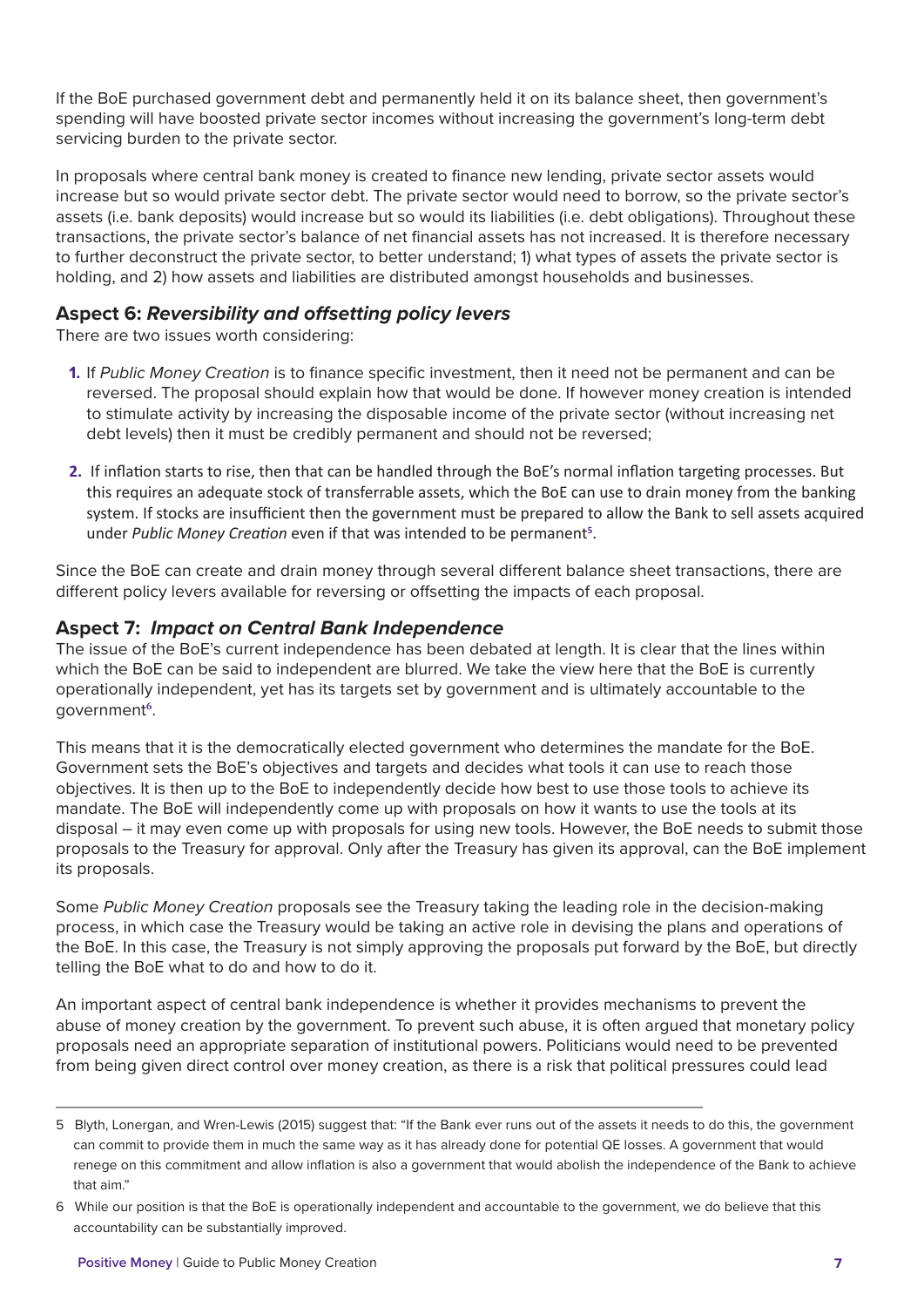governments to creating too much money. Similarly, unelected public administrators of the central bank should not have a say in how public money is used, as this would enable them to gain influence over government policy.

Along these lines, it is often argued that central banks should have the operational independence to decide how much money to create. The decision of where to allocate money should be taken separately by elected politicians (or a group of people directly accountable to elected politicians).

Therefore, when reviewing the impact of QE and each *Public Money Creation* proposal upon central bank independence it is important to understand:

- **1.** Who determines the quantity of new money to be created?
- **2.** Who determines how the new money is allocated?

#### **1.2 Structure**

Part 1 of this report begins by giving a concise overview of the economic conditions that prompted QE. Next we look at the BoE's current QE programme in more detail, and then explain the general criticisms of QE from the perspective of the proponents of *Public Money Creation*. In Part 2, we go through each proposal for *Public Money Creation* according to the above framework. We conclude by discussing the main differences and similarities of QE and the different *Public Money Creation* proposals.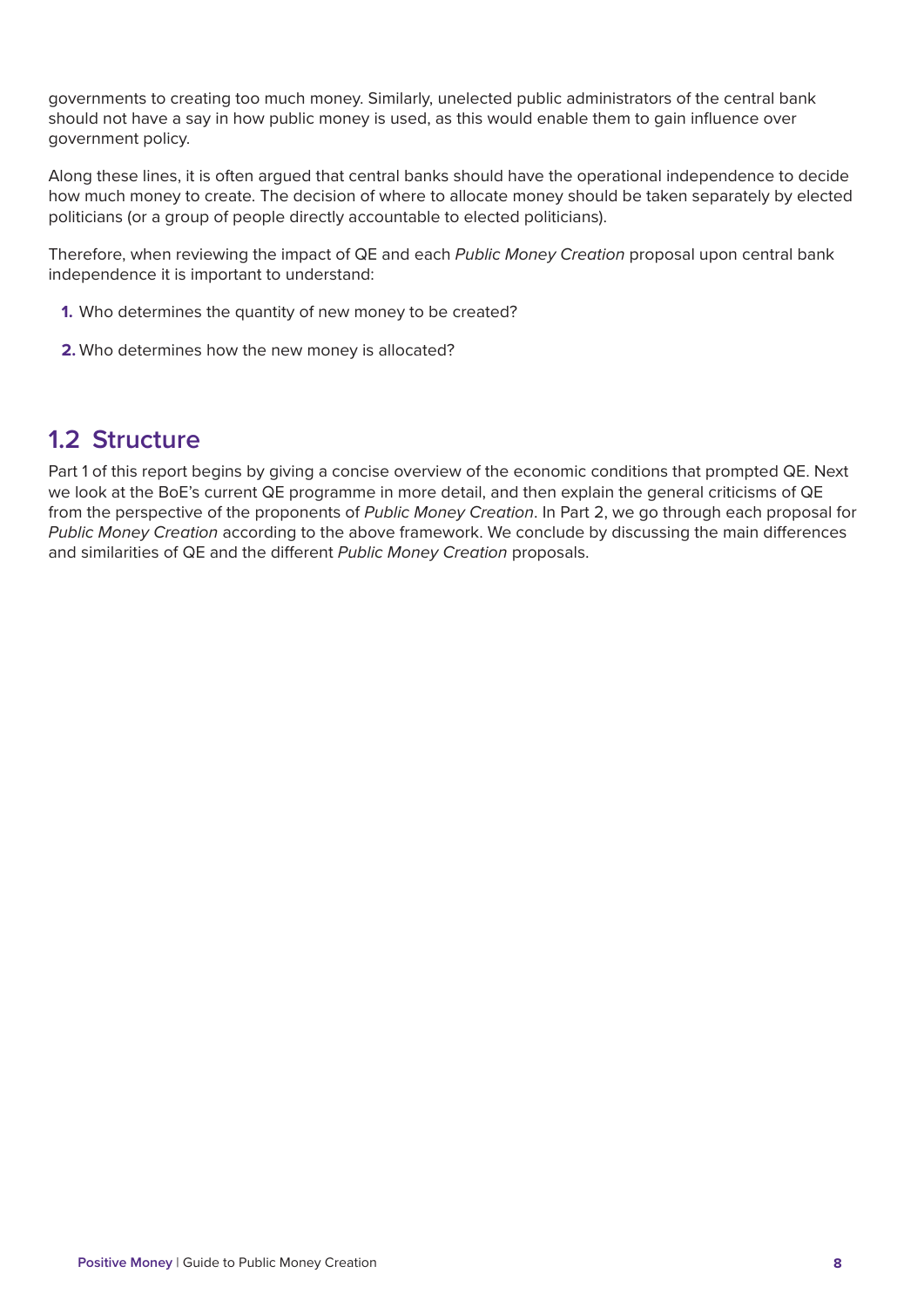### **2. UNDERSTANDING QE AND ITS CRITICISMS**

This section gives a brief outline of the factors that led to the implementation of the BoE's QE programme. We provide an overview of the QE programme and then highlight the primary criticisms of QE.

#### **2.1 Private Debt and the Financial Crisis**

For many of the world's major economies, the run-up to the 2008 global financial crisis was characterised by excessive private sector credit growth. Across advanced economies, private sector debt on average stood at 90% of GDP in the mid- 1990s, and nearly doubled to 170% of GDP by 2007. Over the same period, private sector debt in the UK grew from 120% of GDP to 200%.



The build-up in private sector credit was largely the result of unconstrained private bank lending into the financial and property markets**<sup>7</sup>**. Bank loans create new money and therefore increase the available spending power in the economy<sup>8</sup>. The increased availability of money (spending power) leads to an increase in the aggregate demand for goods and services in the economy.

<sup>7</sup> See Dyson and Jackson (2013).

<sup>8</sup> For a more detailed explanation of how private commercial banks create money see the Bank of England's 2014 Q1 Bulletin.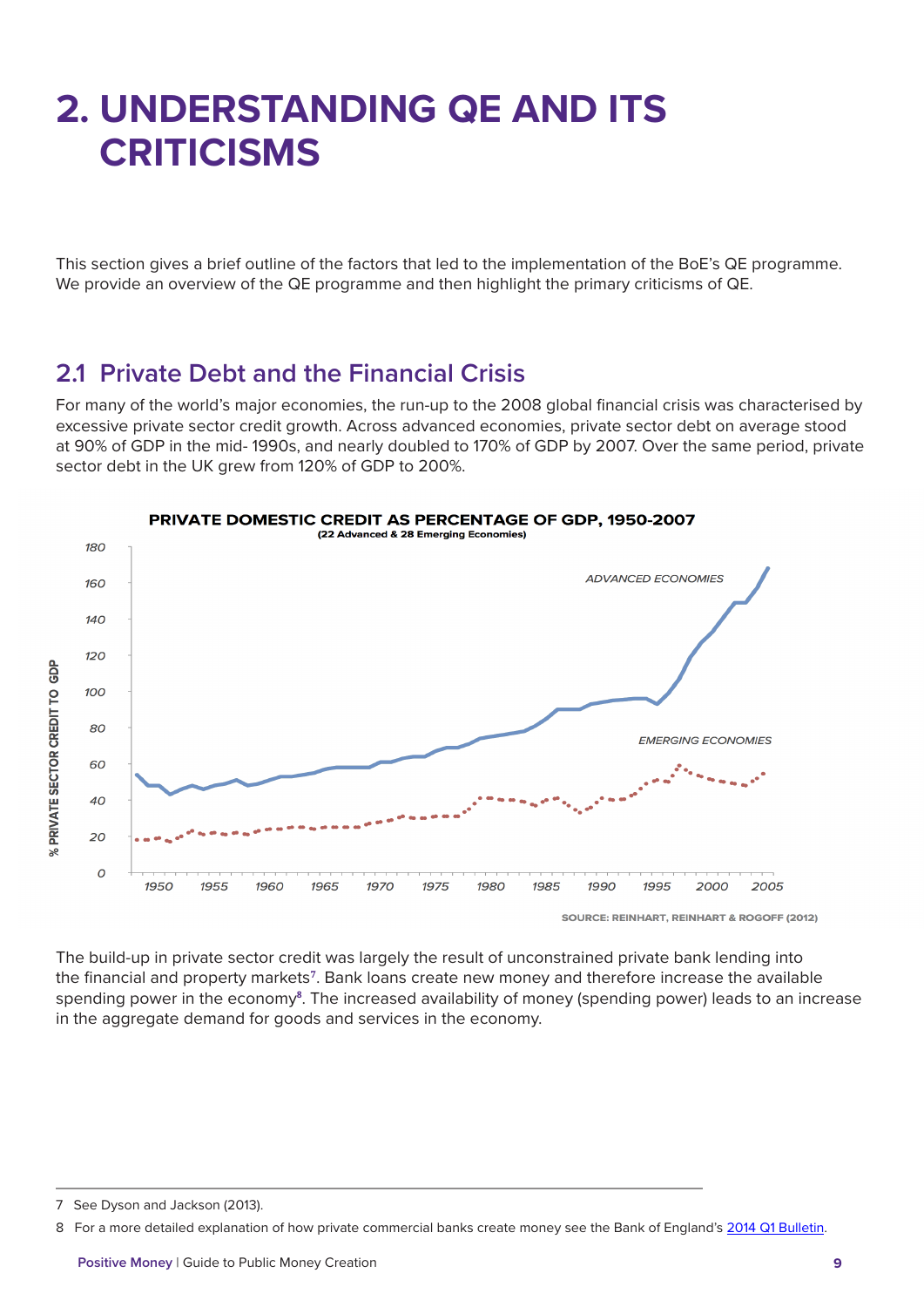#### Box 1: Assets and Liabilities

A balance sheet is an accounting record records everything that an entity owns, is owed, or owes. The balance sheet comprises three distinct parts. Assets are everything that an entity owns or is owed. Assets can be cash, government bonds, central bank reserves, and other financial products, such as mortgages and loans. Liabilities record what an entity owes to other people, organisations, or banks. An entity that takes out a loan (by issuing a bond or borrowing from a bank) has increased its liabilities (the loan) as well as its asset (the money which it can spend). Equity is simply the difference between assets and liabilities. It represents what would be left over for the owners of an entity if all assets were sold and the proceeds used to settle the entity's liabilities (i.e. pay off its creditors).

By creating extra money to finance the purchase of property and financial assets, private bank lending increased demand for these assets (see Box 1 above). As supply in such markets reacts extremely slowly to demand, if at all, the main impact of bank lending was to push up asset prices (Jackson, 2013). Since most lending was used to buy pre-existing assets in the property and financial sectors (rather than being invested in the productive capacity of the real economy), it increased the level of private debt but did not lead directly to an increase in national income (see Box 2 below). **The level of debt had increased faster than private sector incomes**, making the economy more susceptible to shocks (Minsky, 1984).

The increase in private debt could not outpace the growth of private sector incomes forever. Demand for new loans and new money creation eventually slowed down, triggering a fall in demand for property and financial assets. Property prices and the financial assets linked to them eventually collapsed in value, and a financial crisis ensued (Jackson, 2013).

#### Box 2: The Financial Economy and the Real Economy

Between 2000-2007, UK private banks created more than £1 trillion worth of new money, increasing the money stock 2.5-fold. 31% of this newly created money was used to finance mortgages – people's homes, another 20% for commercial real estate loans, and 32% went to the financial sector. These sectors are referred to here as the 'financial' economy, the FIRE (Finance, Insurance, and Real Estate) sector of the economy. For the large part, the activities of the FIRE sector do not directly contribute to GDP growth, which is a measure of new (final) goods and services produced each year and a measure of the income that the economy generates. Trading of pre-existing financial assets does not produce new goods and services, and therefore much of the activity in the financial economy is not recorded as part of GDP.

In contrast, 8% of newly created money went to businesses and another 8% went to households for consumption (which could provide demand for their products). The residual 1% went to public sector organisations. These sectors are known as the real economy as they directly contribute to the production and distribution of new goods and services.

Source: Van Lerven (2015a)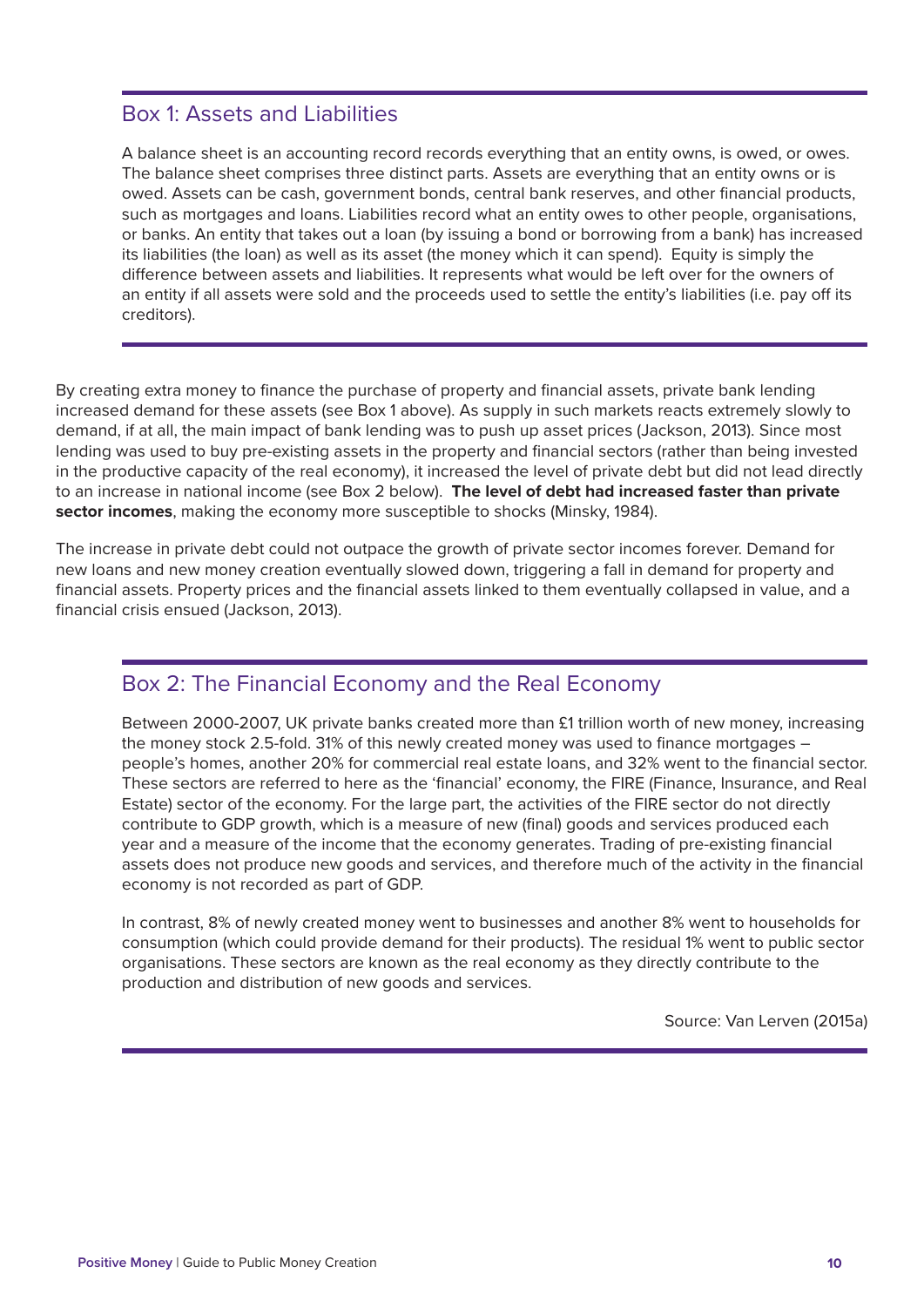#### **2.2 The Debt Overhang**

The rapid increase in private sector borrowing was a primary cause of the 2008 crisis**<sup>9</sup>**, but also explains the intensity of the ensuing recession and prolonged recovery (IMF, 2012; Jorda et al., 2013; Koo, 2013).

Concerns over risk and the weak state of the economy caused the banking sector to reduce its lending. Faced with a high debt burden, as the crisis struck, households and businesses began deleveraging (paying off their existing debts)**<sup>10</sup>**. Since banks were unwilling to lend, entrepreneurs did not want to invest, and the private sector sought to deleverage, causing a fall in consumption and investment**<sup>11</sup>**.

As demand and spending declined, so did the incomes of households and businesses. Lower incomes led to a decline in tax revenues, while higher levels of unemployment implied increased social expenditures. Declining tax revenues and rising expenditures led to a significant increase in public sector deficits.

Consequently, public sector debt in the UK soared as the government borrowed more in order to finance the growing deficit**<sup>12</sup>**. Concerns about public sector accounts eventually led to the government introducing austerity policies.

However, austerity policies are contractionary over the short-term**<sup>13</sup>**. A reduction in public spending and/or higher taxes necessarily entails a decline in private sector incomes (from what they otherwise would have been). Lower private sector incomes lead to a reduction in available spending power, and thus to a reduction in aggregate demand.

In sum, the debt crisis led to a substantial reduction in aggregate demand. Austerity in the public sector meant that public spending was being sacrificed to reduce the budget deficit. Meanwhile, deleveraging in the private sector meant that spending was being sacrificed in order to pay back existing loans. This is also known as a debt overhang.

#### **2.3 Monetary Policy and Aggregate Demand**

Policymakers can stimulate aggregate demand and mitigate the negative effects of a debt overhang through monetary and fiscal policy. Relaxed fiscal policy – a cut in taxes and/or increased public spending – can boost private sector incomes and thus aggregate demand, and facilitate the paying down of private sector debt. However, this approach is currently politically unacceptable to many governments, as it would entail a further increase in public debt. The job of stimulating aggregate demand has thus fallen to monetary policy.

Conventional monetary policy entails the central bank attempting to influence aggregate demand by altering the 'base' rate of interest on the reserves banks hold at the central bank. In turn, this is primarily intended to change the interest rates that banks charge on their lending, changing the level of debt and money created by the private banking sector. Lowering base rates is thus intended to induce banks to lower their interest rates on lending, in order to stimulate private sector borrowing, resulting in more bank money creation, increasing the available purchasing power, and thus boosting aggregate demand.

<sup>9</sup> For the UK, see Jackson (2013) and for the Eurozone see van Lerven (2015b).

<sup>10</sup> The recession and high levels of unemployment put downward pressure on household incomes, making it less attractive to take on more debt. Meanwhile, poor prospects for growth reduced the risk appetite of businesses; meaning businesses were not willing to take out new loans for investment.

<sup>11</sup> A 2014 study by the BoE found: "There is evidence that high levels of household debt have been associated with deeper downturns and more protracted recoveries in the United Kingdom. Cuts in spending associated with debt are estimated to have reduced the level of aggregate private consumption by around 2% after 2007…" (Bunn & Rostom, 2014).

<sup>12</sup> A deficit is when government spending exceeds tax revenues. A government surplus is when tax revenues exceed government spending.

<sup>13</sup> See Turner (2015).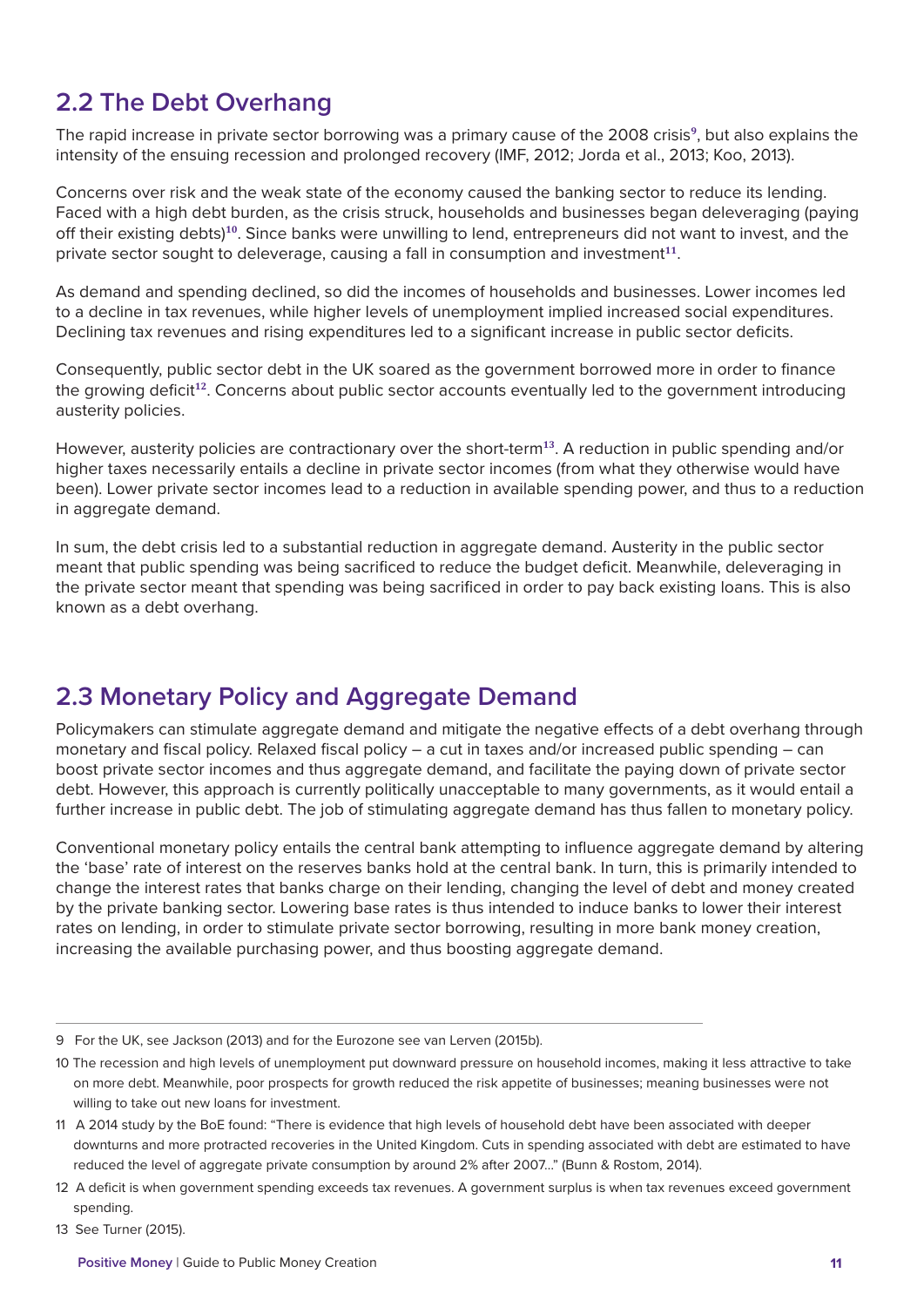According to this principle, the BoE lowered interest rates close to zero. However, this failed to generate the desired increase in borrowing and money creation. For the most part loan repayments still exceeded new loan issuance, households and firms chose to use their income and run down their savings to repay debt rather than spend, and aggregate demand was in danger of contracting.

Jackson (2013) and van Lerven (2015b) show that when faced with a debt overhang, the impact of conventional monetary policy can be limited. This is because a change in the BoE's base rate is aimed at altering the price of credit and financial assets: the objective is to get the private sector to alter its behaviour and borrow more. However, if the private sector refuses to take on more debt, because it is trying to pay down existing debt or is pessimistic about future growth, then the transmission mechanism of monetary policy breaks down.

The BoE eventually became concerned that spending would continue to decline and the associated contraction in aggregate demand would lead to deflation, jeopardising the BoE's principal mandate of low (but positive) inflation**<sup>14</sup>**. As it became apparent that conventional monetary policy had become ineffective, the BoE turned to 'unconventional' policy measures. In terms of scale, Quantitative Easing (QE) has been the most prominent unconventional monetary policy measure.

#### Box 3: Creating Central Bank Reserves

The government, via the Bank of England, issues three kinds of money: metallic coins, paper banknotes, and electronic central bank reserves.

Central bank reserves can be seen as an electronic equivalent of cash. They are held in electronic 'reserve accounts' at the Bank of England. These reserve accounts are available only to banks, building societies, the central government and a small number of other strategically important financial sector companies. Central bank reserves cannot be held by non-bank businesses or members of the public, and are therefore not considered part of the money supply held by the public (measured by the Bank of England's statistical series 'M4').

As banks' respective customers pay each other by transferring deposits (mostly electronically), banks settle any net obligations between themselves by transferring central bank reserves between their accounts at the Bank of England. This means that central bank reserves serve as the final means of settlement between banks.

If the BoE wishes to inject new central bank reserves into the banking system (for example in response to a demand for reserves from a commercial bank), it can do simply by temporarily purchasing bonds held by commercial banks in exchange for central bank reserves. This is known as a repurchase agreement (repo), where the BoE purchases bonds with the agreement to sell them back to the bank, and the bank agrees to repurchase the bond, at a specific future date.

To purchase the bonds, the BoE would credit a commercial bank's reserve account with reserves it creates through balance sheet entries. In effect, the BoE creates new central bank money and trades it with the bank for bonds. The commercial bank swaps the bonds it held for central bank reserves.

A similar process of removing central bank reserves from circulating amongst banks occurs when the BoE sells the bonds (for example, when a repo matures). By selling the bonds in return for a reduction in the balance of the bank's account at the BoE, the balance of the BoE's central bank liabilities (reserves) would be reduced, in effect removing central bank reserves from circulating amongst commercial banks.

<sup>14</sup> According to the BoE's website, "The Bank's monetary policy objective is to deliver price stability – low inflation – and, subject to that, to support the Government's economic objectives including those for growth and employment. Price stability is defined by the Government's inflation target of 2%." http://www.bankofengland.co.uk/monetarypolicy/pages/framework/framework.aspx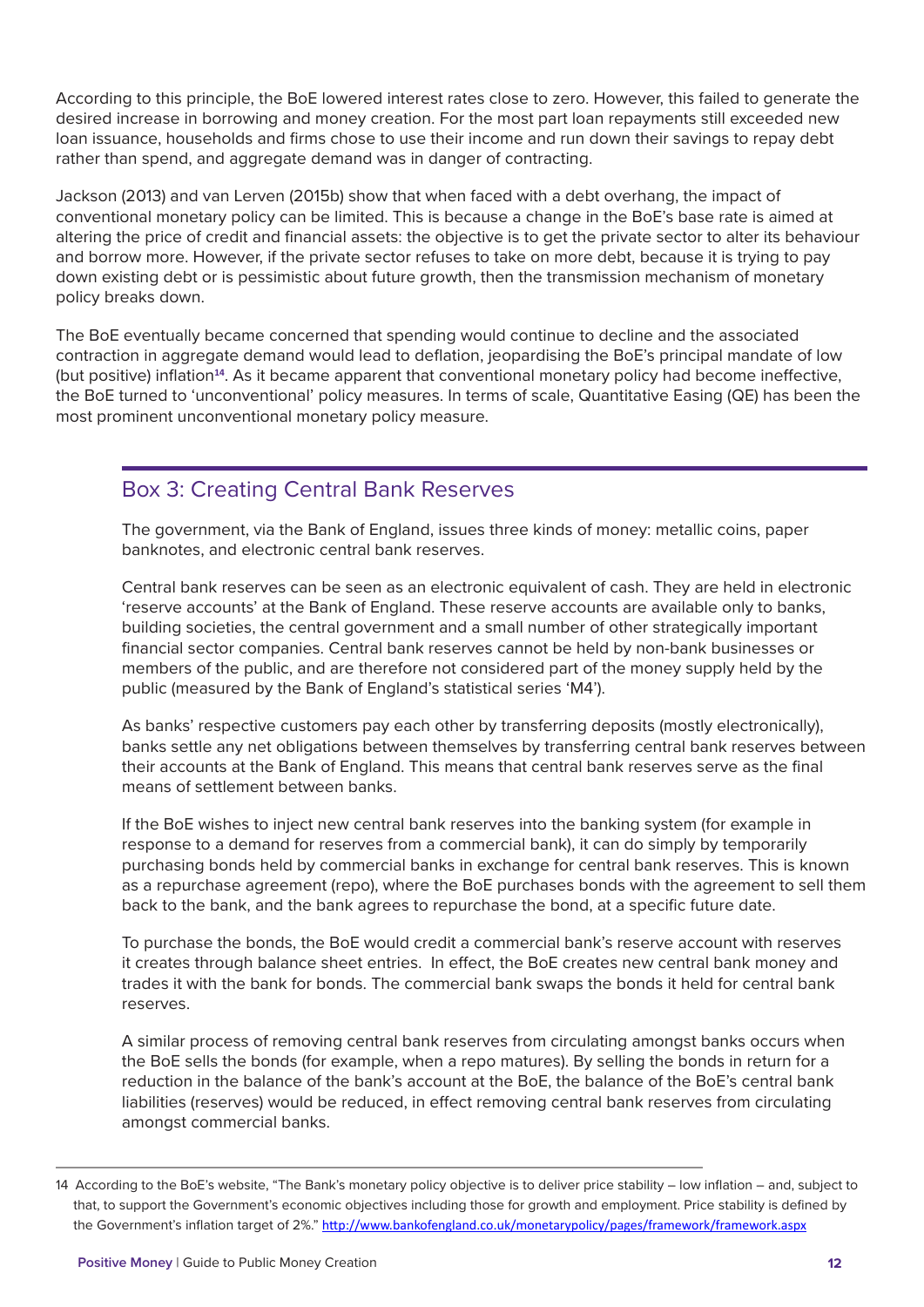Therefore, central bank reserves are created every time the BoE purchases new bonds. They are destroyed (removed from circulation) every time the BoE sells the bonds it holds.

#### **2.4 Quantitative Easing**

In early 2009, the BoE announced that it was launching an expanded asset purchase programme, otherwise known as Quantitative Easing (QE). As of January 2016 the BoE's asset purchases totalled £375 billion.

**Intended Objective:** According to a BoE report (2009), "The aim of quantitative easing is to inject money into the economy in order to revive nominal spending" (Benford et al., 2009). By increasing asset prices and decreasing interest rates, QE was originally intended to increase spending by encouraging more private sector borrowing. In addition, QE was intended to increase the wealth of asset owners – encouraging them to spend more.

**Proposed use of Funds:** Under QE, central bank money is created to purchase financial assets from institutions other than banks. The vast majority of these assets were government bonds**<sup>15</sup>**.

**Transmission Mechanisms & Processes:** The immediate effects of QE were to increase the prices of government bonds (since the BoE had to bid more than the then market price to buy the required quantity) and to increase the amount of central bank reserves and private sector deposits in the banking system.

The BoE established a new subsidiary to conduct QE, the Asset Purchase Facility (APF)**<sup>16</sup>**, usually referred to simply as the APF. The money created by the BoE to finance QE is lent to the APF and the APF purchases the bonds. This means that the BoE's balance sheet shows just the value of the loan to the APF as the asset backing QE. The bonds purchased through the QE scheme are held on the APF's balance sheet and it is the APF's balance sheet that carries the market risk, if any. The BoE has secured an indemnity from the Treasury against any losses that the APF may incur in winding up QE.

If the government bonds that are sold to the QE scheme had been owned by commercial banks, then the result of the exchange would have been that the commercial bank swaps bonds for central bank reserves, and there is an increase in the stock of central bank reserves held by banks. This does not change the quantity of deposits held by the public. In contrast, if the bonds are held by a non-bank (e.g. pension fund), then the exchange results in an increase in central bank reserves held by banks and an increase in the amount of bank deposits held by the private sector (see Appendix 2 for a full explanation of this process).

The exact channels through which this process may influence the economy are still subject to heavy debate. However, the most commonly cited channel is the *bank-lending channel*, which suggests that by injecting new central bank reserves (liquidity) into the banking system, banks will be more willing to lend.

16 The APF allows the BoE to maintain a clear balance sheet distinction between QE and conventional monetary operations, despite the processes being effectively the same. A primary difference between QE and conventional BoE reserve creation is that under conventional monetary operations the BoE creates reserves in the form of loans to banks with government bonds of greater value put up by banks as collateral. This means that the BoE is exposed only to the risk that the borrowing bank may default, in which case the collateral may be sold to redeem the debt, and since the BoE demands bonds worth more than the debt, the chances of not being able to redeem the debt are small.

 With QE, however, the BoE purchases the bonds outright and is therefore exposed to the daily fluctuations of their price on the market. Whilst this should not matter so long as QE is maintained and the bonds are held to maturity, the BoE has declared that QE is temporary and therefore the bonds would be classified as 'held for sale.' Under accounting rules this means that they should be regularly revalued at market prices, which would mean that the BoE's balance sheet would exhibit considerable variability. To prevent this variability from being exhibited on its balance sheet, the BoE established the APF.

<sup>15</sup> To a much lesser extent central bank money was used to purchase commercial paper and corporate bonds. Because only £0.5bn of the £375bn created was actually used to purchase corporate bonds and commercial paper our discussion is limited to discussing QE in the context of purchases of government bonds.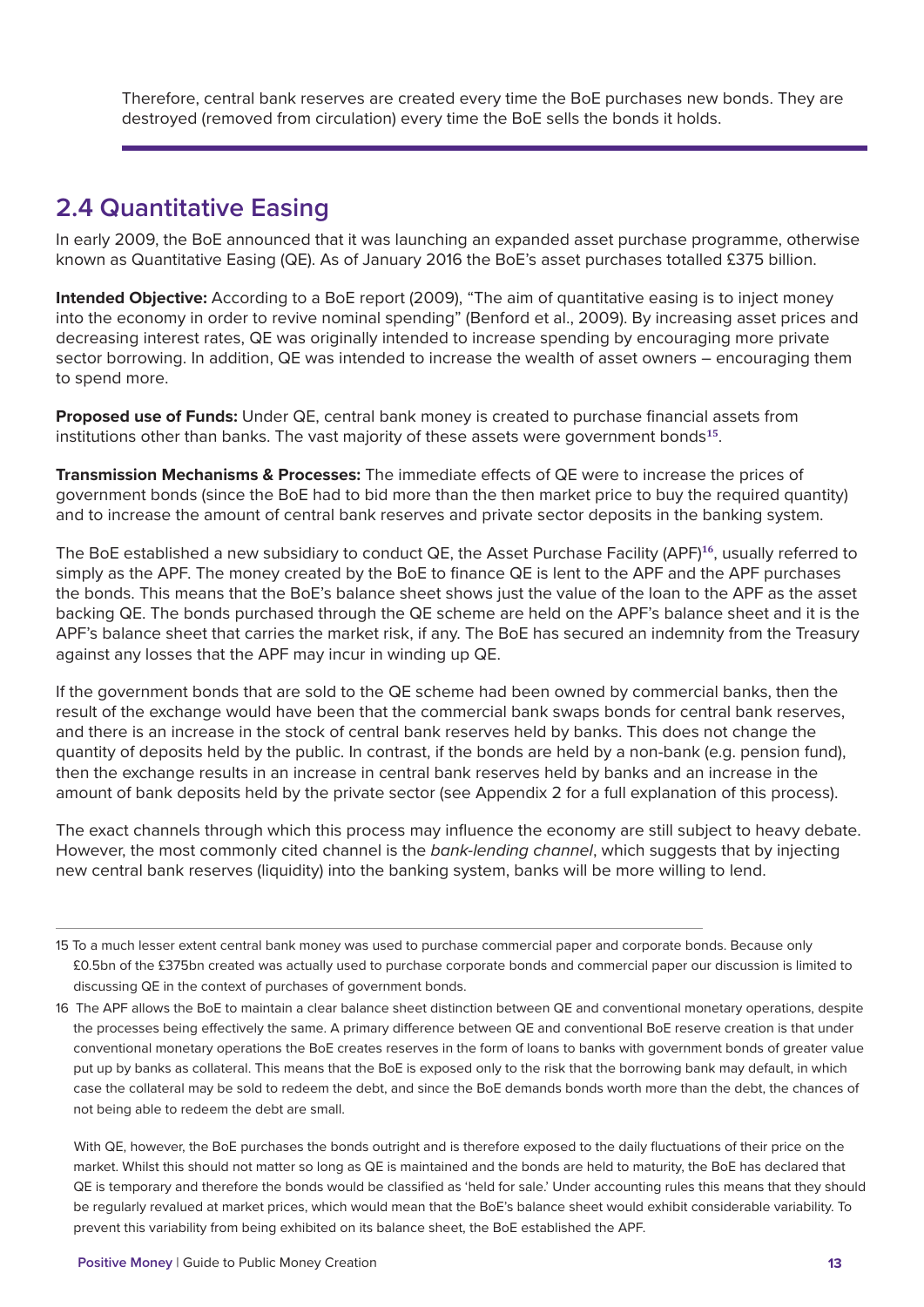The *portfolio-balancing channel* is also meant to encourage increased lending, by lowering long-term interest rates. By buying government bonds the BoE pushes up their price, which simultaneously pushes down their yields (the return earned by purchasers of pre-existing bonds). The lower yields are intended to encourage investors to move their investments into riskier assets with higher yields (such as corporate bonds and shares), directing more credit towards businesses and households. Similarly, lower yields mean lower interest rates (borrowing costs) for businesses, making it cheaper for them to invest or spend.

Through QE, the BoE shows the financial markets that it is committed to keeping interest rates low over the long-term. This is known as *the expectations (or signalling) channel,* as investors 'price in' their expectation of lower borrowing costs for the long-term, and alter their investment portfolios accordingly.

The *wealth channel* suggests that by increasing the price of financial assets, QE automatically increases the wealth of the asset owners, which is believed to lead to a boost in their spending.

While not mentioned by the BoE, there are also *the exchange rate channel and the fiscal channel.* The former works by lowering long-term interest rates in UK markets, which will incentivise investors to look for foreign assets that offer higher returns. This requires them to exchange pounds for a foreign currency. The lower demand for the pound means that it becomes less valuable relative to other currencies. A devalued currency is thought to help the economy, by making exports cheaper, which should encourage demand for exports from UK businesses.

The *fiscal channel* works in two ways. By increasing government bond prices and pulling down bond yields, QE lowers the interest rates that the government has to pay on its bonds. This lowers public sector borrowing costs. Moreover, as the BoE buys government bonds, interest payments on those bonds go from the Treasury to the Bank. However, profits of the BoE are remitted back to the Treasury. The overall effect is that the interest payments the government pays out eventually return to the Treasury.

**BoE Balance Sheet Implications:** The BoE publically states that it intends to unwind QE, meaning the money created by the BoE is intended to be temporary and will at some stage be withdrawn. The Office for Budget Responsibility is operating under the assumption that the BoE will sell off all the assets acquired through QE by 2022-2023.

However, if it became desirable *to increase the size of the QE programme*, the BoE would have to expand its balance sheet and issue newly created reserves to purchase pre-existing government debt.

In the meantime, *the BoE needs to maintain QE at its current level* by keeping £375 billion of government debt on its balance sheet until 2022-2023. However, every year a certain amount of the government bonds purchased under the QE scheme will mature, and the Treasury will need to pay the face value of those maturing bonds to the Bank of England. This withdraws an equal amount of central bank reserves from circulation.

Consider a hypothetical example, where £20 billion of government bonds held by the Bank of England mature and the Treasury has to pay down its debt to the BoE. The Treasury will then finance the repayment due to the BoE by selling newly issued bonds to the private sector, which withdraws reserves from the interbank lending market. By paying down its debt to the BoE, £20 billion of central bank reserves are deducted from the Treasury's account at the Bank of England. Therefore, only £355bn of central bank reserves would remain circulating in the banking system.

If the Bank of England chooses to 'maintain QE at its current level' (as opposed to reducing it by £20 billion) then the Bank of England must create another £20 billion to put into the interbank market, to replace the £20 billion withdrawn earlier. It does this by buying another £20 billion of government bonds from the private sector. A process such as the one laid out in this hypothetical example can happen many times throughout the year, depending on the maturity schedules of the bonds purchased.

*To unwind QE*, the BoE will either sell the APF's assets back to the private sector, or let a certain amount of debt mature, destroying both the £375 billion central bank reserves and an equivalent amount of bank deposits. If the BoE sells the government bonds it holds to the private sector, the debt servicing costs of the government would increase. If the government bonds held by the APF mature, then the Treasury would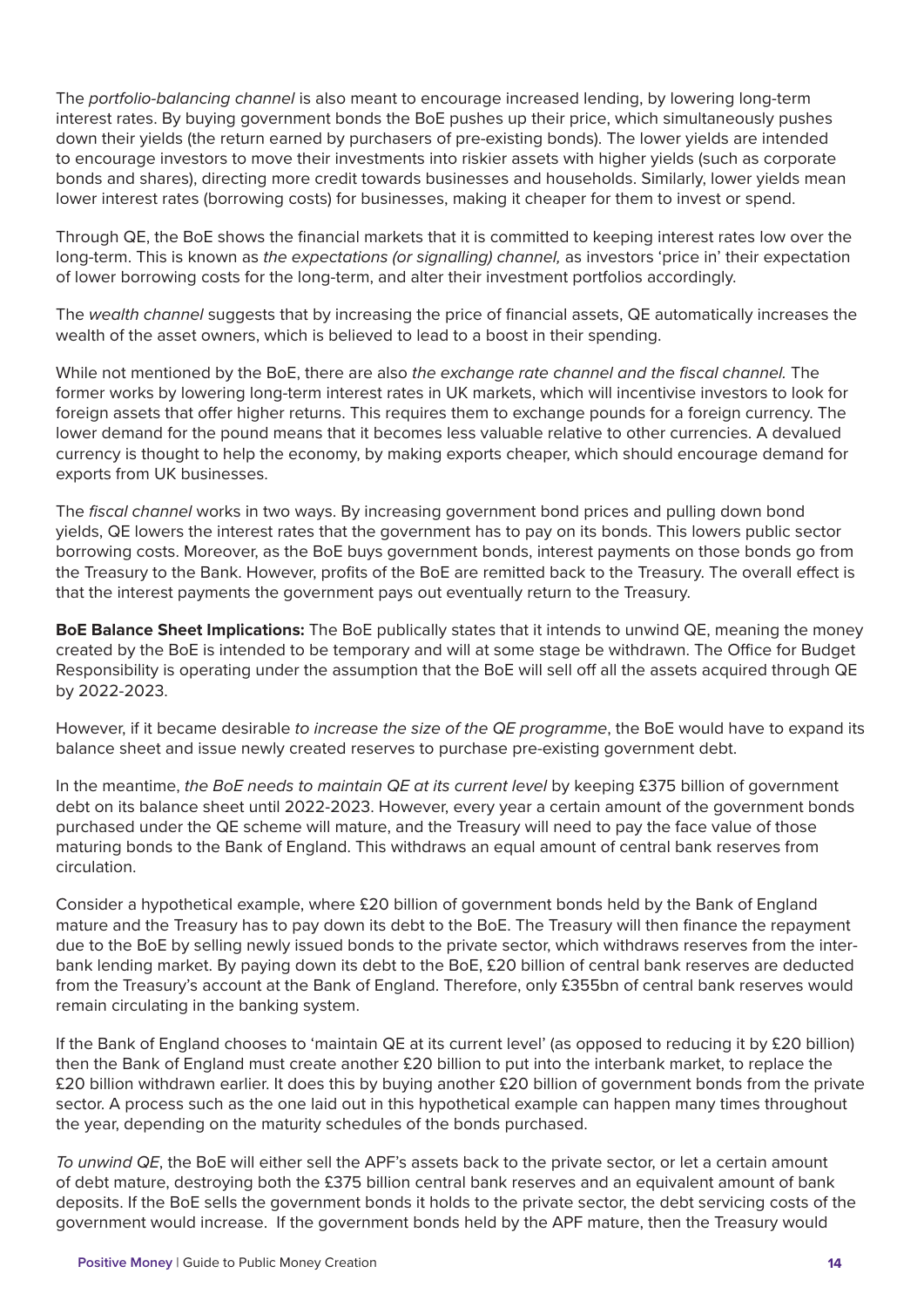issue new bonds to the private sector to finance its repayments to the BoE, which would increase the public sector's debt burden. In either case, the end result of unwinding QE is that the BoE will not have financed government spending by creating money.

**Private Sector Balance Sheet Implications:** The immediate impact of QE on the financial sector aggregate balance sheet was the exchange of government bonds for bank deposits. So the non-bank financial sector saw merely an exchange of assets and an increase in liquidity, whilst the banking sector saw an increase in deposit liabilities and a matching increase in central bank reserves – itself an increase in liquidity (see Appendix 2). It is in this sense that QE is often labelled as a large-scale asset swap.

By increasing liquidity in the economy, these transactions should incentivise more lending. Moreover, by increasing the prices of assets, long-term interest rates are reduced, which should encourage more private sector borrowing. In this particular sense, the income of the aggregated private sector is supposed to be boosted by incentivising banks to lend more and encouraging the private sector to take on more debt. This means private sector assets (i.e. the stock of bank deposits held by the private sector) will increase, but so will private sector liabilities (i.e. private sector debt).

However, the UK's QE programme does not directly target lending for the real economy. Instead, QE is primarily focussed on getting banks lending again. As explained in the previous section, 80% of private bank lending goes to activities in the financial and mortgage markets that do not directly contribute to GDP growth. Without specifically targeting QE at the real economy, QE implicitly reinforces the status quo and runs the risk of favouring the FIRE sectors (financial) over the real economy.

This has important implications for the private sector's balance sheet. To the extent that QE does result in increased levels of lending and borrowing, the majority of bank loans would not go to businesses for investment in productive revenue generating assets**<sup>17</sup>** that would provide a new continuous flow of goods and services over time. Rather, loans are provided to households to finance spending on pre-existing assets (i.e. houses) that do not add new flows of value to the economy, but inflate the price of pre-existing assets instead (Ryan-Collins et al., 2013).

But QE also has balance sheet implications for the private sector agents that hold financial assets. The effect on investors' and companies' balance sheets that sold their financial assets to the BoE, netted them a small capital gain on the premium paid under the QE programme. For the rest, savers and investors holding financial assets who hadn't participated directly in QE saw the values of their holdings rise, as the fall in yields caused by QE drove up the prices of stocks and shares across the board.

**Reversing and Offsetting QE:** QE is intended to be temporary. To date, the Monetary Policy Committee has not chosen to reduce ('reverse' or 'unwind') the level of QE, and there are doubts about whether it will ever be able to. However, if it did choose to, it could be done either through (a) selling government bonds back to the private sector, or (b) by letting the bonds it holds mature.

**Central Bank Independence:** The degree of institutional separation between the Treasury and the BoE, especially with regards to QE, is extremely blurred. From the exchange of correspondence between the former Governor of the BoE Mervyn King and former Chancellor of the Exchequer Alistair Darling**<sup>18</sup>**, it appears that the BoE submitted the proposals for the QE programme to the Treasury for approval. This suggests that the BoE had to get formal authorisation or approval from the Treasury before financing asset purchases with central bank money.

Indeed, the BoE required the Treasury's authorisation for the amount to be spent, the classes of assets that could be purchased, and the overarching time scale for purchasing such assets. Within this remit, the BoE had discretion over what specific securities to buy and when.

<sup>17</sup> Meaning real capital assets that are used to produce new flows of goods and services.

<sup>18</sup> Letters between the BoE Governor and Chancellor on QE and the Asset Purchase Programme are available at: http://www. bankofengland.co.uk/monetarypolicy/Pages/qe/facility.aspx.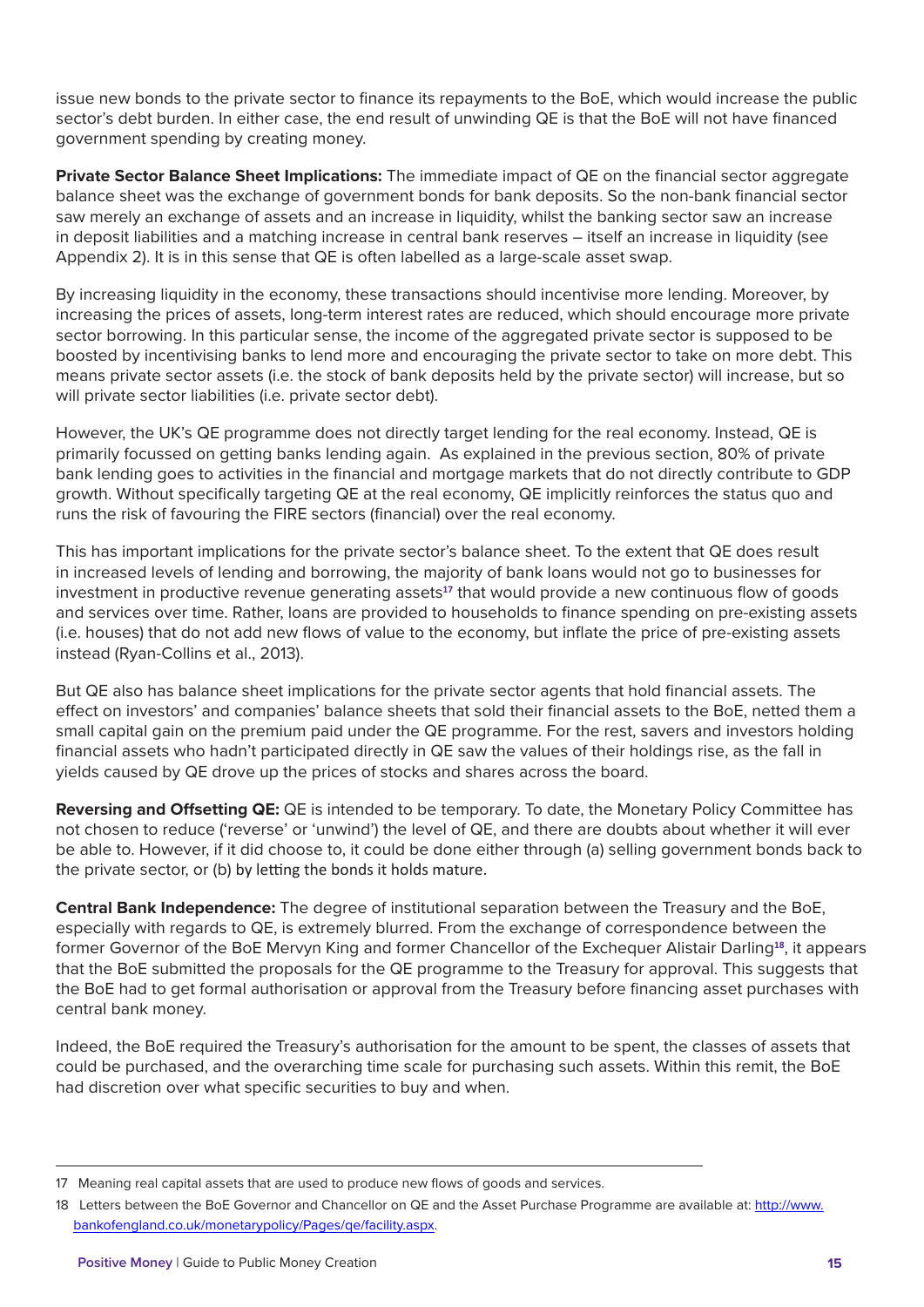At the BoE, it is currently the members of the independent Monetary Policy Committee (MPC) who decide on the quantity of assets that the APF should purchase. However, it is the APF – staffed by 4 Directors of the BoE – that decides what type of assets to buy**<sup>19</sup>**.

#### **2.5 Criticisms of QE**

Understanding the criticisms of QE will help provide some context as to why proposals for *Public Money Creation* first emerged – and will give insight into how they are different from conventional QE. However, an exhaustive analysis of QE is beyond the scope of this paper<sup>20</sup>. Instead, we show some criticisms of QE from the perspective of those advocating for *Public Money Creation*.

**Intended Objective:** The BoE clearly states that the purpose of QE was to stimulate spending. But QE appears to have been an extremely inefficient way of going about it. For example, in putting forward the proposal for Sovereign Money Creation, Jackson (2013) suggests:

"For every £1 of money created via QE, UK GDP increased by just 10p-15p. While these effects are significant, they are undeniably small in comparison to the magnitude of the stimulus: it required £375 billion of Quantitative Easing – then equivalent to around 26% of GDP – to create just £37-£56 billion of additional spending."

**The Bank Lending Channel:** Instead of increasing bank lending by injecting central bank reserves into the banking system**<sup>21</sup>**, in proposing Green QE, Anderson (2015) argues that QE had the opposite effect:

"In fact, in the UK, bank lending actually fell. QE therefore did not provide a lending boost to firms, and hence to output and employment, that its advocates had hoped for. One consequence of this was that the distributional impact was regressive: money for bonuses and dividends, but not for bringing unemployed people into employment."

Jackson (2013) gives some insight into why the bank lending channel did not have its desired effect:

"First, banks do not tend to be constrained by a lack of reserves…In the uncertain recessionary environment that follows a financial crisis, banks are unlikely to have confidence in new loans being repaid and so they will be reluctant to lend regardless of the provision of reserves through QE."

**The Portfolio-Rebalancing Channel:** There is also ample evidence that the portfolio-rebalancing channel did not encourage investment or lending to businesses in the real economy. Instead of leading to new spending on goods and services, this money has generally remained in the financial sector and inflated the price of pre-existing assets. In proposing Strategic QE, Ryan-Collins et al. (2013) argue:

"It is highly uncertain that this mechanism of 'portfolio rebalancing' works in reality. Instead – as evidenced by current volatility in stock, bond and currency markets – investors reacting to QE are likely to channel their money mainly into financial assets. This inflates the price of such assets, and enriches the assets' owners, with minimal positive impact on the real economy."

**The Wealth Channel:** By increasing the price of financial assets, QE may increase inequality. This is primarily because it is the wealthiest households who own the financial assets that are increasing in price. Therefore, many criticisms of QE point to a 2012 study by the BoE showing that QE results in an average

<sup>19</sup> Ryan-Collins et al. (2013) explain: "The APF is structured as a limited company, the Bank of England Asset Purchase Facility Fund Limited, wholly owned by the Bank of England. It is the directors of the APF who decide on the allocation of purchases. There are two directors, Spencer Dale and Paul Fisher, both of whom are executives of the Bank of England and who directly report to the Deputy-Governor, Charlie Bean, who in turn reports to the Governor. It is this group of Directors that ultimately decides on how QE funds will be allocated."

<sup>20</sup> For a more comprehensive analysis of QE see Ryan-Collin et al. (2013), Jackson (2013), and van Lerven (2015b). 21 For further analysis of the failure of the bank lending channel, see Butt et al., (2014) and Bezemer and Gardiner (2010).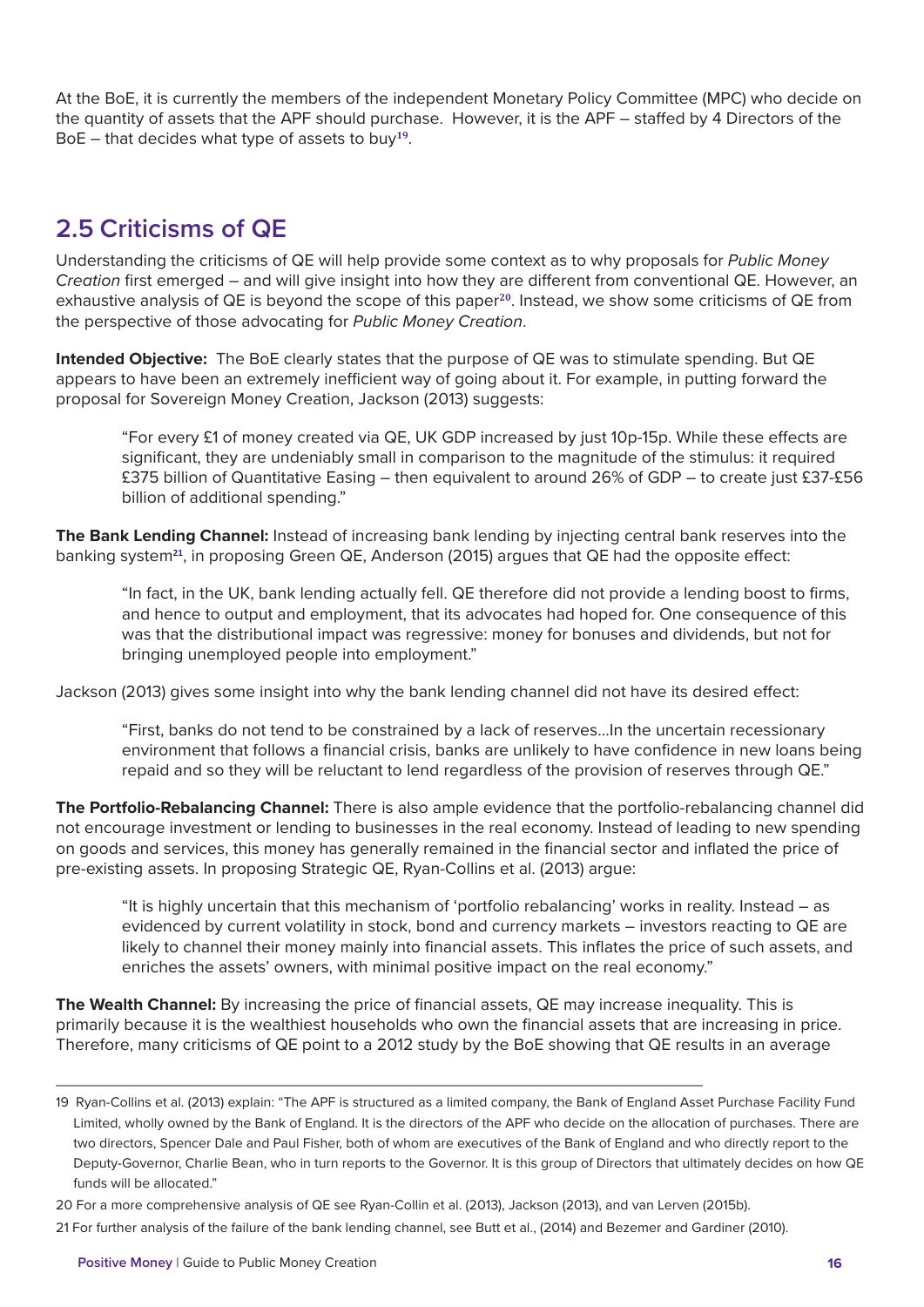increase in financial wealth of £10,000 per UK household (Bell et al., 2012). However, because the bulk of assets are owned by the wealthiest households, more than 40% of these gains went to the wealthiest 5% of households. The report further shows that QE could have increased the wealth of the richest 10% of households by up to £322,000 per household (Bell et al., 2012).

But more importantly, the wealth channel is considered weak because boosting the income of the wealthiest people is not likely to induce them to increase their spending in the real economy. For example, Ryan-Collins et al. (2013) suggest:

"Investors, companies and richer households seem to prefer holding on to the extra liquidity or wealth that QE has provided them with rather than invest their money in GDP-related transactions."

**Expectations (signalling) Channel:** The criticism of the expectations channel is not so much that it is ineffective but that a number of other policies could achieve the same effect. For example, in putting forward the case for OMF, Turner (2015), states: "Such signalling could also however be achieved by direct forward guidance". Indeed, van Lerven (2015b) argues that the benefits related to the expectations channel could be just as easily achieved "by taking other positive actions, such as monetary financing for the real economy".

**Exchange Rate Channel:** There are doubts about the extent to which an exchange rate channel will result in devaluation and the extent to which devaluation can help the economy. Jackson (2013) for example argues:

"However, the likelihood of this [exchange rate channel] leading to an increase in exports is small, since other major economies are simultaneously engaging in QE so that the effects cancel each other out."

**Fiscal Channel:** There is a consensus that QE did work through the fiscal channel, as it lowered the interest payments of the government; and the profits of the BoE from holding government securities were remitted back to the Treasury. By 2013, Ryan-Collins et al. (2013) suggest that QE saved the government around £55 billion. However, it is also worth mentioning that lowering interest rates will lower payments from the government to the members of the private sector holding government bonds, in effect lowering incomes.

However, while advocates of *Public Money Creation* may agree that the fiscal channel works under QE, they also suggest (either explicitly or implicitly) that the 'fiscal effect' will be much greater under their proposals**<sup>22</sup>**. This is simply because *Public Money Creation* proposals involve the central bank creating new money to directly finance government expenditure, in the process saving the government billions in interest payments to banks and other creditors.

**Adverse Side Effects:** In addition to promoting inequality, QE promotes leveraged financial speculation and asset bubbles. As noted by Hines and Murphy (2010) in their proposal for Green Infrastructure QE:

 "The benefit (of QE) has been captured almost entirely by the financial services sector whilst further asset boom and bust cycles are, at least potentially, being recreated with resultant risk to the economy."

Moreover, by encouraging the private sector to take on more debt, QE puts the sustainability of any potential recovery at risk. As noted by Jackson (2013):

"If the increase in lending reflates an asset price bubble, then the reduction in interest rates may simply be setting the stage for a longer and deeper recession in the future."

Turner (2015) suggests that the potential for asset price bubbles and ensuing financial instability has even prompted the Bank of International Settlements to argue that ultra-loose monetary policy should be abandoned. Indeed, Turner (2013) suggests that QE is an extremely dangerous strategy given that excessive private debt is what caused the global financial crisis:

<sup>22</sup> See for example, Van Lerven (2015b).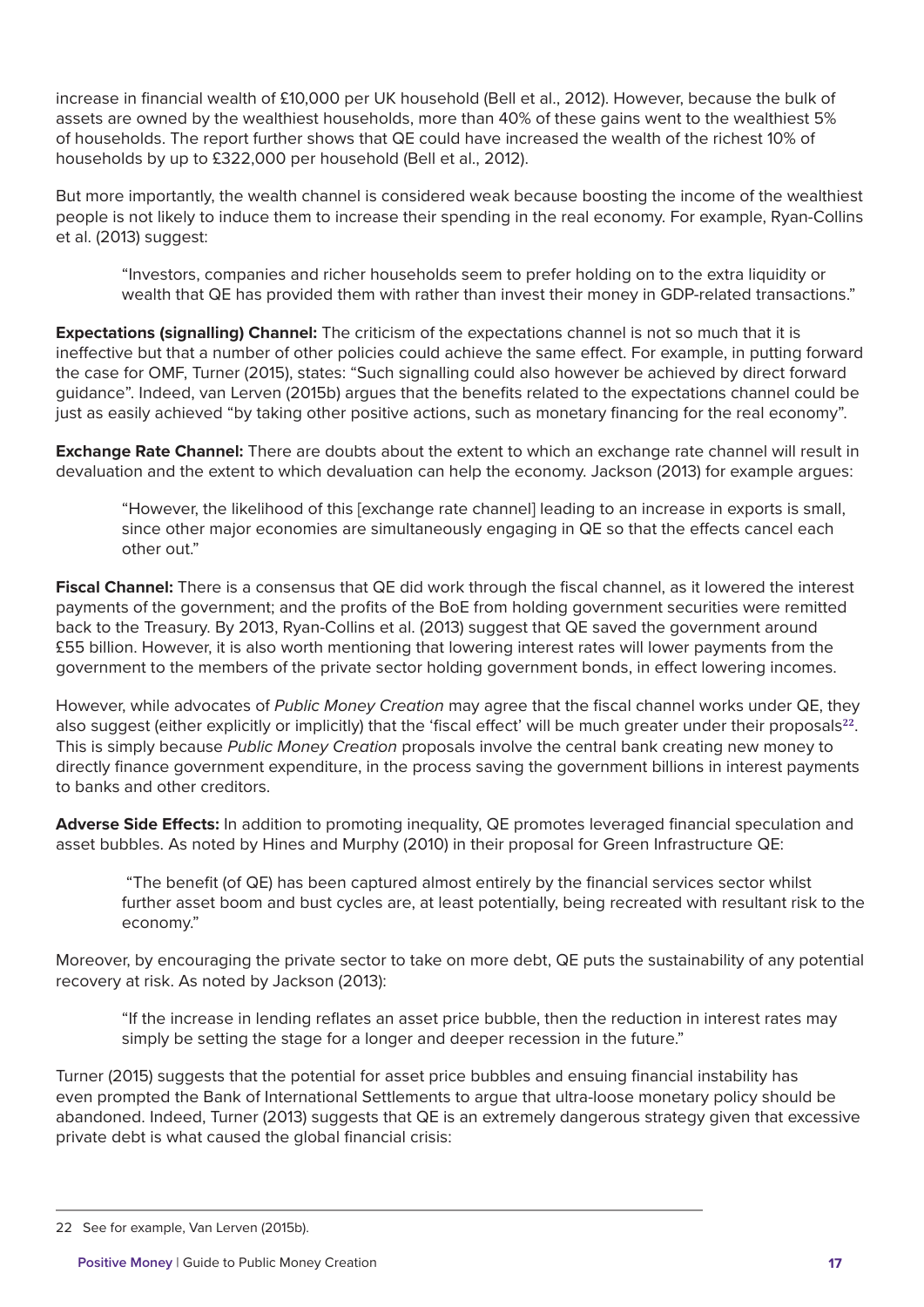"We got into this mess because of excessive creation of private credit and money: we should be concerned if our only escape route implies building up a future excess."

In this regard, QE is not dangerous because it largely relies on increasing levels of debt to boost incomes, but because it reinforces the same type of lending that led to the 2008 financial crisis. Therefore, under QE, lending to the FIRE sectors (financial) is preferred over the real economy; and lending to households is preferred to businesses. The bulk of loans taken out by households are spent on 'non-productive' preexisting assets (i.e. houses). Rather than creating new flows of goods and services for the economy, this type of lending will merely increase the prices of pre-existing assets and will lead to unsustainable levels of household debt (Ryan-Collin et al., 2013).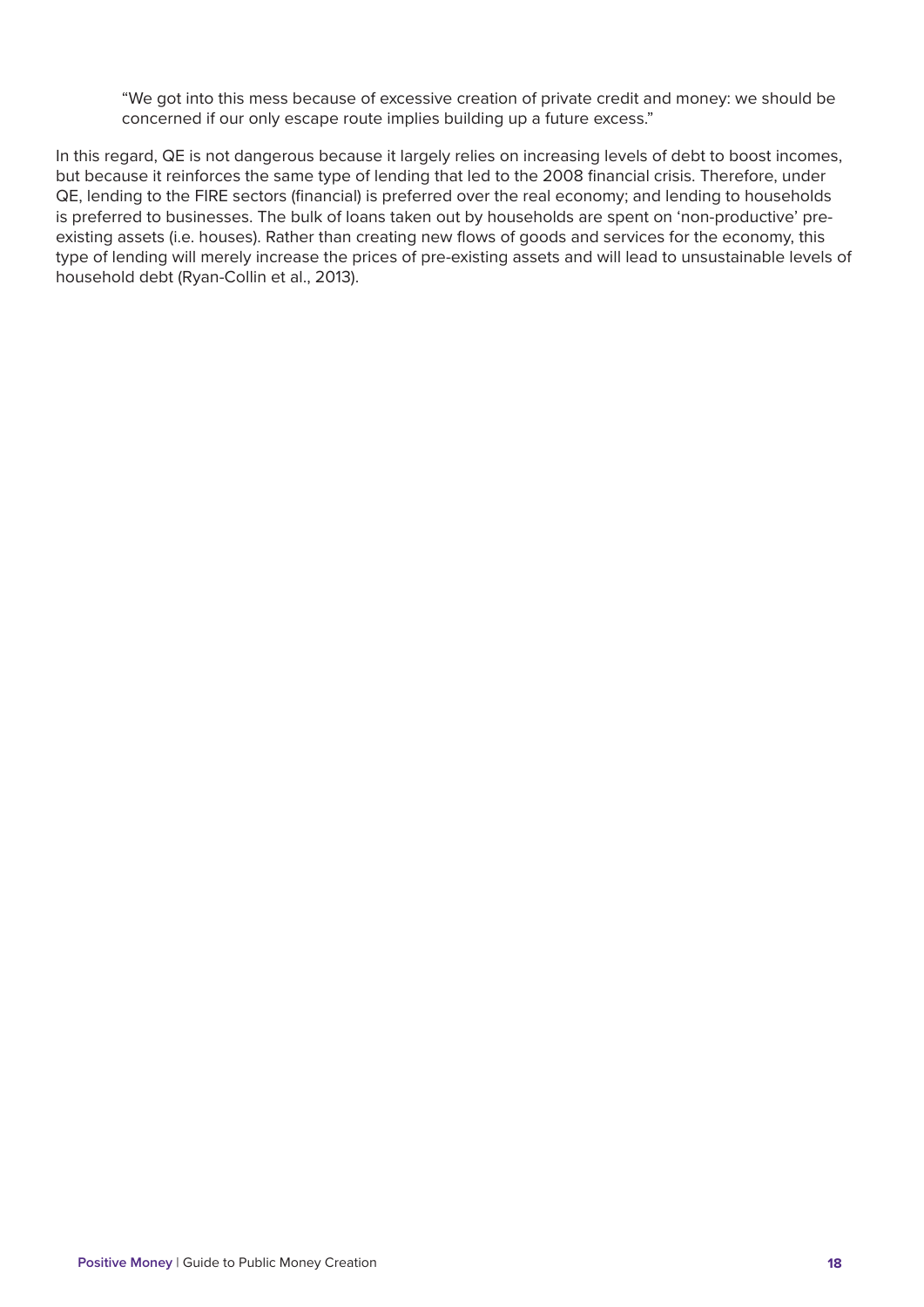# **3. MONEY CREATION FOR THE PUBLIC**

QE showed that central banks are willing and able to create new money to stimulate the economy when commercial banks are unwilling to create money through lending, when firms and households are unwilling to take on more debt and when other policies to stimulate the economy have failed. The inefficiency and adverse side effects of QE have prompted a number of alternative proposals for the use of the central bank's ability to create money. Instead of using central bank money to stimulate lending and spending through indirect, complex channels, *Public Money Creation* advocates using newly created central bank money to stimulate the real economy directly.

There is a strong intellectual body of history behind the *Public Money Creation* proposals dealt with here, dating back to the likes of Irving Fisher, John Maynard Keynes, and Milton Friedman (for more information, see Appendix 1). There is also a long history of central banks creating money for investment in the real economy. In fact, throughout history money creation by central banks has been the norm, not the exception (Ryan-Collins, 2015).

Accordingly, the *Public Money Creation* proposals discussed here build on this intellectual history to show that the BoE can create money to stimulate the economy. We will compare and contrast the following proposals:

- **• Strategic QE** Proposed by the New Economics Foundation
- **• Green QE** Proposed by Victor Anderson, endorsed by Molly Scott Cato (MEP)
- **• Helicopter Drop** Proposed by Ben Bernanke (and a number of others)
- **• People's QE** (based on Green Infrastructure QE) Proposed by Richard Murphy and Colin Hines, and lately by the Labour Party.
- **• Overt Monetary Financing & Sovereign Money Creation** Proposed by Adair Turner and Positive Money**<sup>23</sup>** respectively, and sufficiently similar to be treated as one proposal.

There are a number of other proposals that could be classified as *Public Money Creation*, but most of them are a variation of the themes above. Our hope is that by understanding the differences and similarities between the above proposals, the reader will be equipped with a basic framework for understanding other proposals for *Public Money Creation* not discussed here.

#### **3.1 Strategic QE**

Strategic QE is an adaptation of conventional QE proposed by Ryan-Collins et al. (2013) on behalf of the New Economics Foundation. It is based on the premise that traditional QE did not achieve the increase in investment and lending to productive sectors of the economy necessary to restore sustainable levels of nominal GDP growth. The report argues that the transmission mechanism of traditional QE is flawed as it relies upon simplistic assumptions that lower interest rates and greater liquidity will lead investors and banks to invest in the real economy.

<sup>23</sup> It should be noted that Sovereign Money Creation (SMC) as proposed by Positive Money is only an interim stage towards our proposals for a full Sovereign Money System, which involves a radical change to the relationships between banks, the private sector and the central bank. See http://positivemoney.org/our-proposals/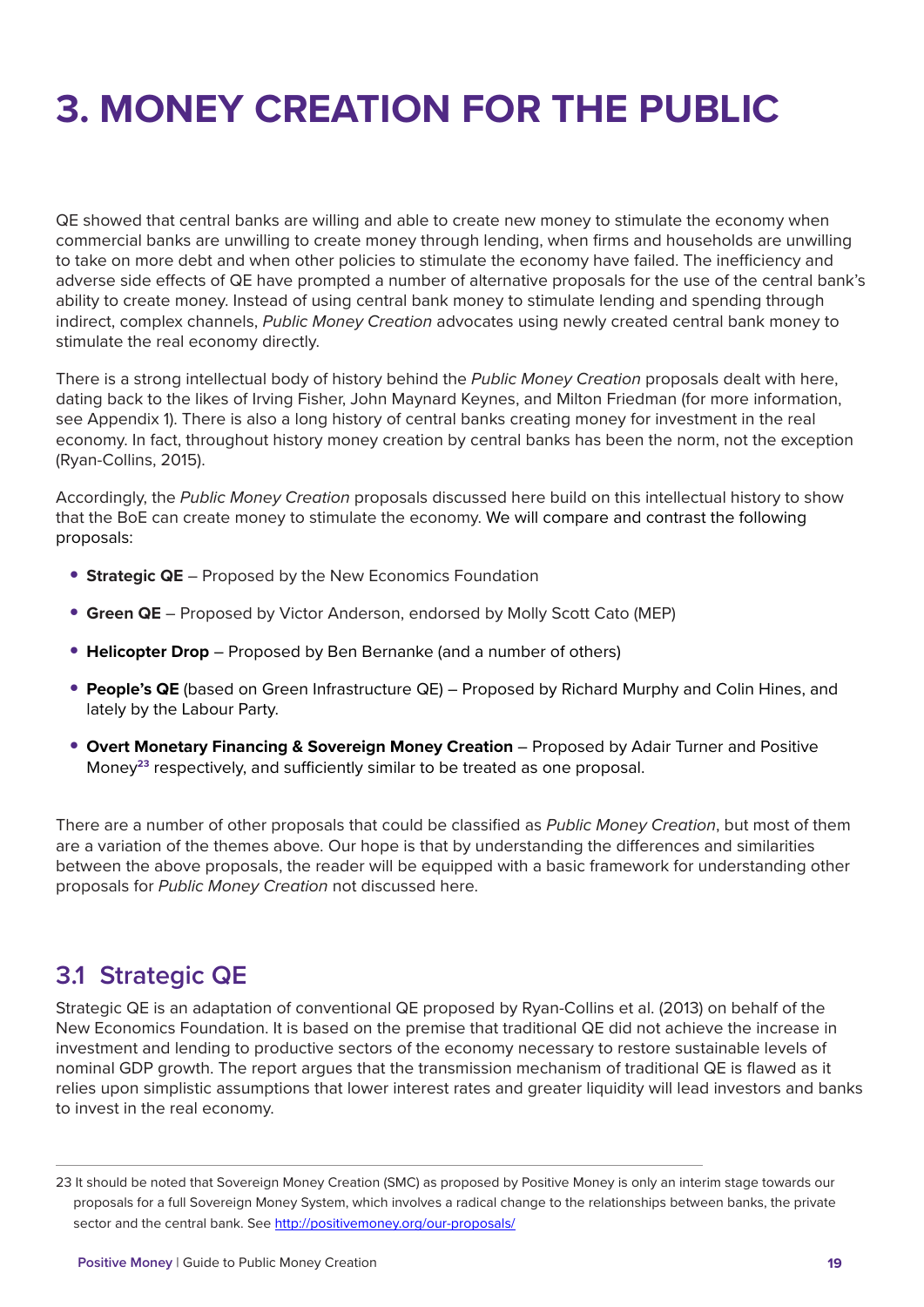**Intended Objective:** Strategic QE aims to enhance the positive impact of QE on the real economy, so that credit is more strategically directed towards enterprises outside the financial sector, and to infrastructure projects. The BoE stimulates investment spending into the productive sectors of the economy by creating central bank money to finance new lending in the real economy. In this sense, Strategic QE is said to 'create credit' for the real economy.

**Proposed Use of Funds:** Central bank money would be created to finance lending to businesses in the real economy and for investment in homes or infrastructure. Strategic QE proposes that the BoE (via the APF) creates money and uses it to buy bonds from publicly owned intermediaries, such as a Public Investment Bank, Green Investment Bank, or Housing Investment Bank**<sup>24</sup>**. By buying the bonds of a government-owned intermediary, the BoE is in effect lending its newly created money.

**Transmission Mechanisms & Processes:** Under Strategic QE, the BoE (via the APF) can either create new central bank reserves to finance the scheme alongside the existing QE programme, or it can divert the payments from Treasury as the bonds it acquired through QE mature**<sup>25</sup>**. The maturity profile of the bonds the APF currently holds means that around £100 billion will mature over the next five years and this could be redirected into a Strategic QE programme instead of rolling over the existing QE programme. Strategic QE can thereby be implemented within the BoE's existing operational set-up.

The publicly-owned intermediaries**<sup>26</sup>** would function like any other non-bank lender, by lending out their deposits**<sup>27</sup>**. The money raised from the sale of bonds to the BoE would be used to buy the bonds of – or make loans to – large corporations, small or medium enterprises (SMEs), green businesses, or construction companies for investment projects meeting public benefit objectives. As these bonds and loans matured, money would be paid back to the government-owned intermediary. The intermediary could then re-lend these funds to another entity.

By directing credit directly towards the real economy, investment would be allocated towards 'productive' assets, leading to an increase in the production and output of goods and services. Lending money for productive purposes would allow them to expand and hire more employees. This would increase private sector incomes and generate more spending, as well as provide the vital infrastructure that the UK economy needs.

**BoE Balance Sheet Implications:** Assuming that Strategic QE would function like conventional QE, then at some appropriate point in the future Strategic QE would be unwound. The money created by the BoE is intended to be temporary. The bonds of the government-owned intermediary would not permanently remain on the BoE's balance sheet (see Appendix 2 a for full explanation of this process).

The interest paid on the loans or bonds held by the BoE would represent interest income from the BoE's money-creating powers and, after deduction of appropriate operating costs, the balance would be remitted to Treasury. As the bonds issued by the intermediary matured, the BoE would subscribe for new issues to roll over the debt until it was decided that economic conditions were such that the stimulus of Strategic QE was no longer necessary (or desirable). At that point the bonds would be allowed to mature without replacement, or sold to the private sector. The intermediary could then continue operations relying on private sector financing.

- 24 The benefit of these intermediaries is that they specialise in financing the productive sectors of the economy that have spare capacity. In addition, "The use of intermediaries ensures an appropriate division of responsibilities between investment professionals that have the expertise to assess and select individual companies and projects, and economists at the BoE who have the expertise to identify economic sectors that require capital investment." (Ryan-Collins et al.,2013).
- 25 For a more in depth explanation of this process see our explanation of QE, Accounting and Balance Sheet Operations: Step 3. Maintaining QE at its Current Level.
- 26 Public investment banks do not operate in the same way as commercial banks. They do not have banking licenses and therefore their liabilities cannot be treated as deposits and transferred as means of payment. Therefore, they cannot lend by creating money.
- 27 We assume that the public-investment bank would not have an account at the BoE, and would therefore only be able lend out its commercial bank deposits.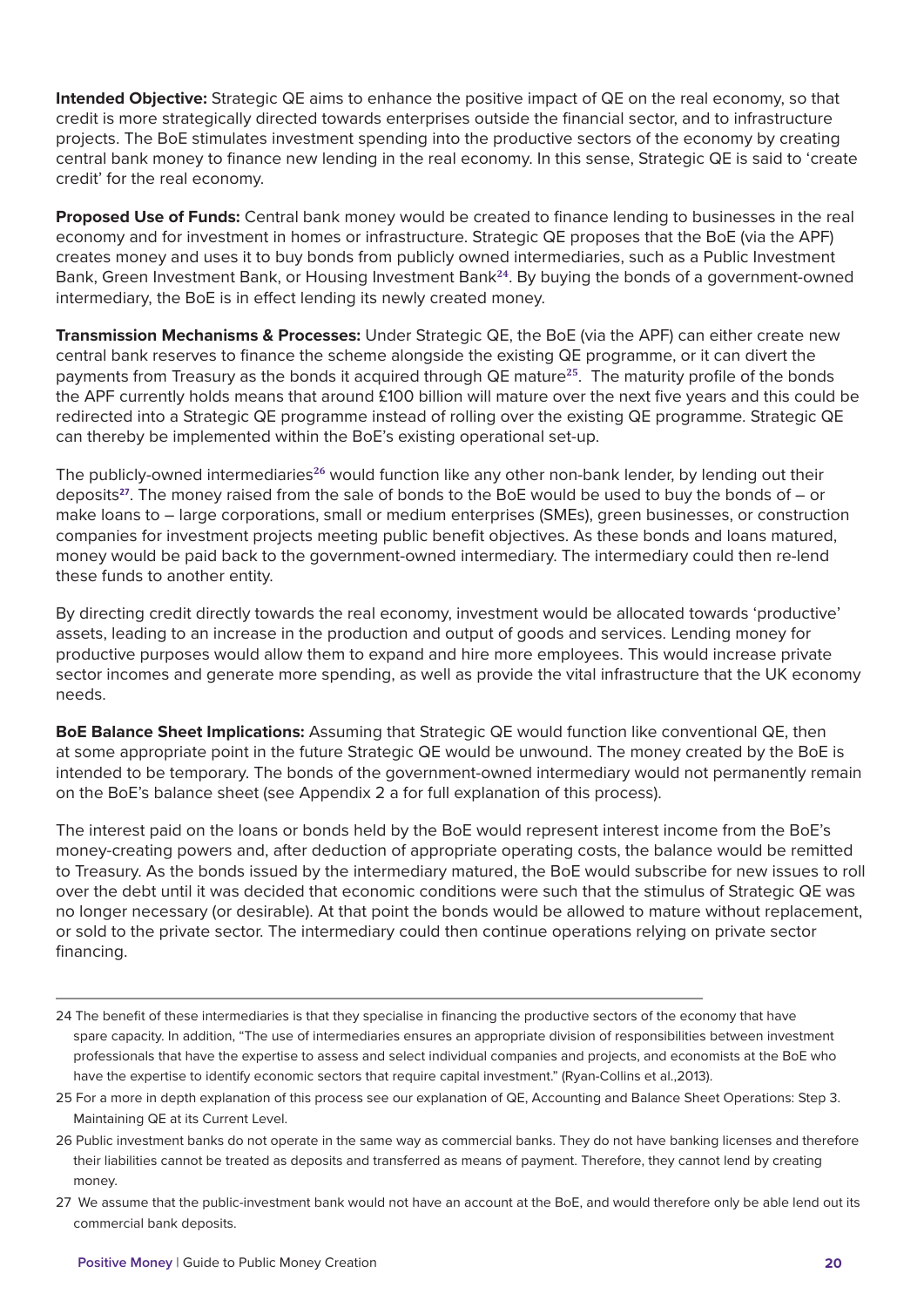**Private Sector Balance Sheet Implications:** At the aggregated level, Strategic QE would increase private sector incomes through the stimulatory effect of its BoE financed investments in productive enterprises. However, since investment would be via the purchase of the bonds issued by the enterprises, or loans to those enterprises, the level of private sector debt would increase correspondingly. This means that Strategic QE would not result directly in an increase in the net worth of the private sector (see Appendix 2). The private sector would need to borrow the newly created money from the intermediary, so the private sector's assets (in the form of deposits) would increase but so would its liabilities (the loan from the public intermediary). Throughout these transactions, the private sector's balance of net financial assets would not have increased.

But the private sector is made of both households and businesses, and it is important to clarify that Strategic QE would have a different impact on each of these. It is the businesses that borrow money and then spend a portion of it on salaries and wages – increasing household incomes in the process. Accordingly, the incomes of households (and their net assets) would increase without having to increase their level of debt.

However, businesses do not just borrow money to finance salary and wages costs, they also borrow to invest in productive or revenue-generating assets. Ryan-Collins et al. (2013) explain the importance of productive assets in more detail:

"If a loan funds the building of a house, or a railway or a broadband network, it is creating a productive asset. A productive asset creates value over many years, providing a continuous flow of increased products and services over time…In contrast, if new money is created and spent on existing assets, such as existing houses, equities, bonds, or derivatives, this does not create any new flow of value – instead it is more likely to simply increase the price of the asset (i.e. assetprices)."

Importantly, by borrowing to invest in productive assets that create new flows of income over time, businesses can use their new flows of income to pay down their loan over the longer-term. So while businesses initially take on debt, by investing that debt into the productive sectors of the economy, the debt can be paid off over time. As long as the debt incurred by businesses is invested in productive assets that generate new flows of income, the debt to income ratio will decrease.

**Reversing and Offsetting Strategic QE:** If economic conditions suggested that it would be desirable to reduce the amount of money in circulation the BoE could first sell off any remaining government bonds it had acquired through QE. By selling the government bonds to the private sector, the BoE would be removing central bank money from circulation. Alternatively, the APF could sell its share in the publicly owned intermediary to the private sector, which would have the same effect.

**Central Bank Independence:** The authors of Strategic QE acknowledge that the lines between fiscal and monetary policy, as well as central bank independence over monetary policy, have always been blurred. While Strategic QE does not propose a significant institutional re-structuring of the current monetary system**<sup>28</sup>**, it is based on the notion that there is room to improve the decision-making process surrounding the allocation of QE asset purchases.

To improve the governance of the BoE and the Strategic QE programme itself, Ryan-Collins et al. (2013) suggest that the Treasury creates an independent "Monetary Allocation Committee" (MAC), answerable to parliament through a Treasury Select Committee. The MAC would effectively decide how the APF would spend its money – determining which sectors assets should be purchased from. The decision over the sectoral allocation of funds would be based on a broad range of criteria (i.e. impact on GDP growth, employment, financial stability, the trade balance, inflation and ecological sustainability). However, the APF and the MAC would not explicitly choose projects or businesses that would receive funding. This would be the roll of the public intermediary (i.e. public investment bank), which ensures a separation of responsibilities and shields the MAC from political capture.

<sup>28</sup> For example, Ryan-Collins et al. note, "Rather than attempting to persuade the Bank of England to return uncomfortably to its broader remit of the 1960s, the Treasury might be better served focusing on creating an institutional framework that would enable QE to be directed to the real economy in a way that the Bank of England would be comfortable with." (2013).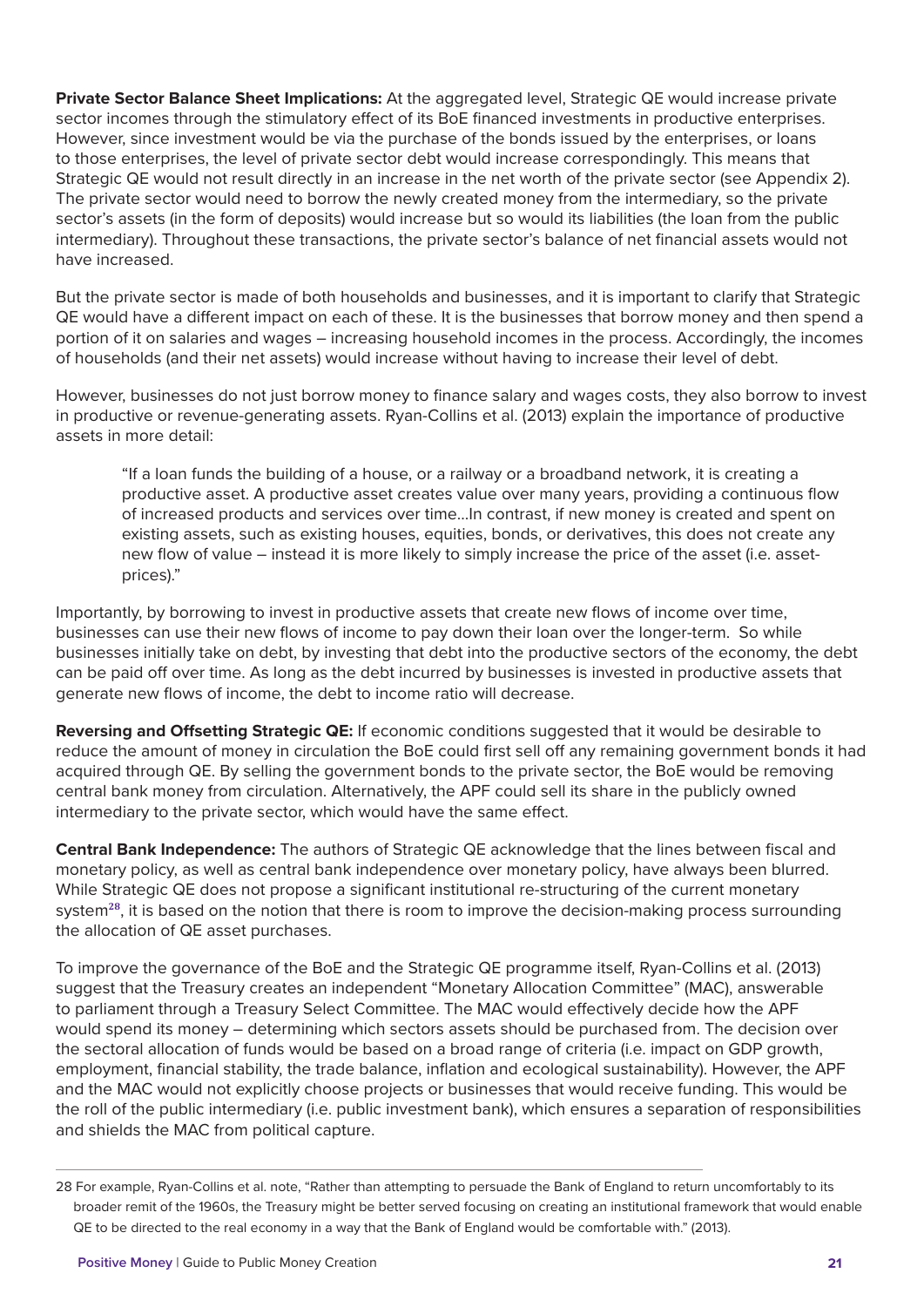Meanwhile, the current Monetary Policy Committee (MPC) would decide on the quantity of money creation to finance Strategic QE, in line with its current remit.

In this sense, transparency and accountability would be improved, whilst still maintaining a certain degree of central bank independence.

#### **3.2 Green QE**

Green QE, as proposed by Victor Anderson (2015) and endorsed by Green Party MEP Molly Scott Cato, is aimed at supporting the European Union's transition to a green economy. It is based on the notion that the UK's QE programme currently misses the opportunity to contribute to the transition to a low-carbon and proenvironment economy.

**Intended Objective:** The aim of Green QE is to enhance the positive impact of QE on the real economy in a way that improves the sustainability of the economy. Investment spending would be stimulated by creating central bank money to finance lending for green initiatives. Like Strategic QE, under Green QE the BoE would be creating money for lending into the real economy as part of a Europe-wide initiative.

**Proposed Use of Funds:** Green QE proposes that the ECB and other national central banks within the EU use their money creating powers to help the EU make a 'green' economic and social transition**<sup>29</sup>**. The funds would be mainly used to finance lending to the private sector for green infrastructure projects and green businesses**<sup>30</sup>**. The BoE (and other national central banks) would buy bonds issued by the European Investment Bank (EIB) in exchange for central bank reserves.

**Transmission Mechanisms & Processes:** Like the Strategic QE proposal for the UK, Green QE for the EU is intended to build upon existing QE programmes. In effect, the BoE would be creating new money to finance the EIB. The EIB would then lend money to the green productive sectors of the UK economy**<sup>31</sup>**.

The transmission mechanism is therefore generally the same as Strategic QE, however, with spending being restricted to activities that will enable a transition to a green economy. The productive sectors will have a more positive environmental impact, or "at least they can help steer the economy in the long-term towards a positive or much lower negative environmental impact" (Anderson, 2015).

**Impact on BoE's Balance Sheet:** Assuming that Green QE would function like conventional QE, then it is intended that it would be unwound at some point in the future. The money created by the BoE would be intended to be temporary, and the bonds of the EIB would not be intended to permanently remain on the BoE's balance sheet.

The principal difference for the BoE between the Green QE and Strategic QE proposals is the extent to which the bonds issued by the EIB would be denominated in sterling or euros. Where investments are to be made in UK companies, it might make sense for the EIB to issue sterling denominated bonds, which would pose no problems for the BoE. However, if the rules of the scheme, as eventually agreed, meant that all national central banks should subscribe proportionately, then the BoE might be required to buy euro denominated bonds, with associated exchange rate risks.

**Private Sector Balance Sheet Implications:** Like Strategic QE, Green QE would increase private sector incomes but would also increase the level of private sector debt. The creation of central bank money for Green QE would therefore not result in a net increase in private sector assets (see Appendix 2). However,

<sup>29</sup> The proposal notes, "By itself, this wouldn't be sufficient to bring about the thorough economic and social transition that is needed. Other (corresponding) policies would be required as well." (Anderson, 2015).

<sup>30</sup> The Green QE proposal offers an extensive list of different examples of what businesses could be considered green, and what infrastructure projects fit a green criterion.

<sup>31</sup> The EIB would have to be reformed so that a new green department would be established, with the sole purpose of implementing the Green QE programme.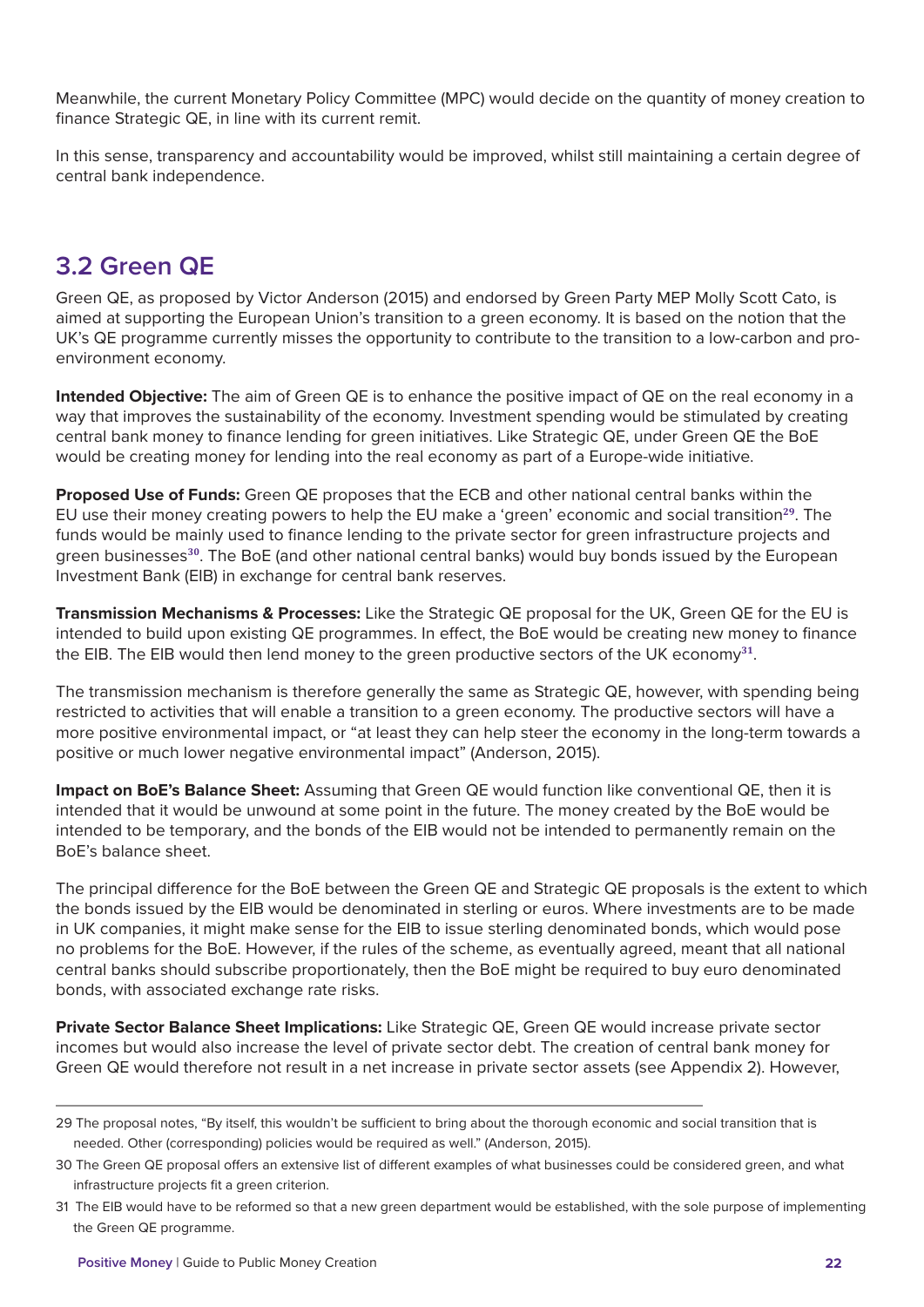within the private sector, household incomes would increase without any corresponding increase in household levels of debt, whilst corporate debt levels would increase, but backed by (green) productive assets which generate the revenue to service that debt.

**Reversing and Offsetting Green QE:** Green QE is intended to be a temporary expedient. As with strategic QE, once economic conditions indicated that it would be desirable to reverse the process of central bank money creation, the BOE could sell its EIB bonds to the private sector or refrain from reinvesting as the bonds matured. It would be a question for the rules framing body whether the BoE would be permitted to reverse its contributions independently of the other central banks.

**Central Bank Independence:** The Green QE proposal is less concerned with central bank independence in general, and more concerned about the degree of independence for the newly established "Green" investment department at the EIB. The Green Department would need to be accountable to its own executive committee. This would allow the department to operate "at arm's length both from direct political control and from the EIB Board of Directors" (Anderson, 2015). The committee would not be 'appointees of member state governments' but would instead be appointed by the European Parliament, with an additional representative appointed by the European Commission. According to Anderson (2015), the committee would be required to:

"…publish regular quarterly reports on its strategy, current economic and environmental analysis, its investments and their actual and potential outcomes. These reports should be considered by scrutiny sessions of the European Parliament's Economic and Monetary Affairs Committee and the Committee of the Regions."

#### **3.3 Helicopter Drops**

Other than Milton Friedman and John Maynard Keynes, former Fed chairman Ben Bernanke is perhaps the most well known economist to have advocated a *Public Money Creation* type of proposal. Taking inspiration from Milton Friedman's (1948) "Helicopter Drop" thought experiment (considering what might happen if newly printed cash were to be dropped out of a helicopter in order to boost spending in the economy) Bernanke suggested using newly created central bank reserves to fund a tax cut (Bernanke, 1999; Bernanke, 2002). The point both Bernanke and Friedman were trying to make is that the government could increase spending in the economy, without having to borrow from the private sector by issuing new bonds**<sup>32</sup>**.

Helicopter drops financed by central bank money creation have been advocated by a number of prominent economists in the UK (Kaletsky, 2012; Keen, 2012; Nugee & Hazel, 2014; Wolf, 2014; Lonergan and Blyth 2014; Wren-Lewis, 2014; Muellbauer, 2014). Consequently, there have been a number of different proposals for how such helicopter drops could take place. Drawing from these various proposals, we provide a general outline of how a money-financed helicopter drop could be implemented in the UK.

**Intended Objective:** To avert the deflationary effects of a recession and debt overhang by using newly created central bank money to directly increase household disposable incomes, and consumer spending, without increasing the net level of household debt in the economy.

The proposal assumes that demand and the productive capacity of the economy have not hit their full potential, so that there is a significant gap between actual output and potential output. In such circumstances, the economy is capable of producing more but there is simply not enough demand for producers to increase supply.

By directly increasing demand through money-financed helicopter drops, producers will create more goods and services – and eventually the economy will reach its productive potential, without causing significant inflationary pressure.

<sup>32</sup> Or as Friedman (1948) put it "In a period of unemployment it is less deflationary to issue securities [in order to fund a deficit] than to levy taxes. That is true. But it is still less deflationary to issue money".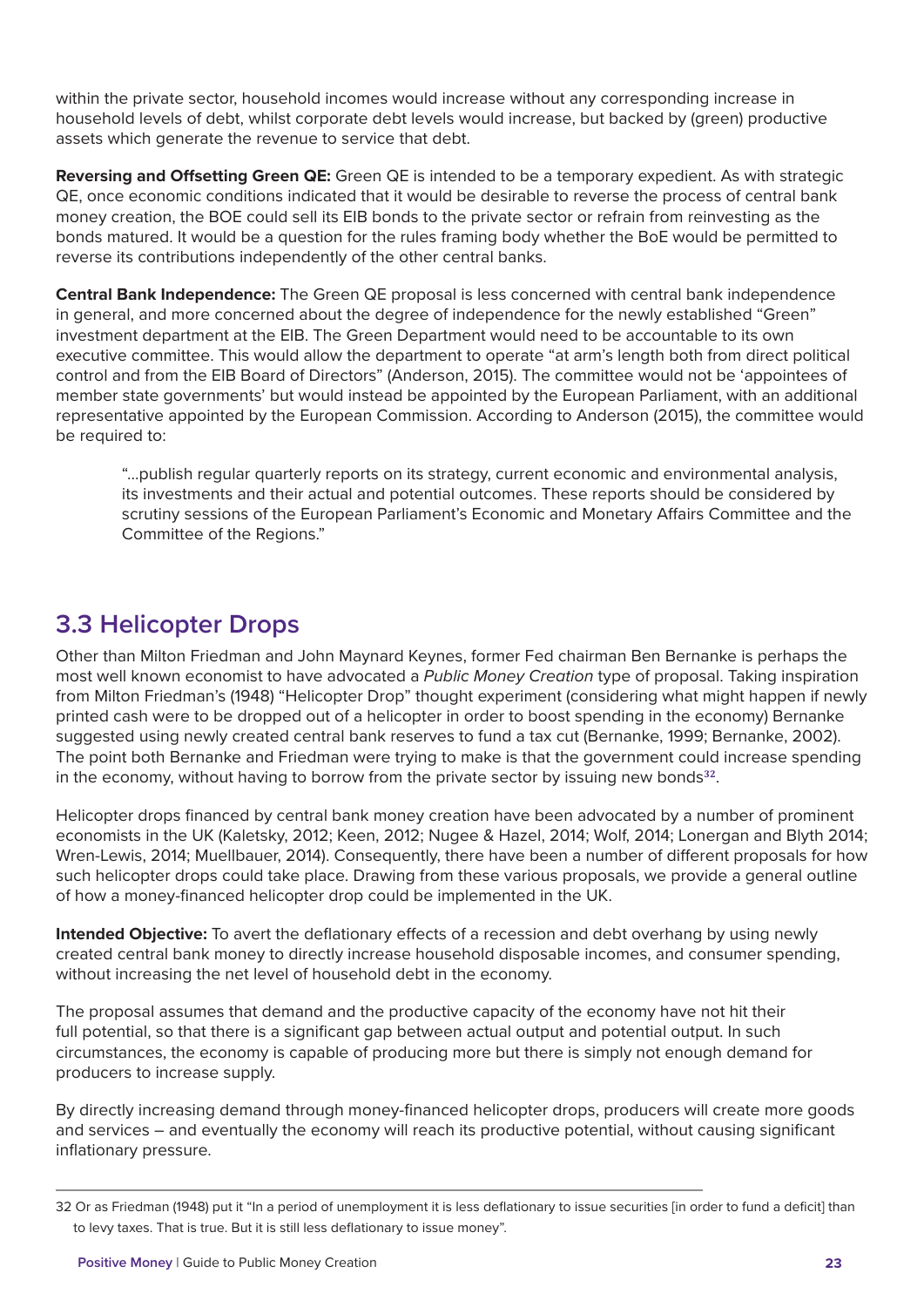**Proposed use of Funds:** Newly created central bank money would be used to finance a cash transfer from the government to each citizen (or each adult), via a "citizen's dividend" (a non-repayable grant to every citizen), so long as the payment infrastructure exists to make a payment to every citizen.

As an alternative, in Bernanke's original proposal, the government cuts taxes, leaving members of the public with higher disposable income and therefore greater spending power. The newly created money is given to the government to compensate for the drop in tax revenue.

#### Box 4: 'Helicopter Drops' versus 'Helicopter Money'

The terms 'Helicopter Drop' and 'Helicopter Money' are often used interchangeably. In this paper, we make the following differentiations between the two terms.

Helicopter Drop: This specifically involves the government directly transferring money to households and businesses, through a cut in taxes or a citizen's dividend fund. The helicopter drop can be realized by either borrowing from the private sector, or by using the central bank's moneycreating powers. Bernanke proposed the latter, which explains why he refers to his proposal as a 'money-financed helicopter drop'.

Helicopter Money: Is when the central bank uses its money-creating powers to directly finance expenditure. It involves the "permanent" creation of central bank money, where a certain amount of government debt (in the form of bonds) will be permanently held by the Bank of England. "Helicopter Money" is therefore a synonym for monetary financing and can be used for any form of government expenditure (i.e. a citizen's dividend or infrastructure investment).

**Transmission Mechanisms & Processes:** A money-financed helicopter drop would require collaboration between the Treasury and the BoE. In keeping with its current operational independence, the process would begin with the BoE determining the size and timing of the helicopter drops.

Next, the BoE would need to get the newly created money to the Treasury by buying government bonds. However, in many countries there is a prohibition on central banks buying newly issued government bonds directly from the Treasury. According to article 123 of the Lisbon Treaty, national central banks can only buy their respective government's bonds from the private sector. This prohibition is intended to ensure that governments are subject to the financial discipline of the market, which will demand a greater discount on the purchase price if government borrowing is felt to be excessive, a discipline it is suspected a compliant central bank would not impose.

So the Treasury could first issue new interest bearing bonds and sell them to UK private banks, which the BoE would purchase immediately after. By buying public sector bonds that had been originally purchased by another entity (in this case commercial banks), the BoE would not be violating the EU Lisbon Treaty. Alternatively, if the prohibition was no longer in place, the Treasury could issue new non-interest bearing perpetual bonds that the BoE would buy directly.

With newly created money credited to its account at the Bank of England, the Treasury could finance direct cash transfers to households. The mechanisms for identifying and paying eligible recipients would need to be established as part of the implementation.

Alternatively, the government could implement a nationwide tax cut and use the newly created money to cover the revenue lost due to the tax cut.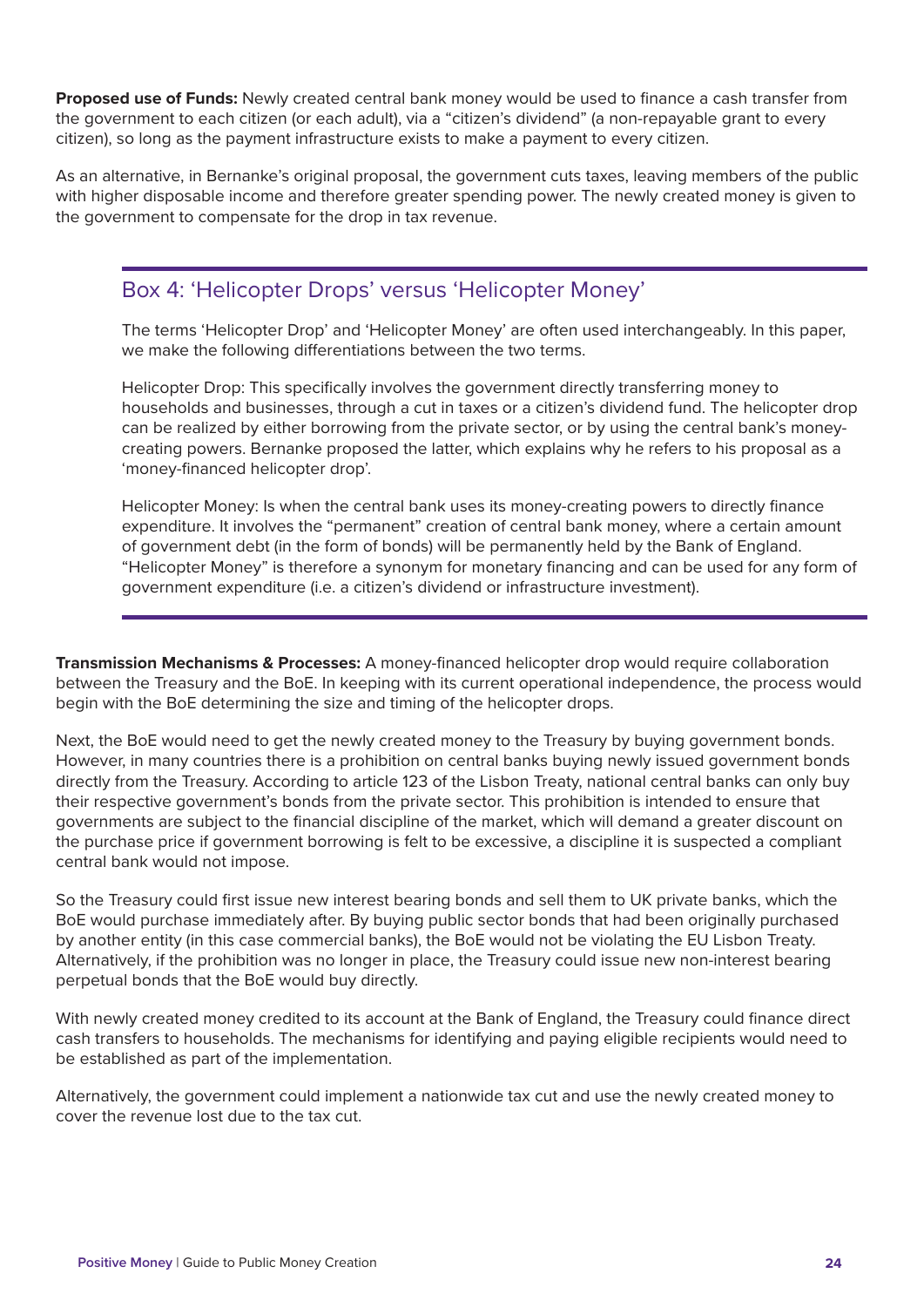In either case, a money-financed tax cut or citizen's dividend would increase the disposable income of households, which they could use to pay down existing debt**<sup>33</sup>** or spend as they please.

When used to pay down existing debt (i.e. to deleverage), the private sector's debt-to-income ratio is reduced. This reduction in the debt-to-income ratio would enhance financial stability and make growth more sustainable.

The reduction in the debt-to-income ratio would also come about without the private sector having to sacrifice spending. Normally, private sector deleveraging means that a certain portion of consumption spending or investment is sacrificed so that debts can be repaid. Money-financed helicopter drops can compensate for the reduction in spending that results from the deleveraging process. By paying off existing debt, the monthly proportion of income used to service debt would be reduced, leaving the recipient with a higher monthly disposable income.

Accordingly, a money-financed helicopter drop would lead to higher levels of disposable income, which would ultimately lead to more spending, more demand and more tax revenue. This increased revenue could be used to finance additional payments for non-taxpaying recipients of state benefits.

Higher levels of spending mean that businesses sell more and thus need to hire more employees and produce more goods and services. Through a multiplier effect, this generates a further rise in incomes, and thus more people spending and more goods and services being produced. As demand increases and more goods and services are correspondingly supplied, the economy will eventually reach its productive potential.

**BoE Balance Sheet Implications:** A money-financed helicopter drop involves the BoE permanently keeping government bonds on its balance sheet, equal to the value of the original tax cut or citizen's dividend. If the BoE were to purchase interest-bearing government bonds from UK banks, then it would need to keep rolling over these bonds by purchasing more whenever the old bonds matured and were repaid by the government (see Box 5 below).

If the BoE could buy bonds directly from the Treasury, then another way of keeping government debt permanently on its balance sheet would be for the Treasury to simply issue non-interest bearing perpetual bonds. These bonds do not incur any financial obligation on the part of the government; they have no maturity date, nor interest payments associated with them.

**Private Sector Balance Sheet Implications:** A money-financed helicopter drop would result in a direct increase in the net financial assets held by the private sector. The disposable income of the private sector would have increased, without the private sector increasing its burden of debt.

If the helicopter drop took the form of a tax cut, then individual households and firms would be faced with fewer outgoings and left with higher disposable income than previously, increasing their bank balances. The helicopter drop would replace the reduced tax revenues and ensure that this increased income was not be offset by reduced government spending. Alternatively, if the helicopter drop took the form of a direct payment to eligible households then they would have more money to pay their regular outgoings (i.e. monthly expenses), and again be left with higher disposable income.

Higher levels of spending would increase incomes and ultimately the profits of the sellers and, to the extent that the spending was on consumer durables, the physical assets of the purchasers. Since this extra income came without an increase in private sector borrowing the result would be a general increase in net worth.

<sup>33</sup> Keen (2012) proposes a citizen's dividend fund, where recipients would have to use the money received to pay down existing debt before being able to spend it.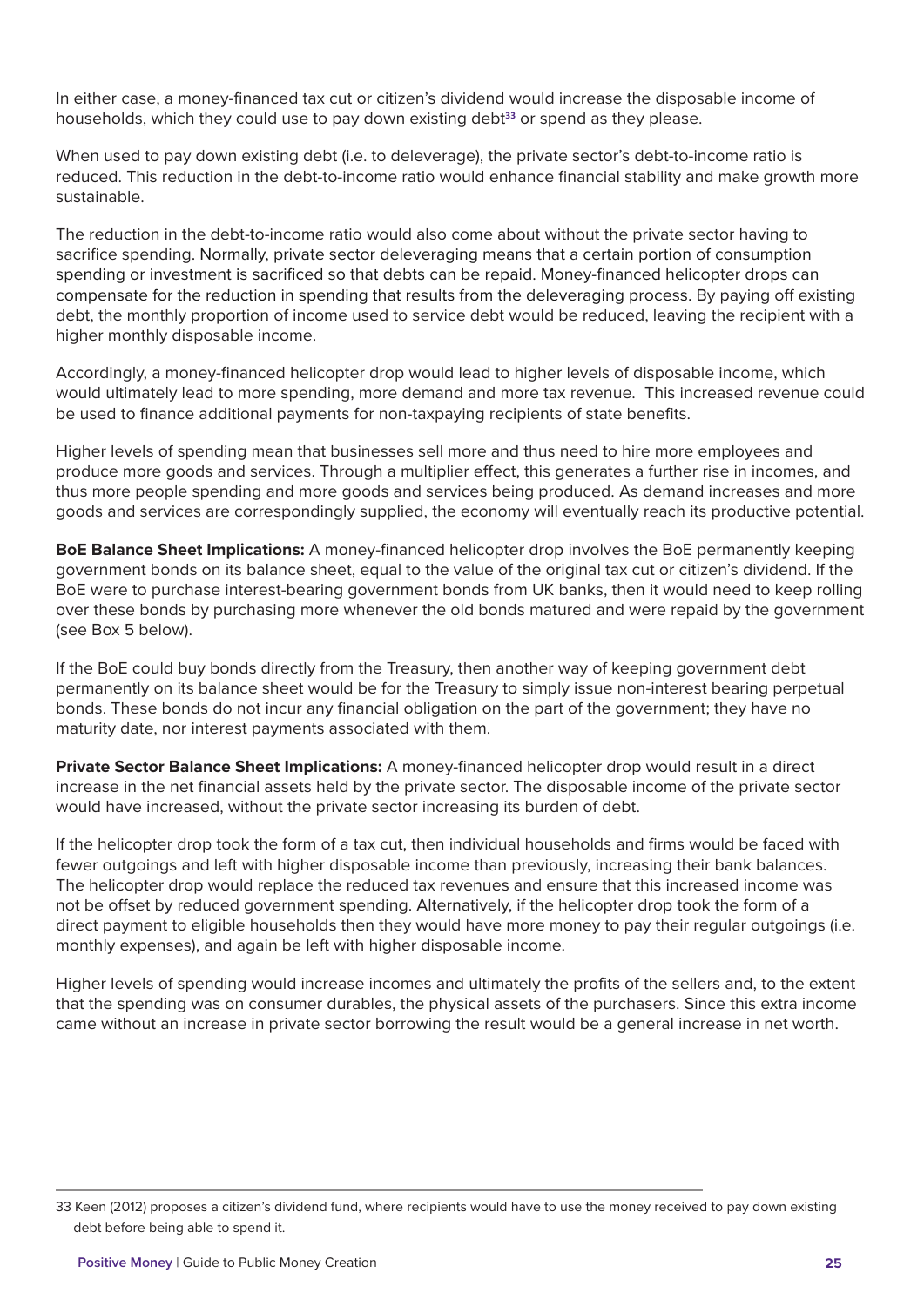#### Box 5: Central Banks and Permanent Money Creation

Adair Tuner notes that there are three ways in which central banks can 'permanently' create money:

1. "The central bank directly credits the government's current account (held either at the central bank itself or at a commercial bank) and records as an asset a non-interest bearing non-redeemable "due from government" receivable. [The Treasury would issue a bond of infinite maturity that would not involve any interest payments which the central bank would buy with newly created money – in effect giving it an interest free loan that would never have to be paid back].

2. The government issues interest-bearing debt which the central bank purchases and which is then converted to a non-interest-bearing non-redeemable 'due from government' asset.

3. The government issues interest-bearing debt, which the central bank purchases, holds and perpetually rolls over (buying new government debt whenever the government repays old debt), returning to the government as profit the interest income it receives from the government. In this case the central bank must also credibly commit in advance to this perpetual rollover."

(Source: Turner, 2015).

**Reversing and Offsetting Helicopter Drops: '**Helicopter Drops' are intended to be permanent, and many proponents believe that it is important that people have confidence in their permanence for them to be effective (Turner, 2015).

In the event that inflation following a 'Helicopter Drop' were to threaten to exceed the target, then the BoE would respond by using its monetary policy tools (such as raising interest rates, selling off bonds acquired via QE, or introducing reserve ratios). Alternatively, the BoE could draw on the assets acquired under the programme. However, if these constituted non-interest bearing perpetual bonds, these would not be marketable, and the Treasury might be required to convert them back into marketable bonds.

**Central Bank Independence:** According to Bernanke (1999) and other economists endorsing moneyfinanced 'Helicopter Drops', the policy would not compromise the BoE's independence, although it would require the intra-governmental collaboration of fiscal and monetary authorities (i.e. the Treasury and the central bank respectively). The collaboration of these two branches of government would not mean that one is necessarily subservient to the other.

Indeed, Bernanke's 'helicopter drop' would be well within the remit of the central bank: "In financing a tax cut, the Bank of Japan [BoE in the UK context) would be taking a voluntary action in pursuit of its legally mandated goal, the pursuit of price stability." (Bernanke, 1999).

As Blyth, Lonergan and Wren-Lewis (2015) write, the BoE would still be able to determine independently the quantity of money being created, while parliament would determine where and to whom the money would be allocated:

"Consistent with operational independence of the Bank of England, the size of payments and their timing should be solely under its control, and subject to the inflation target. Parliament needs to equip the Bank with the infrastructure to administer payments, and determine in advance the recipients."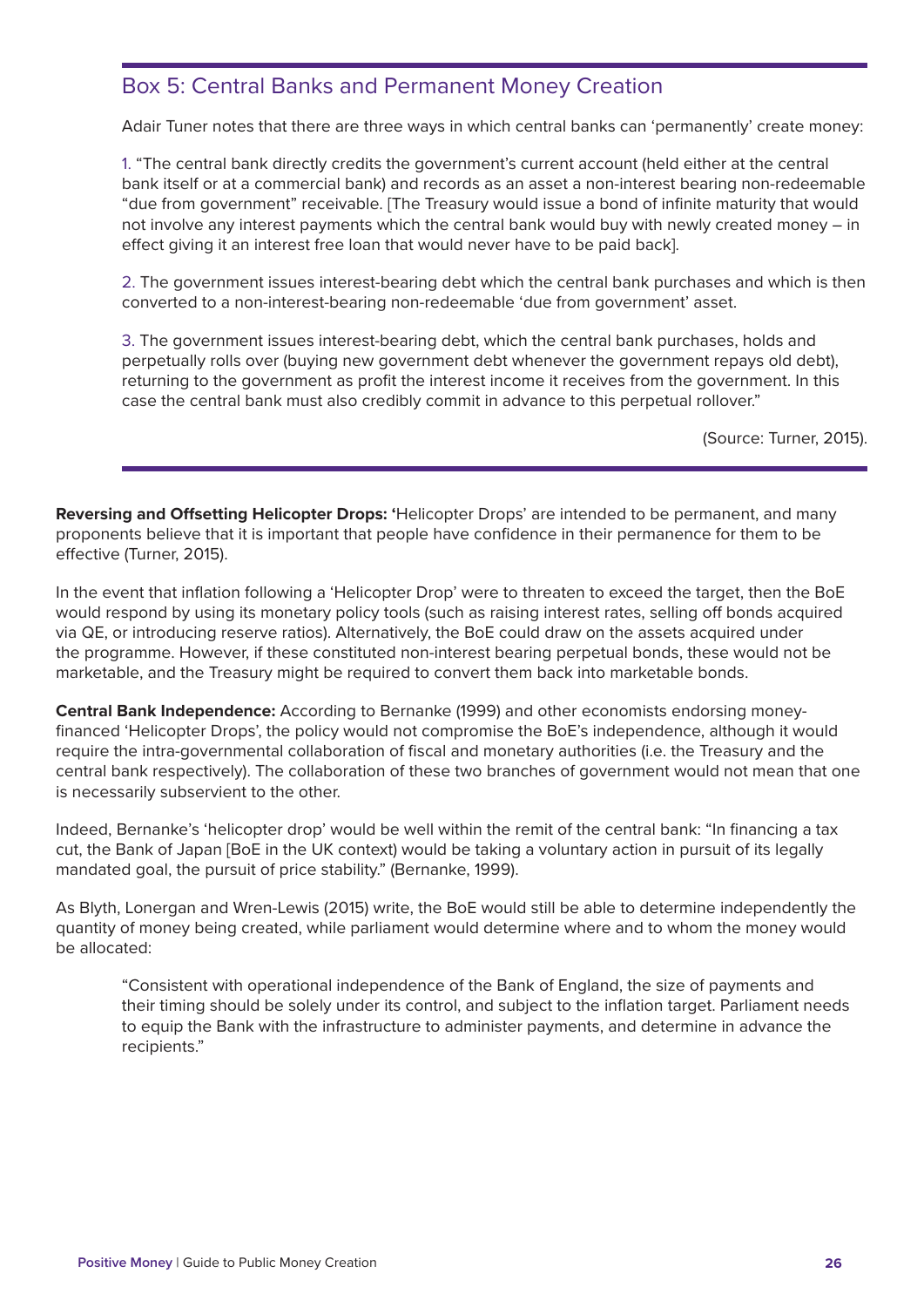#### **3.4 People's QE**

People's QE has brought newfound attention to the other *Public Money Creation* proposals. While there isn't a specific proposal outlining "People's QE", its premise is grounded in Richard Murphy and Colin Hines' "Green quantitative easing: Paying for the economy we need" proposal**<sup>34</sup>**. It stems from the concern that QE failed to generate enough investment in the real economy and from the idea that creation of central bank money could be used for much more productive purposes – specifically green ones.

**Intended Objective:** Based on Hines & Murphy's (2010) proposal, the objective of a People's QE type of programme would be to:

"…inject money into the UK economy that can kick start economic activity in this country, reinvigorating government, local government, the private sector and household economies…"

To this end central bank money would be used to finance investment spending and lending. Primarily, central bank money would be used to finance the purchase of bonds issued by public sector institutions to directly finance government spending on infrastructure projects, or new money would be created to finance the lending of a green or public investment bank (as in Strategic QE and Green QE).

Importantly, all of this infrastructure investment would come without the public sector increasing its net level of debt.

#### Box 6: Net Levels of Public Debt

In order to acquire money it does not have, and to maintain consistency with current accounting conventions, the Treasury has always issued debt (usually in the form of bonds) to finance government spending. In proposals for Public Money Creation, the Treasury would still issue new debt. However, while the BoE permanently keeps this debt on its balance sheet the net balance of government debt owed to the private sector would not increase.

This is because the BoE would buy the bonds (debt) issued by the Treasury (or another publicly owned entity). The Treasury and the BoE are both branches of the same government. The Treasury owns the BoE. So whatever amount of money the BoE is owed, is in fact indirectly owed to the Treasury. Therefore, if the BoE buys debt issued by the Treasury, the Treasury in effect owes money to itself, and therefore it does not have an external debt obligation to anyone else.

Put differently, because the Treasury and the BoE are both on the government's consolidated balance sheet the debts between them are offset – they will net out. So the amount of government debt permanently held by the BoE does not make up part of the government's net debt servicing obligations.

However, once the BoE stops holding this debt by selling it to the private sector, the government's net debt obligations would increase. Moreover, if the BoE allowed this debt to mature without renewing its holding of government debt then the private sector would be called upon to refinance this debt – also increasing the government's net debt obligations.

(Source: Murphy, 2015)

**Proposed Use of Funds:** The money created by the BoE would be used to buy bonds issued by public authorities sector entities such as the NHS, Local Government Authorities, and the Green Investment Bank, to finance infrastructure investment such as sustainable energy projects, new housing, hospitals and schools.

<sup>34</sup> Accordingly, our outline of People's QE is based on the proposal submitted by Hines and Murphy (2010), as well as, further information gathered from Richard Murphy's blog: http://www.taxresearch.org.uk/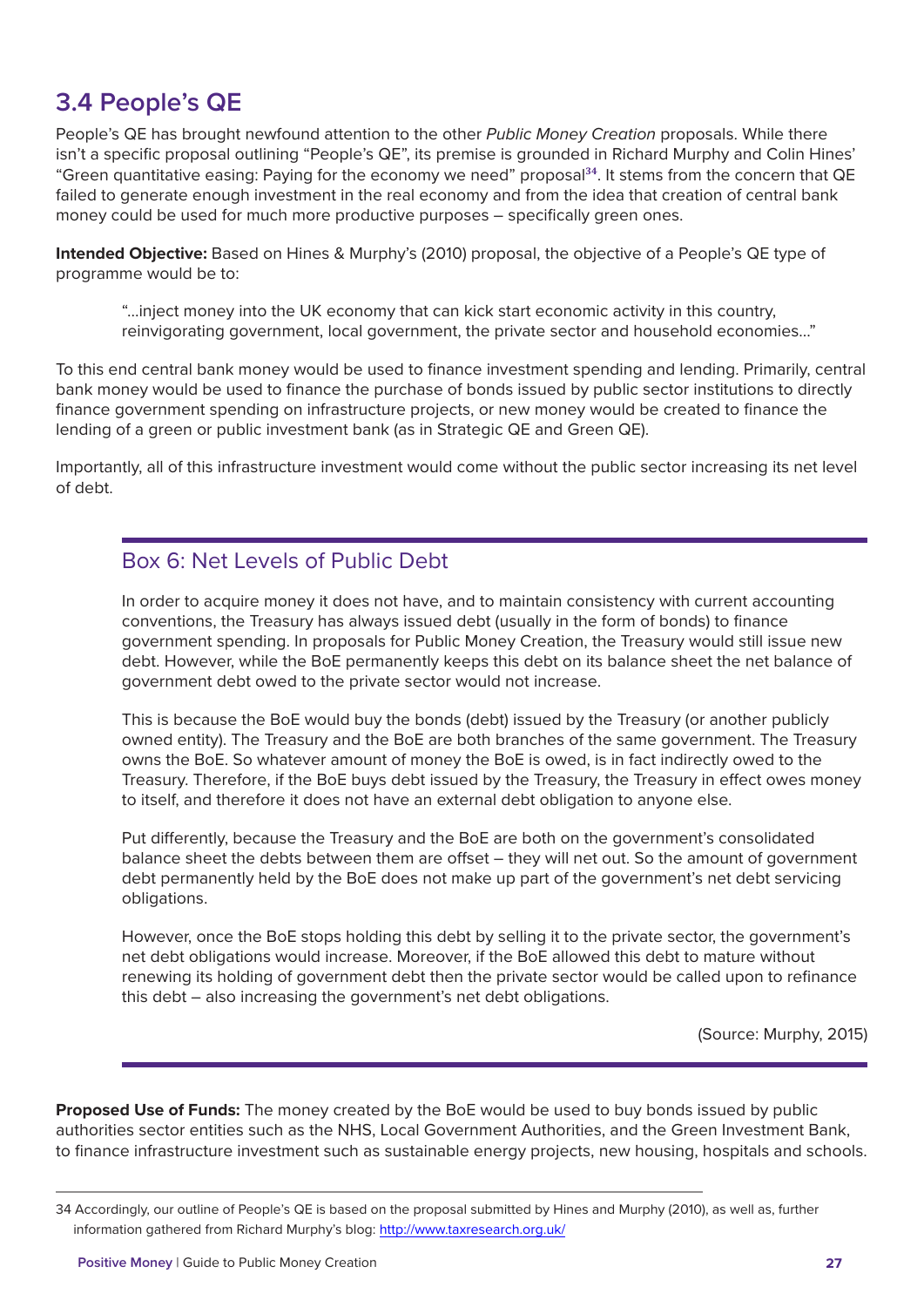**Transmission Mechanisms & Processes:** The Treasury would instruct the BoE as to how much money needed to be created. The Treasury would also select which different public sector authorities would receive funding from the BoE.

The selected public sector authorities would then issue new bonds, equivalent to the value of central money that the Treasury wished to create. To circumvent Article 123 of the EU's Lisbon treaty, these new public sector bonds would first be bought by commercial banks. Shortly after that, the commercial banks would sell them on to the BoE.

These bonds would be of a finite maturity. Because People's QE aims to finance government investment without increasing the net balance of public debt, these bonds would have to be continuously refinanced by the BoE (or rolled-over as we further explain below and in Box 5 above).

The money created can then be used to directly finance the investment spending of a public sector entity (e.g. local government authority for infrastructure projects). Alternatively, the money could be used to capitalize a publicly owned investment bank, which could lend money to the private sector for infrastructure projects.

In either case, the new investment spending would increase the amount of productive assets in the economy. Thus, like Strategic QE and Green QE, People's QE increases the productive capacity of the economy.

Moreover, the investment spending would also increase employment. According to Murphy and Hines (2010), the new employment does four things for the economy:

"First it reduces the obligation to pay benefits. Second, it means that the person in that new employment pays tax. Third, it means their employer pays tax on profits they make. And finally the person in employment can then save."

**BoE Balance Sheet Implications:** The programme is designed so that the value of the money created by the central bank would permanently remain circulating in the banking system. By continuously rolling-over the debt of the public sector authority, the BoE would keep a certain portion of government debt on its balance sheet forever.

This means that the day before the public sector authorities need to repay their debt to the BoE, they would issue to commercial banks brand new bonds (which would later be sold to the BoE). The next day the public sector authority would use its newly acquired money to pay down its old loan to the BoE.

Theoretically, this process of issuing new loans to pay off old debts (with money provided by the BoE) would continue forever. In this sense, the BoE 'permanently' keeps a certain portion of government debt on its balance sheet.

**Private Sector Balance Sheet Implications:** If the public sector authority receiving funds directly spent the money on infrastructure projects, then this spending would increase the net financial assets of the private sector (see Appendix 2), by increasing private sector incomes without increasing private sector debt or public sector debt obligations towards the private sector.

However, if the money was created to finance the lending of a public investment bank then the effect on the private sector's balance sheet would be the same as with Green QE and Strategic QE. Households would experience a net increase in financial assets without taking on more debt, while corporates would acquire an asset and a corresponding liability. By investing in productive assets however, the corporates should be able to generate enough revenue over time to pay off their outstanding debt.

**Reversibility and Offsetting People's QE:** People's QE is intended to be permanent. The BoE would retain its remit of keeping inflation within bounds, and any inflationary consequences would be tackled through the Bank's normal monetary policy tools**<sup>35</sup>**. If this meant that the BoE's stock of tradable assets became

<sup>35</sup> Such as raising interest rates, selling off bonds acquired via QE, or introducing reserve ratios.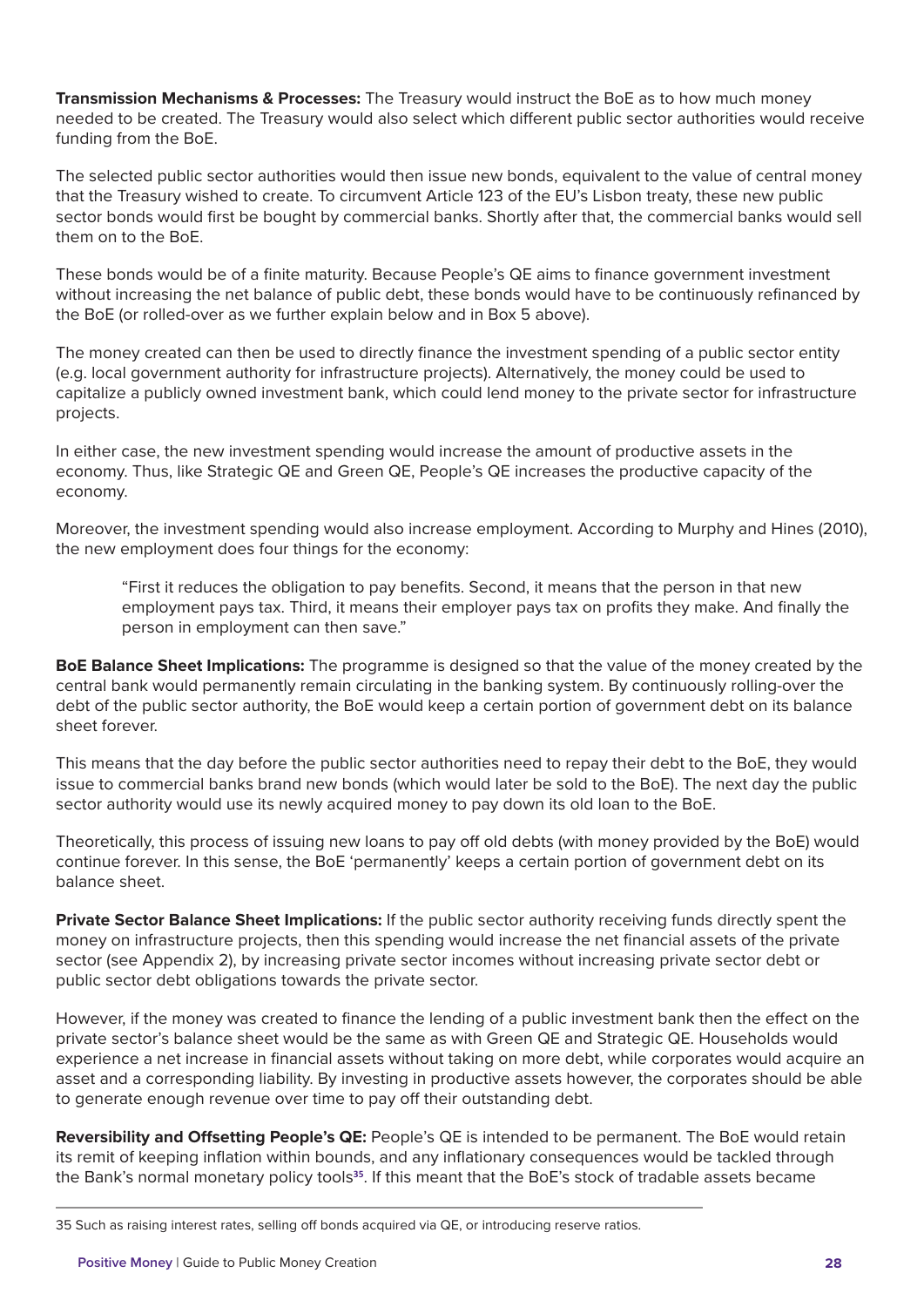exhausted, this might involve drawing on the assets acquired under People's QE and this would therefore require consultation with the Treasury and the issuing authority to manage the consequential increase in indebtedness to the private sector.

**Central Bank Independence:** For the purposes of People's QE, the Treasury would direct the creation and allocation of new money by the BoE, which in this respect would not operate independently. However, the BoE would retain its independence over inflation targeting.

#### **3.5 OMF & Sovereign Money Creation**

Adair Turner's (2013) Overt-Monetary-Finance (OMF) and Positive Money's (2013) Sovereign Money Creation (SMC) are two very similar proposals that provide an alternative framework for conducting central bank monetary operations**<sup>36</sup>**. They both stem from the premise that under conditions such as prevail today, monetary policy is ineffective and can only operate to stimulate demand by promoting higher levels of private sector debt. This demonstrates the need for additional tools for implementing monetary policy.

**Intended Objective:** OMF and SMC propose that the BoE creates money and spends it directly into the economy, without increasing the net burden of either private or public sector debt. OMF and SMC are intended to provide an additional tool for monetary policy to enable the central bank to stimulate aggregate demand when it is below the desired threshold (to the extent that price stability is endangered).

**Proposed Use of Funds:** Both proposals offer the option of distributing the newly created money directly to citizens**,** or using newly created central bank money to finance public investment spending**<sup>37</sup>**.

**Transmission Mechanisms & Processes:** Prior to any decisions being made in terms of how much central bank money to create, the government would have to decide on what any OMF/SMC will be used for. The different options available will each have a different influence on aggregate demand. Informing the BoE as to how the government would want to use any money to be created through OMF or SMC would allow the BoE to calculate the likely impact such spending would have on aggregate demand. On that basis, the BoE would then be able to determine how much central bank money to create to have the desired effect on the real economy.

When economic indicators suggest that aggregate demand is below a certain threshold, the BoE would take the decision to stimulate the economy with a specific amount of money created via OMF/SMC. The Treasury would then issue that quantity of specially created 'perpetual zero-coupon bonds'. These bonds would be unconventional in that they would not bear interest and would have no maturity date.

The BoE would then directly buy these bonds from the Treasury, crediting the Treasury's account at the BoE with newly created central bank reserves. With new central bank money in its account the government would spend the money directly into the real economy.

This would allow the government to stimulate spending in the real economy and increase the net financial assets of the private sector, without encouraging a net increase in the amount of debt.

Depending on the priorities of the incumbent government, this money could be used to boost demand through a money-financed helicopter drop, increasing jobs and allowing the economy to reach its productive

<sup>36</sup> SMC should not be confused with the broader more systemic changes of a Sovereign Money system. The former merely refers to the process by which the central bank creates money for the real economy, while the latter encompasses reforms aimed at withdrawing the commercial banking sector's ability to create money.

<sup>37</sup> To a lesser extent, OMF also advocates using central bank money to write off public debt and to recapitalize commercial banks. But the grounds for doing these are not to stimulate spending but to create a safer financial system and to consolidate government's fiscal positions – therefore we do not include them in this discussion.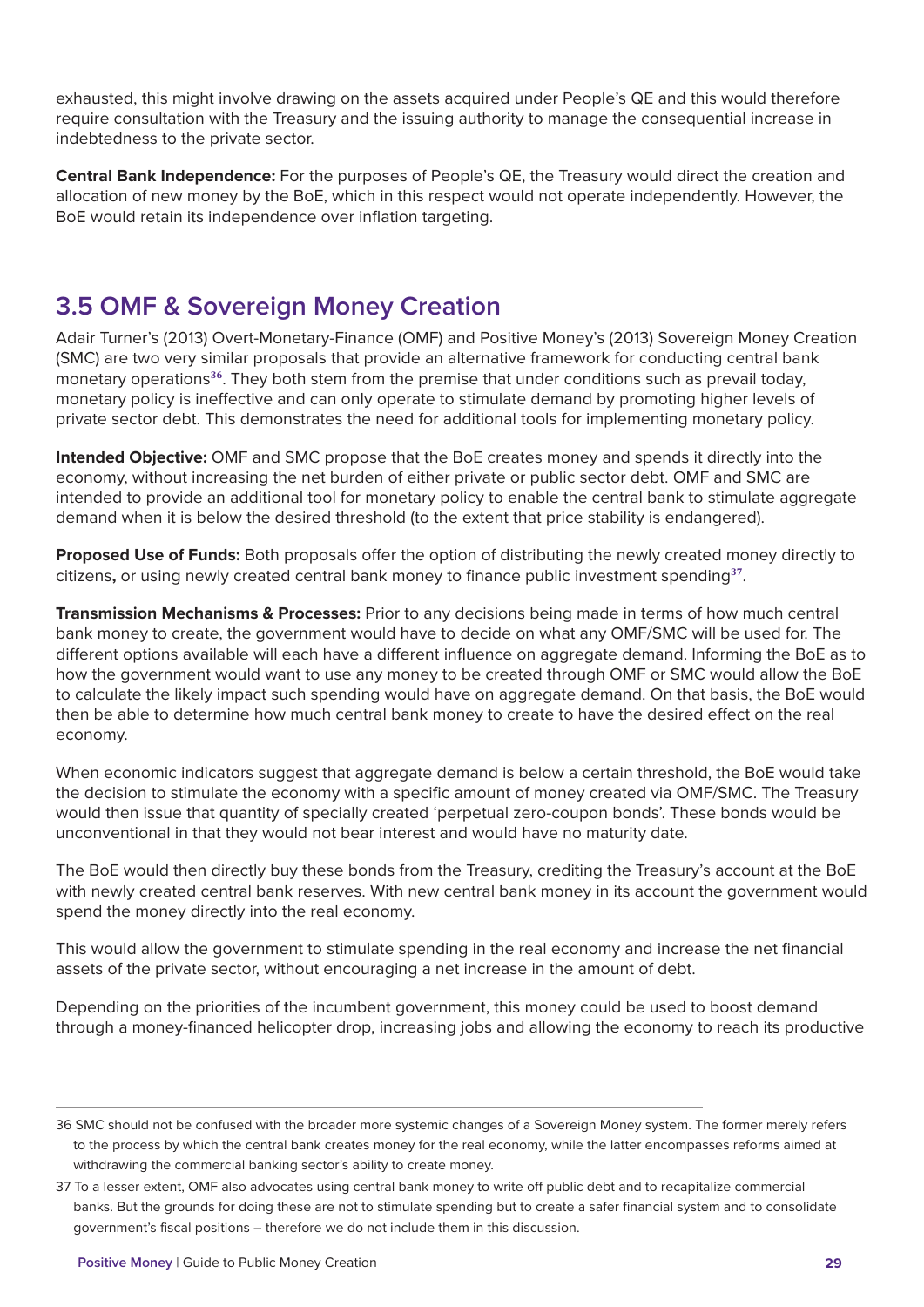potential. Alternatively, the money could be spent on the provision of new infrastructure, the renovation of existing infrastructure or the acquisition of other such productive assets. This would not only increase jobs but would increase the productive potential of the economy as well.

**BoE Balance Sheet Implications:** Under OMF/SMC the BoE would agree to hold a portion of government debt permanently. However, in issuing perpetual zero-coupon bonds, the Treasury would be creating liabilities that are unlike government debt: these bonds would not incur any financial obligation on the part of the government. They have no maturity date, nor interest payments associated with them. This removes the need for continuously refinancing public debt in order to keep a certain amount of government debt permanently on its balance sheet, which is a feature of other similar proposals.

**Private Sector Balance Sheet Implications:** OMF and SMC are designed to raise the level of spending in the economy and boost the disposable incomes of the private sector, without a corresponding increase in the balance of public or private debt. Whether through a tax cut, public spending, or a citizen's dividend, OMF and SMC will always increase the net financial assets of the private sector without the public sector augmenting its external debt obligations (see Appendix 2).

**Reversibility and Offsetting OMF or SMC:** OMF and SMC are intended to be permanent. In the event that inflation following an OMF or SMC programme were to threaten to exceed the target, then the BoE would respond using its normal monetary policy tools. If the BoE's holdings of marketable assets proved insufficient for the scale of sales required to combat inflation then the Treasury might be required to convert back into marketable bonds some of the non-interest bearing perpetual bonds issued under the programme. The government could also run a budget surplus (i.e. by increasing taxes), using the proceeds to repay the zerocoupon perpetual bonds. This would withdraw deposits from the wider economy, and also withdraw reserves from the banking system.

**Central Bank Independence:** OMF and SMC require a certain level of cooperation between the BoE and Treasury. They also propose particular institutional procedures to avoid elected politicians from having control over monetary policy tools, and to prevent unelected technocrats from gaining unwarranted influence over fiscal policy.

Therefore under OMF and SMC the decision over how much new money to create would be taken, as it is now with the setting of interest rates, by the MPC at the BoE in line with its democratically mandated target (currently inflation at 2%)**<sup>38</sup>**. As with previous monetary policy decisions (i.e. over interest rates, QE, etc.) a monthly vote would be taken as to whether OMF/SMC should be increased or held constant, based on the MPC's analysis of economic conditions.

The MPC could be made accountable to a Treasury Select Committee, a cross-party committee of Members of Parliament who scrutinise the actions of the BoE and Treasury. This would ensure that the MPC remains accountable to parliament.

Similarly, the process would be designed so the BoE could not then influence the decisions over the public spending of this newly created money. This is why the Treasury, and not the BoE would decide where OMF/ SMC money would be allocated but have no control over when and how much money was created.

#### Box 7: Would Public Money Creation lead to hyperinflation?

The proactive creation of money by governments is often considered 'taboo', as it is assumed to be highly inflationary and could even lead to hyperinflation (Turner, 2013).

Mainstream economic theory often suggests that long-term price inflation is the consequence of the stock of money increasing faster than the supply of goods. With more money in their pockets, consumers will demand more goods and services. 'Price setters' (i.e. firms and sellers) will notice the

<sup>38</sup> As previously mentioned, the democratically mandated target of the BoE is to maintain price stability, currently defined as 2% inflation.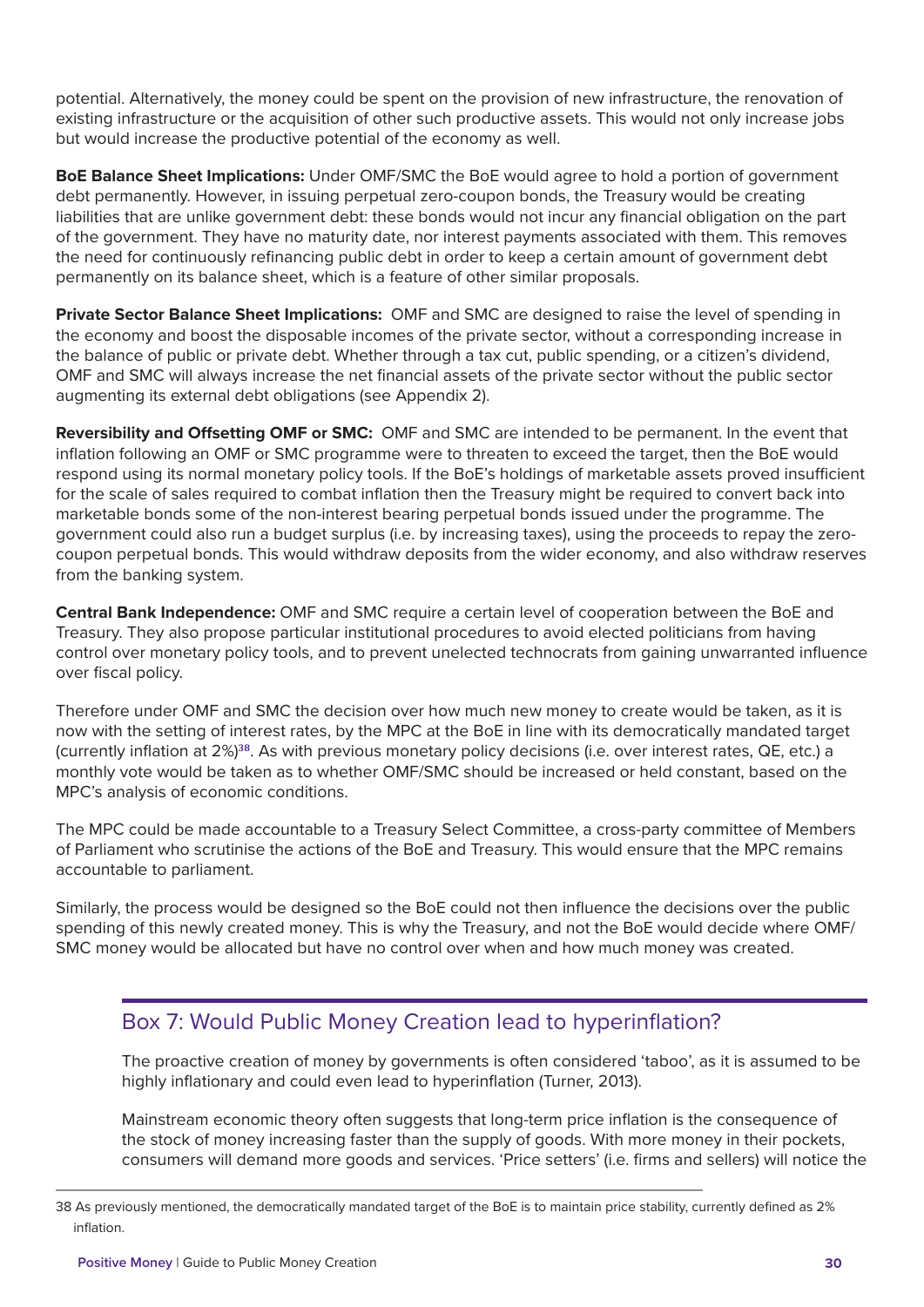increased level of demand relative to their available supply, and raise the price of their goods and services, resulting in inflation. In this situation, there is an increased amount of money "chasing" the same amount of goods and services being supplied.

According to this approach, increasing the amount of money in the economy faster than the supply of goods and services results in inflation.

Yet as prominent economist John Maynard Keynes noted, creating new money does not always trigger price inflation. If new money is created and spent on the production of new goods and services, then the supply of goods and services is increasing alongside demand. In this situation you have an increased amount of money chasing an increased amount of goods and services being supplied. Inflation will not occur if the rate of growth in supply is broadly consistent with rate of growth in the money stock.

This helps explain why many governments, as the case studies referenced in Appendix 1 demonstrate, have been able to successfully grow their economy through the careful and responsible use of money creation. Their economies were operating below full capacity, and the new money was created and allocated to the sectors that were performing below their potential. The new money created was able to tap into the sectors where resources and inputs lay idle, therefore increasing the supply of goods and services. As supply (the production of goods and services) and demand (the creation of new money) broadly increased in tandem, high levels of inflation were avoided.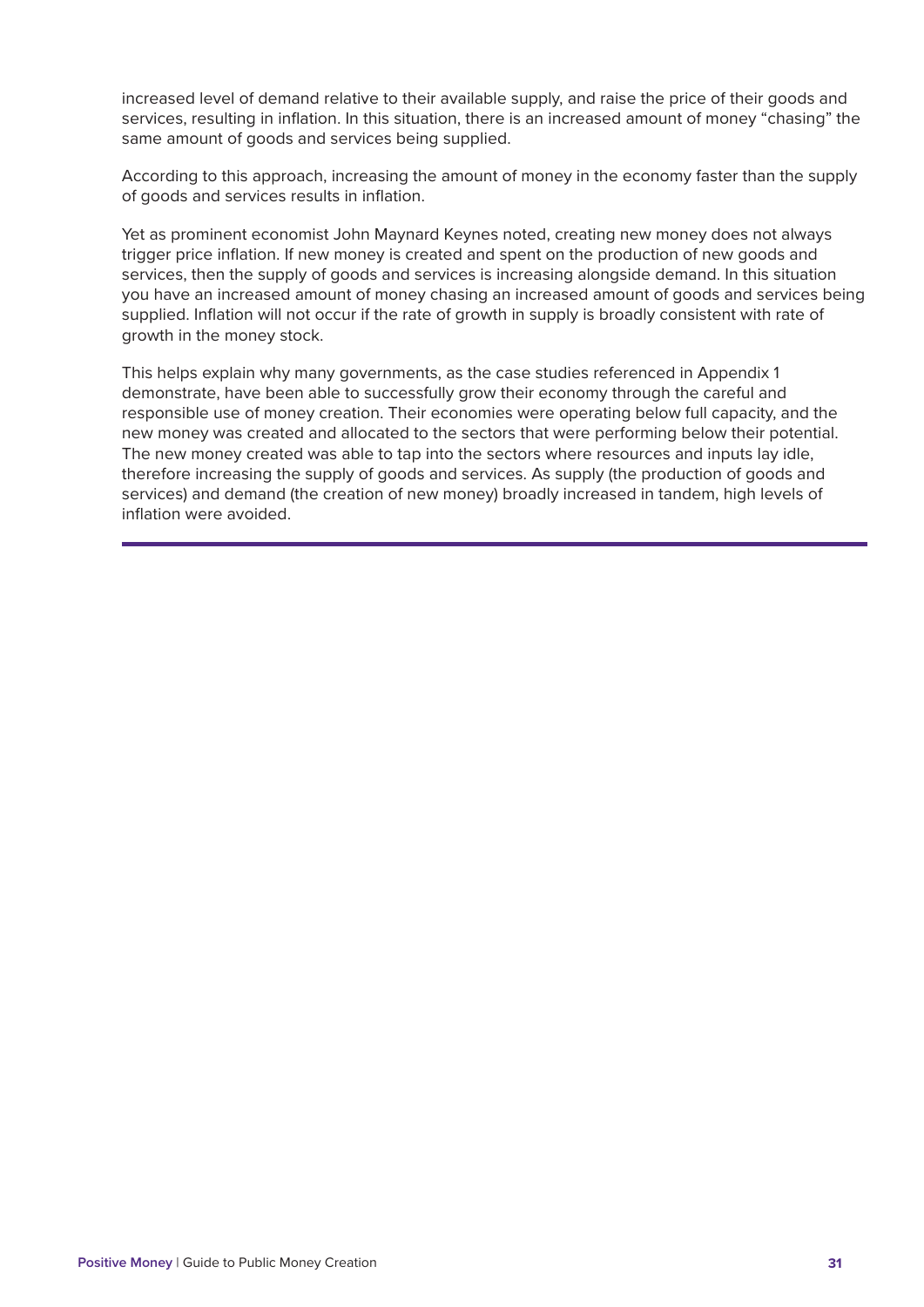### **4. CONCLUDING REMARKS: SUMMING UP THE SIMILARITIES & DIFFERENCES**

Conventional QE is supposed to increase spending indirectly through a number of complex theoretical channels. The money created under QE is intended to be temporary, and does not involve the BoE directly financing any expenditure.

By lowering the cost of borrowing and increasing the price of financial assets, QE attempts to influence private sector behaviour. That is, QE aims to create a set of favourable conditions that will encourage more private sector borrowing and spending. By increasing bank liquidity and lowering long-term borrowing costs, QE attempts to increase spending by increasing the level of debt in the economy; and by increasing the price of assets, assets owners should be incentivised to spend more on consumption.

A major criticism of conventional QE is not so much that it relies on increasing levels of private debt to boost incomes, but that it implicitly favours lending to the FIRE sectors of the economy and relies on households increasing their burden of debt. The debt households incur would most likely be spent on 'non-productive' pre-existing assets. Rather than creating a new flow of goods and services, this type of lending would merely increase the price of pre-existing assets and would lead to unsustainable levels of household debt.

In this regard, conventional QE is criticised because it may encourage further household indebtedness, a primary cause of the recent financial crisis. But QE is also heavily criticised because it increases the wealth of assets owners who are expected to consume more. Critics point out that assets owners actually have a very low marginal propensity to consume, and so any spending generated by increasing the prices of assets will be minimal.

Instead of leading to an increase in consumption, the money created via QE has generally remained in the financial sector and inflated the price of pre-existing assets. Indeed, higher asset prices increase inequality: by increasing the wealth of high-income earners (who tend to hold financial assets) versus low-income earners, and by making certain assets (i.e. housing) less affordable to low-income earners.

Accordingly, proposals for *Public Money Creation* emerged to promote an alternative use of the central bank's ability to create money. Instead of using central bank money to indirectly stimulate the economy through a number of complex theoretical channels, *Public Money Creation* proposals advocate using newly created central bank money to stimulate the real economy directly.

Strategic QE and Green QE aim to stimulate spending by re-directing credit towards the productive sectors of the economy. They propose that the BoE creates new money that can be used to finance new lending for non-financial businesses in the real economy. Under Strategic QE and Green QE the BoE can be said to be 'creating credit' for the real economy.

The money created is intended to be temporary, and therefore Strategic QE and Green QE do not involve the BoE using its money creating powers to finance government spending. At the aggregate level, Strategic QE and Green QE do not result in a direct increase in the net financial assets held by the private sector. A closer look reveals that the incomes of households (and their net assets) would increase without having to take on any debt. Meanwhile, businesses in the private sector would take on more debt to spend on salaries and wages and invest in revenue generating assets. By investing in revenue generating assets, businesses would be able to pay off their outstanding debts over time.

A money-financed 'Helicopter Drop', People's QE, OMF, and SMC all involve the permanent creation of central bank money. However, these proposals advocate different uses of central bank money and they involve different transmission mechanisms and policy processes.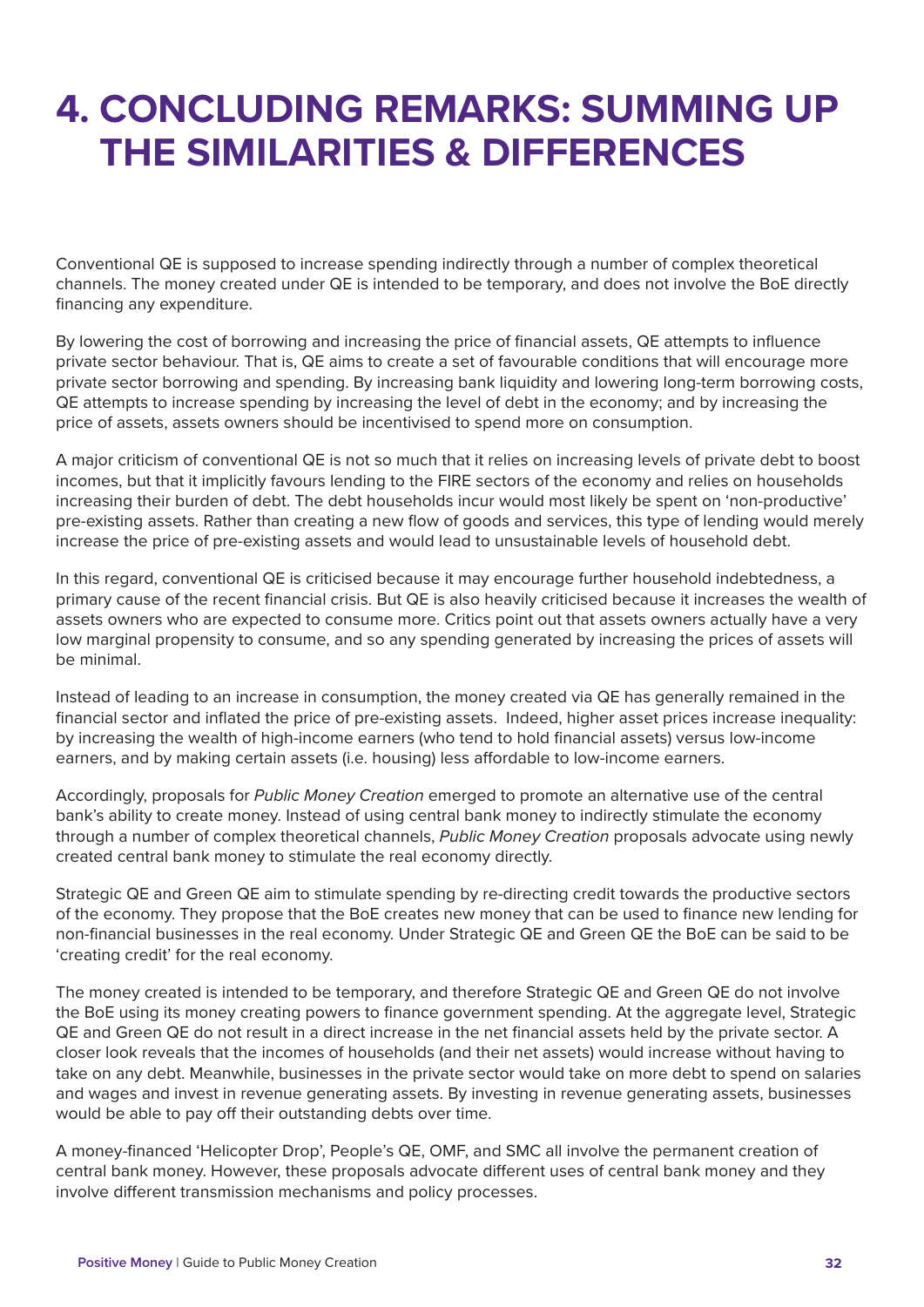A money-financed helicopter drop entails distributing newly created money directly to citizens, through a tax cut or citizen's dividend. This would directly increase the incomes of the private sector (without increasing levels of debt), boosting demand and bringing the economy closer to reaching its productive capacity.

In contrast, People's QE advocates using newly created money by the BoE to finance government spending on infrastructure, and to finance lending for investment in infrastructure. If the BoE's money creating powers are used to directly finance government spending on infrastructure projects, then this spending would increase private sector incomes without increasing the net level of debt in the economy. However, if central bank money was created to finance lending– as also is the case with Strategic QE and Green QE – households' incomes would increase but so would debt levels of the corporate sector.

While People's QE and money-financed helicopter drops have the option to increase private sector incomes without increasing private sector debt, they have different implications for the productive capacity of the economy. Money-financed helicopter drops are specifically designed to put idle productive resources in the economy to use, allowing the economy to eventually reach its productive capacity. Conversely, under People's QE (as well as Green QE and Strategic QE) money would be used to increase the amount of revenue generating 'productive' assets. This would effectively increase the productive capacity and the potential output of the economy.

A money-financed helicopter drop would have an immediate effect and significant impact on aggregate demand, including a considerable short-term increase in consumer spending. Moreover, increased consumption via a citizen's dividend would directly boost government revenues (i.e. via VAT taxation). However, increasing domestic consumption can lead to increased demand for imports and may have implications for the current account deficit and the UK's international balance of payments, and hence the exchange rate.

Using central bank money to finance infrastructure investment will involve creating new productive assets, but will most likely take much longer to influence aggregate demand. Economic conditions might improve before the investment was complete, but the project would still be desirable. If improving economic conditions elsewhere threaten to overheat the economy, then this could be managed conventionally by the BoE through the normal inflation targeting processes.

Under OMF and SMC policymakers would have the option of distributing newly created money to citizens, or they could use newly created central bank money to finance public spending. To make the money created by the BoE permanent, the government debt held by the BoE would be in the form of non-interest-bearing perpetual securities.

Strategic QE and Green QE are intended to be temporary and these programmes may be allowed to wind down naturally as the bonds held by the BoE under the programme came to maturity and were redeemed. Alternatively, the BoE could withdraw from the programme by selling the remaining bonds to the private sector.

Helicopter drops, People's QE, OMF and SMC programmes are intended to be permanent. The BoE would manage any consequent effects of inflation separately by using conventional policy tools and by engaging in conventional Open Market Operations (conducting asset sales and purchases with the financial markets). This would reverse the process of central bank money creation, and drain the banking system of central bank reserves. Only in the unlikely event that its normal stock of marketable bonds proved insufficient for this would the BoE need to consider selling the bonds acquired under these programmes; and this might involve the conversion by the Treasury of non-interest bearing perpetual bonds into marketable bonds.

OMF and SMC would not be reversible by selling bonds to the private sector since the BoE's holdings would not be marketable. Instead, if all the options for offsetting the programme were exhausted, the government could run a fiscal surplus over and above any repayment of the national debt (although this last option would be available for all proposals).

In terms of central bank independence, it is clear that all proposals involve significant co-operation between the BoE and the Treasury. Under the current QE programme, the Treasury authorises the BoE's proposals for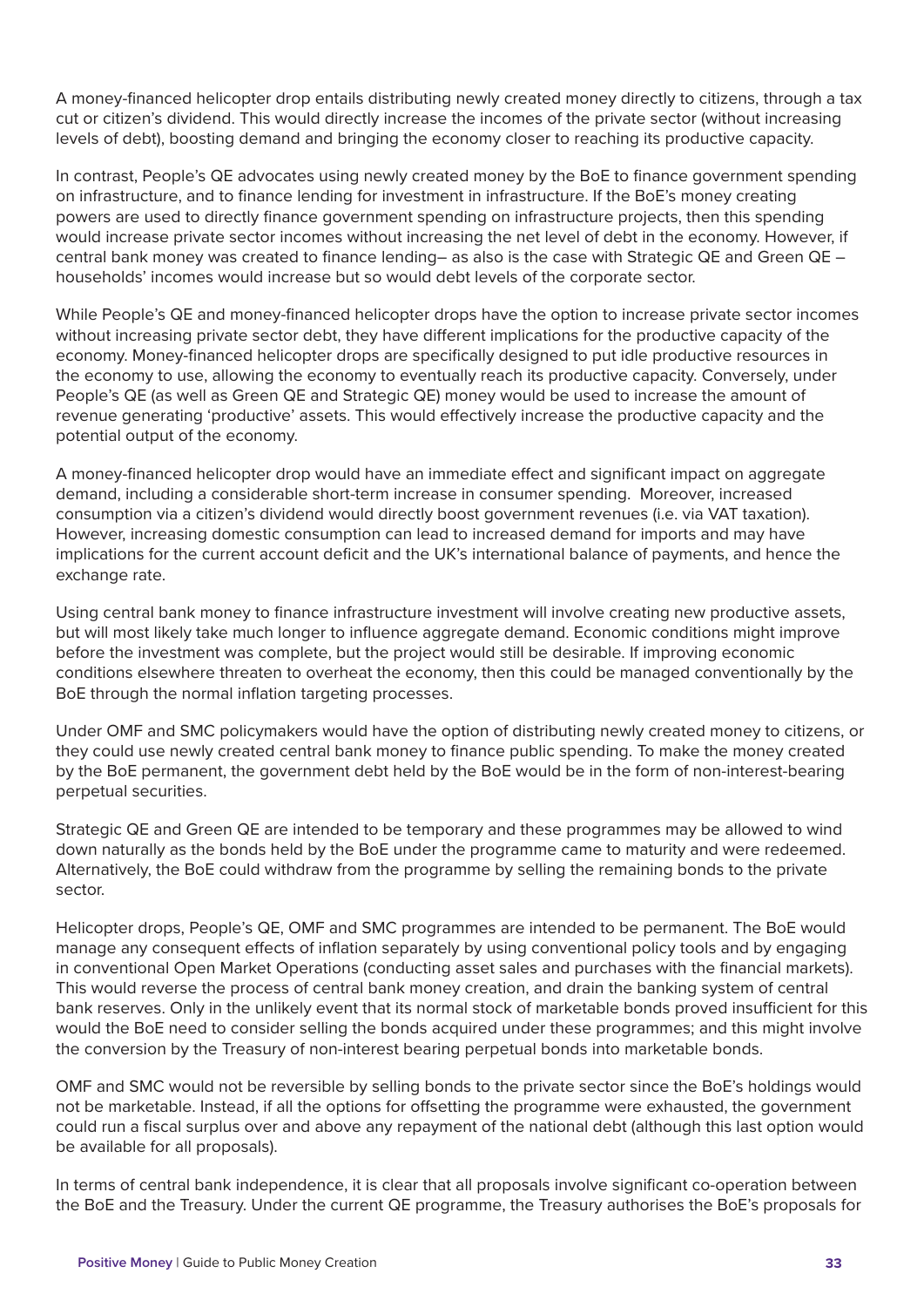the quantity of money to be created, as well as the different asset classes that this money could be spent on. The MPC then determines the precise amount of money to be created, while the APF (staffed by directors working at the BoE) determines the specific allocation of this money.

Under Strategic QE, the MPC would still determine the quantity of money to be created. However, a new Monetary Allocation Committee would decide on the optimal allocation of newly created money. A Green QE programme would seek to establish a new 'Green' department at the EIB (accountable to EU parliament), which would determine the allocation of QF funds.

For OMF, SMC, and money-financed helicopter drops, the BoE would still operate independently – submitting its plans and approvals to the Treasury for authorisation. However, there would be a clear institutional separation so that the BoE and the MPC (accountable to the Treasury Select Committee) would determine the timing and quantity of money to be created. Meanwhile, the Treasury would determine where and to whom this money would be allocated.

People's QE is the proposal most associated with granting the BoE the least amount of independence. It envisions the Treasury directing the operations of the BoE, rather than approving them. Therefore, the Treasury would determine the allocation and quantity of newly created money.

|                           | Intended<br><b>Objective</b>                                                                                                  | Use of<br>Money                                                                                  | <b>BoE</b><br><b>Balance</b><br><b>Sheet</b><br>Implication | <b>Private Sector</b><br><b>Balance Sheet</b><br>Implication                                                              | <b>Reversibility</b><br>& Offsetting<br><b>Policy</b><br>evers.                                      | <b>BoE</b><br>Independence:<br><b>Quantity &amp;</b><br><b>Allocation of New</b><br>Money                                  |
|---------------------------|-------------------------------------------------------------------------------------------------------------------------------|--------------------------------------------------------------------------------------------------|-------------------------------------------------------------|---------------------------------------------------------------------------------------------------------------------------|------------------------------------------------------------------------------------------------------|----------------------------------------------------------------------------------------------------------------------------|
| QE                        | Create new money<br>to increase asset<br>prices and lower<br>interest rates, to<br>increase lending &<br>spending             | Inject new<br>money into<br>financial markets                                                    | Temporary                                                   | Requires increase in<br>corporate and<br>household debt to<br>boost private sector<br>incomes                             | Sell bonds<br>acquired through<br>QE back to private<br>sector                                       | Treasury approves<br>potential quantity and<br>asset classes: MPC<br>determines quantity, APF<br>determines allocation     |
| <b>Strategic</b><br>QE    | Create new money<br>to directly finance<br>lending for<br>productive purposes                                                 | Finance lending<br>for strategically<br>important<br>enterprises &<br>infrastructure<br>projects | Temporary                                                   | Requires increase in<br>corporate debt - but<br>not households - to<br>boost private sector<br>incomes                    | Sell bonds<br>acquired through<br>Strategic QE back<br>to private sector                             | <b>MPC</b> determines<br>quantity, new MAC<br>(accountable to<br>parliament) determines<br>allocation                      |
| <b>Green QE</b>           | Create new money<br>to directly finance<br>lending for green<br>initiatives                                                   | Finance lending<br>for green<br>enterprises &<br>green<br>infrastructure<br>projects             | Temporary                                                   | Requires increase in<br>corporate debt - but<br>not households - to<br>boost private sector<br>incomes                    | Sell bonds<br>acquired through<br>Green QE back to<br>private sector                                 | Treasury approves<br>quantity,<br>new Green Department<br>at EIB (accountable to EU<br>Parliament) determine<br>allocation |
| <b>People's QE</b>        | A) Create new<br>money to directly<br>finance lending;<br><b>B</b> ) Create new<br>money to finance<br>qovernment<br>spending | Provide funding<br>for investment in<br>vital<br>infrastructure                                  | Permanent                                                   | A) Same as Strategic<br>and Green QE:<br>B) Boosts private<br>sector incomes<br>without increasing<br>private sector debt | Sell bonds<br>acquired through<br>People's QE back<br>to private sector                              | Treasury directs<br>operations of the BoE<br>and determines quantity<br>and allocation of new<br>money                     |
| Helicopter<br><b>Drop</b> | Create new money<br>to fund household<br>spending by<br>increasing<br>disposable incomes                                      | Distribute money<br>directly to<br>citizens via a<br>citizens'<br>dividend or tax<br>cut         | Permanent                                                   | Boosts private sector<br>incomes without<br>increasing private<br>sector debt                                             | Sell bonds<br>acquired through<br><b>Helicopter Drop</b><br>back to private                          | BoE submits operational<br>plans for approval of<br>Treasury, MPC<br>determines quantity and<br>Treasury allocation        |
| OMF or<br><b>SMC</b>      | Create new money<br>to fund consumer<br>spending or<br>investment on<br>infrastructure                                        | Provide funding<br>for investment in<br>infrastructure or<br>distribute money<br>to citizens     | Permanent                                                   | Boosts private sector<br>incomes without<br>increasing private<br>sector debt                                             | Increase bank<br>reserve ratios: run<br>a fiscal surplus; or<br>sell bonds<br>acquired through<br>QE | <b>MPC</b> determines<br>quantity; Treasury<br>determines allocation of<br>new money                                       |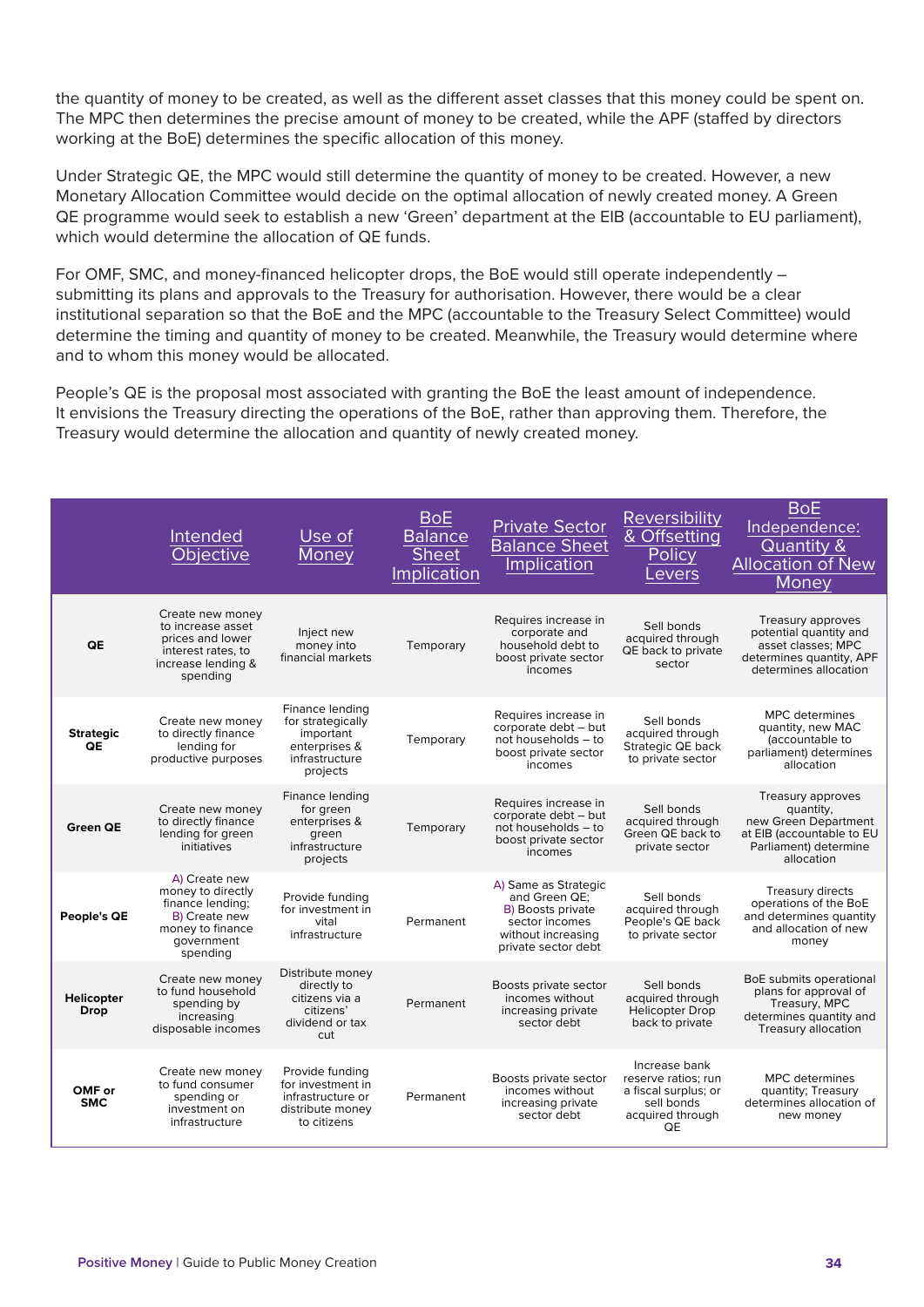### **APPENDIX 1: THE HISTORICAL PRECEDENTS OF MONEY CREATION FOR THE PUBLIC**

The use of a central bank's money creating powers to fund government spending into the real economy is not a new idea. As Jackson (2013) notes, a number of well-known economists advocated similar policies as a response to the Great Depression in the 1930s. These include Paul Douglas and Aaron Director (1931), Lauchlin Currie, Harry Dexter White and Paul Ellsworth (1932), John Maynard Keynes (1933), Jacob Viner (1933) and Henry Simons (1936). Later, the idea was further developed by Abba Lerner (1943) and Federal Reserve Chairman Mariner Eccles**<sup>39</sup>** (1942).

It was most notably endorsed by Milton Friedman (1948). In 2003 the idea was resurrected by Ben Bernanke, prior to his becoming chairman of the Federal Reserve, when he suggested that the Bank of Japan implement a form of monetary financing to thwart the economic stagnation that had been burdening Japan since the beginning of the 1990s (Bernanke, 1999; Bernanke, 2003).

Since 2008, in reaction to the post-crisis global recession, the idea has been endorsed by a number of notable economists, including: former Financial Services Authority chairman Adair Turner (2013); Citigroup's chief economist William Buiter, writing with Ebrahim Rahbari (2012); Jaromir Benes and Michael Kumhof (2012); Richard Werner (2012); Richard Wood (2012); Steve Keen, (2012); Martin Wolf (2013); Paul McCulley and Zoltan Pozsar (2013); Yanis Varoufakis (2014); Ricardo Caballero (2014); David Graeber (2014); John Muelbauer (2014); Mark Blyth, Eric Lonergan, Simon Wren-Lewis (2015), Paul Krugman (2015) and many others**<sup>40</sup>**.

Before the era of modern banking, (which began in the late 1600s), according to (Ryan-Collins, 2015), a number of nation states:

"Used simple accounting techniques, such as tally sticks, minted coins, or printed paper money to fund their activities and ensured their widespread adoption through taxation"

Ku (2015) shows that the ability of the Roman authorities to issue their own currency was critical to the expansion of their empire. Turner (2015) and Ku (2015) both make reference to how China had developed a paper currency dating back to the 4<sup>th</sup> century BC, where money was created and used in the public interest for centuries after.

Dyson and Jackson (2012) demonstrate that in the 18<sup>th</sup> century the government of the Pennsylvania Colony was successful in its efforts to create money to stimulate demand, and managed to do so without prompting a high level of inflation. Ryan-Collins (2015) highlights that until the latter years of the 1600s, the governmentled monetary regimes in the US and UK showed few signs of instability; and that the governments of Germany, Japan, and the US issued significant amounts of money in the 1800-1900s.

Brown (2008) and Turner (2015) allude to how the US union government paid for a 'significant' portion of its civil war expenditure with 'Greenbacks' - paper currency issued by the government, which was noninflationary. Blain (1994) and Brown (2008) show how the government of the island of Guernsey was able, from 1815 to 1958, to finance public works through monetary financing without creating high levels of inflation.

<sup>39</sup> For Lauchlin Currie, Harry Dexter White & Paul Ellsworth (1932) see bibliography Laidler, D. E., and Sandilands, R. J. (2002); and for Eccles (1942) see bibliography Garbade (2014).

<sup>40</sup> For links to Werner (2012), Wood (2012), Varoufakis (2014), Caballero (2014), Graeber (2014), and Krugman (2015) see: http://positivemoney.org/2015/03/prominent-economists-advocate-different-type-quantitative-easing/.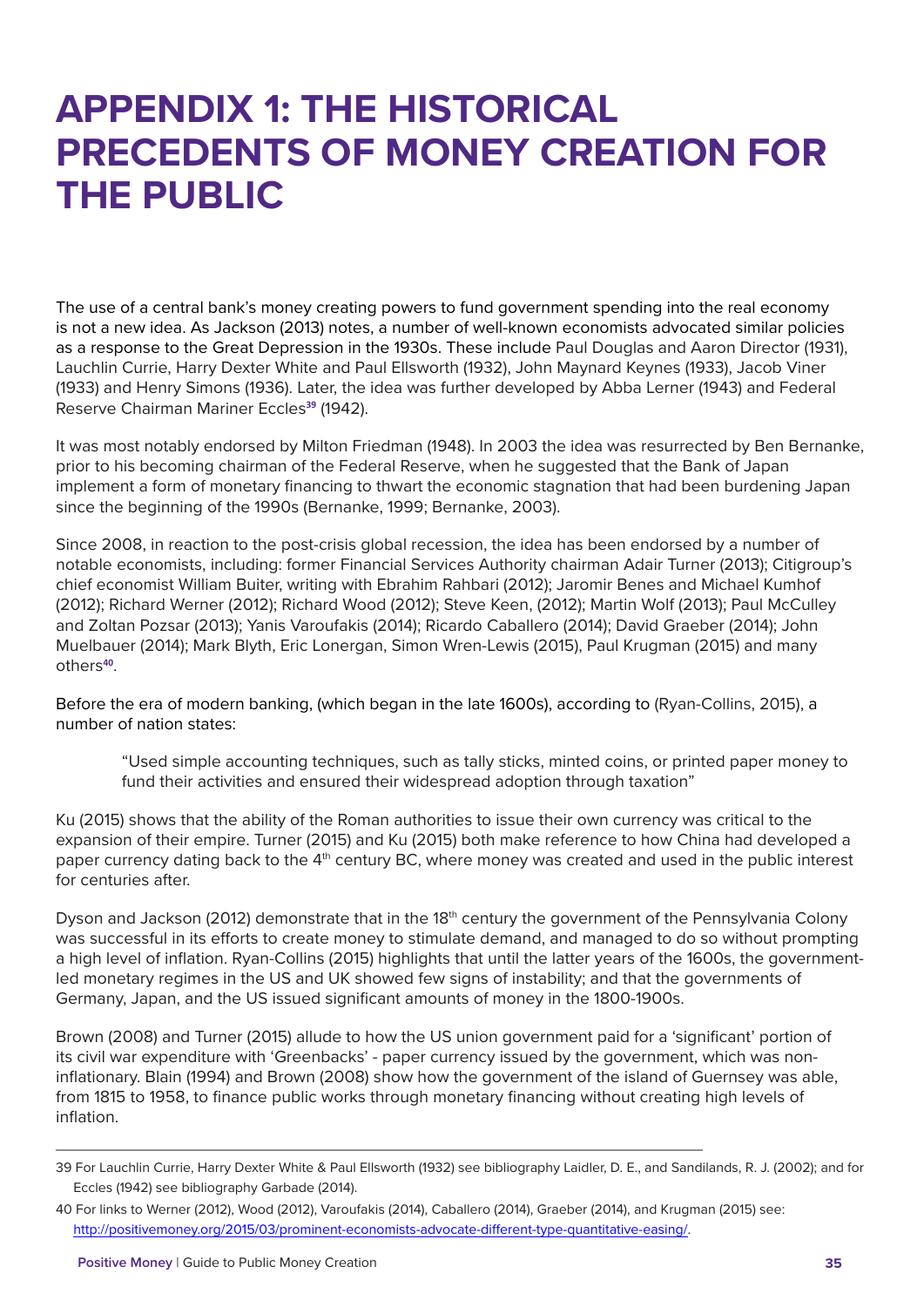Eichengreen (2015) shows that Finance Minister Korekiyo Takahashi was able to jump-start the Japanese economy in 1931 by allowing the central bank to create money to fund public works. Brown (2008) and Liu (2009) demonstrate how the government of Germany used its money creation powers to finance public investment, transforming a bankrupt Germany into the strongest European economy in just four years. Ryan-Collins et al. (2013) in their 'Strategic QE' proposal, show that the government's money creating powers for public works was critical to the economic development of Canada (from 1935-1971) and New Zealand (from 1935-1939).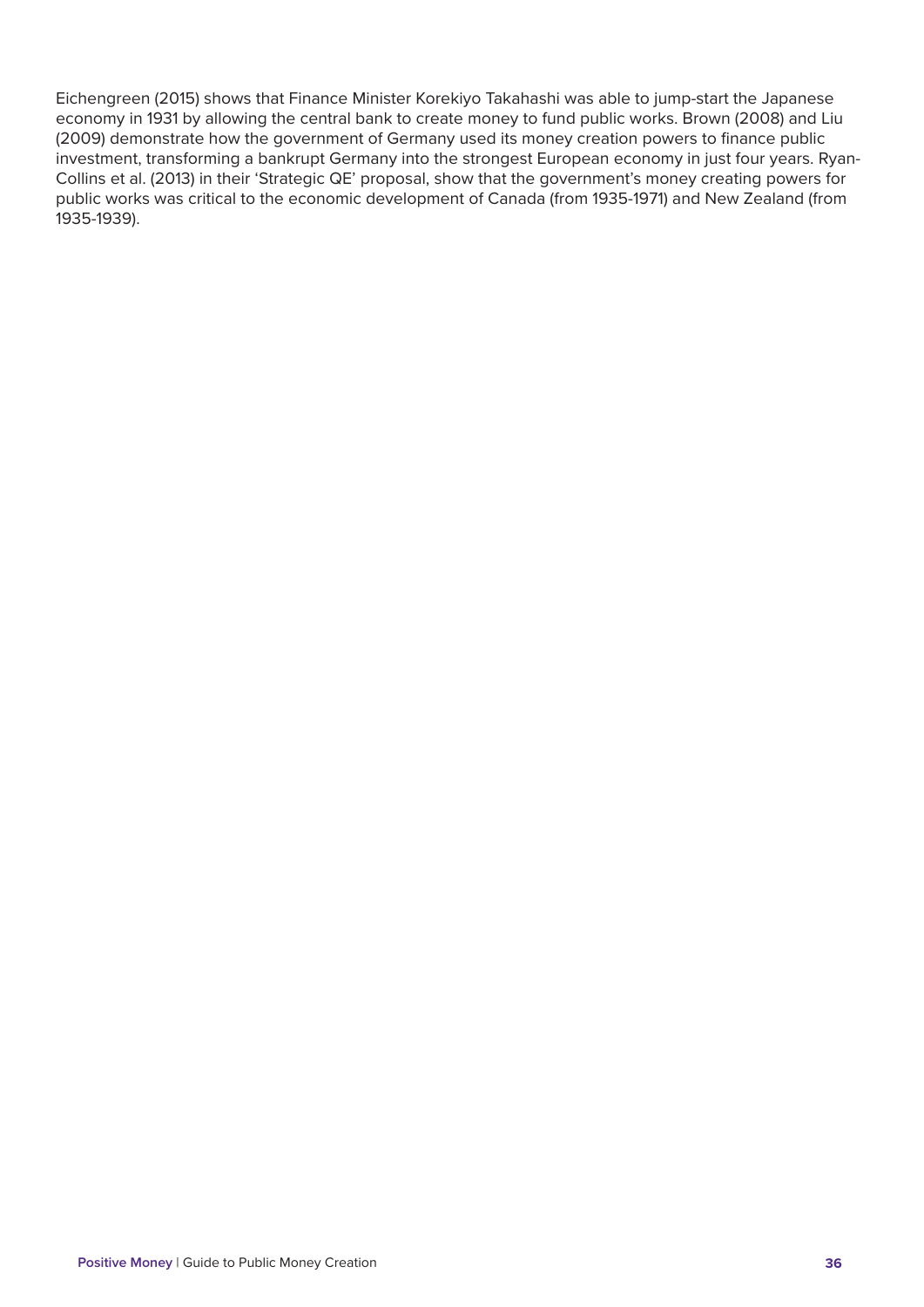### **APPENDIX 2: PROPOSALS FROM A BALANCE SHEET PERSPECTIVE**

#### *A Simple Guide to Balance Sheets and Accounting*

Understanding the balance sheet operations is critical to understanding: 1) how the proposal can influence the economy, and 2) differentiating it from other proposals. We start with an introduction to how balance sheets work.

In Box 1, we showed that assets are everything that an entity owns or is owed. By contrast, liabilities are everything an entity owes to its creditors. Equity can be described as the difference between assets and liabilities and this represents the ongoing investment in the entity by its owners or shareholders.

Balance sheets have one fundamental rule: the three distinct parts of the balance sheet must ultimately balance out. The assets of an entity must be equal to its liabilities plus equity; they represent how much its creditors have lent it plus how much its owners have invested in it.

Assets = Liabilities + Equity

Accordingly, balance sheets involve double entry bookkeeping. This is another way of saying that all changes happen in pairs. If the assets of an entity go down, its liabilities or equity must decrease as well. If the assets of an entity go up, liabilities or equity must go up as well. The concept implies that a change in the value of assets will result from or require a change in either equity or liabilities; a change in liabilities or equity will result in a change in assets. To illustrate this more clearly, we show the balance sheet divided down the middle, into an Assets side, on the left, and a Liabilities side, on the right. Equity is included on the Liabilities side (in practice, companies usually present their balance sheets in a single column, with Assets listed at the top, followed by Liabilities in the middle and Equity listed at the bottom).

In the examples given here, assets and liabilities that are not directly relevant to the transaction are left off the balance sheet. Equity is always assumed to balance the balance sheets. A plus sign is used to denote that the value of an asset or liability has increased. A minus sign is used to denote that the value of an asset or liability has decreased. For those who want to venture deeper, we show how this translates to the conventions of double-entry bookkeeping entries in the footnote**<sup>41</sup>**.

41 When the recorded value of liabilities or of equity increases, it means that creditors have lent the entity more, or that its owners have invested more (or left their investment to grow) and thus creditors or shareholders are credited with the additional value. A plus (+) sign on the Liabilities side thus denotes that the liability or equity has been credited (increased in value), and a minus sign denotes that it has been debited (decreased in value). When assets increase in value, however, an explanation is owed as to where that increase came from and how the increase in the value of the asset is justified. Assets are therefore debited with an increase in value. On the Assets side of the balance sheet, therefore, a plus (+) sign denotes that the asset has been debited (increased in value), while a minus (-) sign denotes that the asset has been credited (decrease in value). Since every doubleentry accounting entry is made up of a debit to one account and a credit to another account, only certain transactions are valid. Swapping an asset for another asset is shown as minus (credit) and plus (debit), both on the assets side of the balance sheet. Likewise converting one liability into a different type of liability is shown by a minus (debit) and plus (credit), both on the liabilities side of a balance sheet. Expanding the balance sheet, for example by issuing a loan (in the case of a commercial bank), is shown by a plus (debit) to the assets (the loan) and a plus (credit) to the liabilities (the borrower's deposit). Shrinking the balance sheet (for example in the case of a loan repayment) is shown by a minus (credit) to the assets and a minus (debit) to the liabilities. It should be noted that where the lender is not a bank, the loan is an asset swap with the assets side of the balance sheet debited with the value of the loan (+) and credited with the transfer of money from the lender's bank account.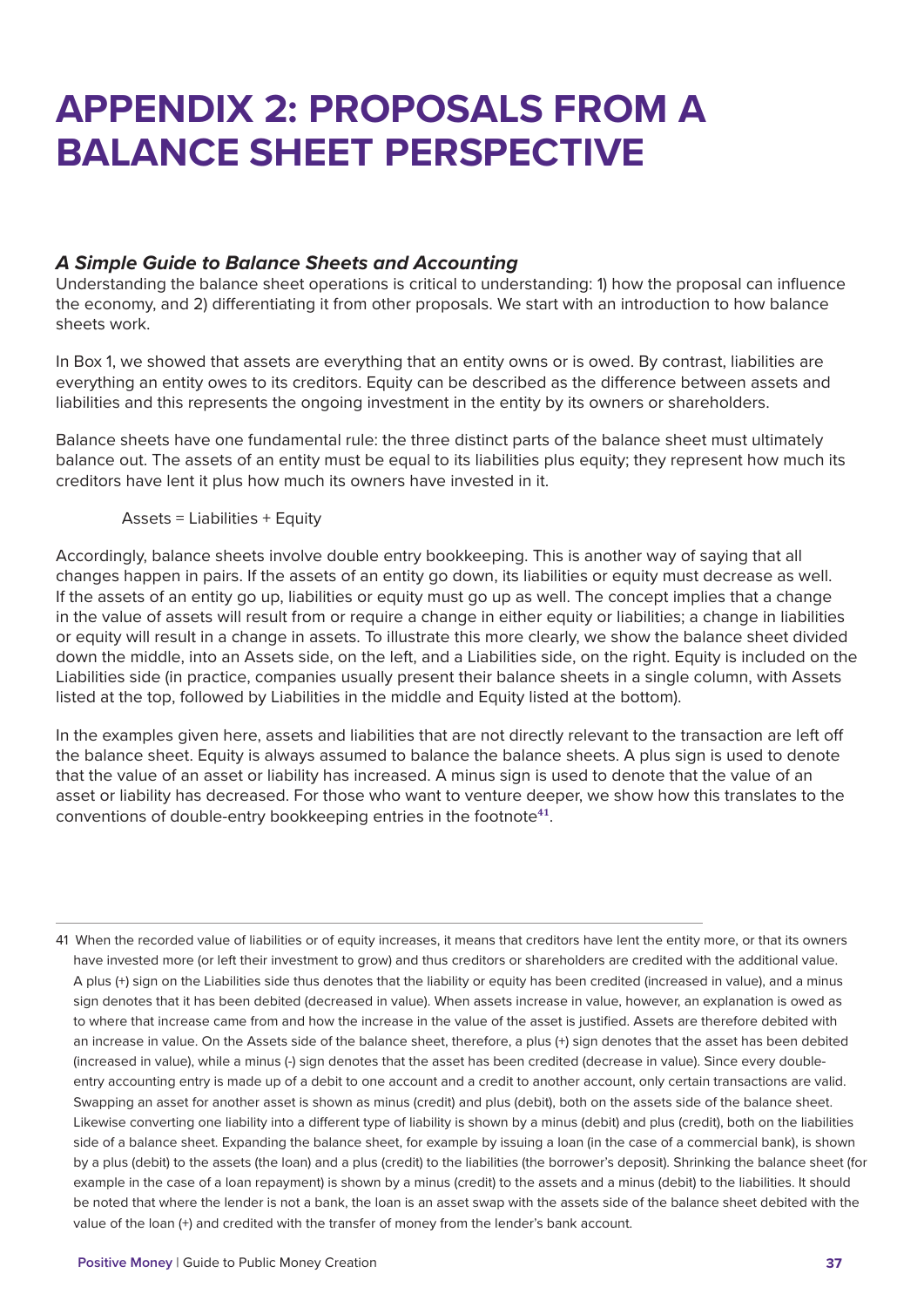#### *Conventional Quantitative Easing in Balance Sheets*

- **1.** Creating New Reserves: QE begins with the BoE making a loan to the Asset Purchase Facility (APF, a subsidiary of the BoE), by issuing new reserves, which can be 'spent' by the APF. The BoE has gained an asset (in the form of the loan to the APF), whilst simultaneously incurring a liability (in the form of the reserves owed to the APF).
- **2.** Using Reserves to Buy Bonds: The APF uses its newly acquired reserves to purchase government bonds held by the private sector (represented in this example simply as "Pension Funds")**<sup>42</sup>**. It swaps its assets (reserves) for the bonds held by the Pension Fund (government bonds). The reserves are paid to the Pension Fund's bank (and become an asset of the bank). The bank then increases the Pension Fund's account (a liability of the bank) by the amount received.

The Pension Fund's holdings of government bonds is reduced, but it receives a corresponding increase in the form of commercial bank deposits. Thus, the composition of assets has changed for both the APF and the Pension Fund, however, there has been no change in their liabilities.

As the APF pays reserves to the account held by the Pension Fund's commercial bank at the BoE, the Pension Fund's commercial bank acquires more assets (in the form of BoE central bank reserves) and a corresponding increase in liabilities (in the form of the deposits held by the Pension Fund).

Consequently, QE creates new reserves and new deposits in equal amounts. Across this whole process, the balance sheets of the BoE, Asset Purchase Facility, and commercial banks have expanded by the amount of the asset purchase. The Pension Fund meanwhile has simply swapped a bond for deposits at a commercial bank. Interestingly, the Treasury's liabilities remain unchanged except for the fact that bonds that were held by the private sector are now held by the APF (and therefore by the BoE).

**3.** Government Bonds Mature: Periodically a certain amount of government bonds will mature, and the principal of the loan will become due.

Consider a hypothetical example, where £20 billion of government bonds held by the APF mature. This results in £20 billion of central bank reserves being transferred from the Treasury's reserve account at the BoE to the APF's reserve account.

The balance sheet of the Treasury contracts, its liabilities decrease as it has paid down its £20 billion debt to the APF and its assets have decreased as it used £20 billion of central bank reserves to settle its debt. The size of the APF's balance sheet remains the same, but the composition of its assets have changed: the £20 billion of Gilts (government bonds) have been exchanged for £20 billion of reserves. Crucially, at this stage, the £20 billion of central bank reserves formerly held by the Treasury are no longer in circulation.

**4.** Maintaining QE at its Current Level: If the Monetary Policy Committee has chosen to 'maintain QE at its current level' (as opposed to reversing it) then the APF must rollover the government securities that it holds**<sup>43</sup>**. Following the above hypothetical example, the £20 billion of reserves that the BoE now holds is used to purchase more government bonds from the financial markets. If the APF keeps buying bonds, then it is merely repeating the process highlighted in step 2 above. The £20 billion of reserves are transferred back to the accounts of the banks, and the banks in turn create £20 billion of new deposits for the Pension Funds. Since the Pension Funds would rather hold bonds than cash, they buy newly issued bonds from the Treasury and the £20 billion of reserves is transferred back to the Treasury's account at the BoE.

**5.** Winding down QE - APF Lets Government Bonds Mature: If it were desirable to wind down QE, then the APF would simply stop repurchasing government bonds as and when they matured. Accordingly, as the

<sup>42</sup> According to EU regulations, the APF is not permitted to purchase new bonds directly from the government, instead it must purchase pre-existing government bonds held by the private sector (known as the secondary market).

<sup>43</sup> When bonds mature, the principal of the loan (and all remaining interest) is due to be paid. A 'rollover' would involve the BoE reinvesting the funds from the matured government security into a new issue of exactly the same government security.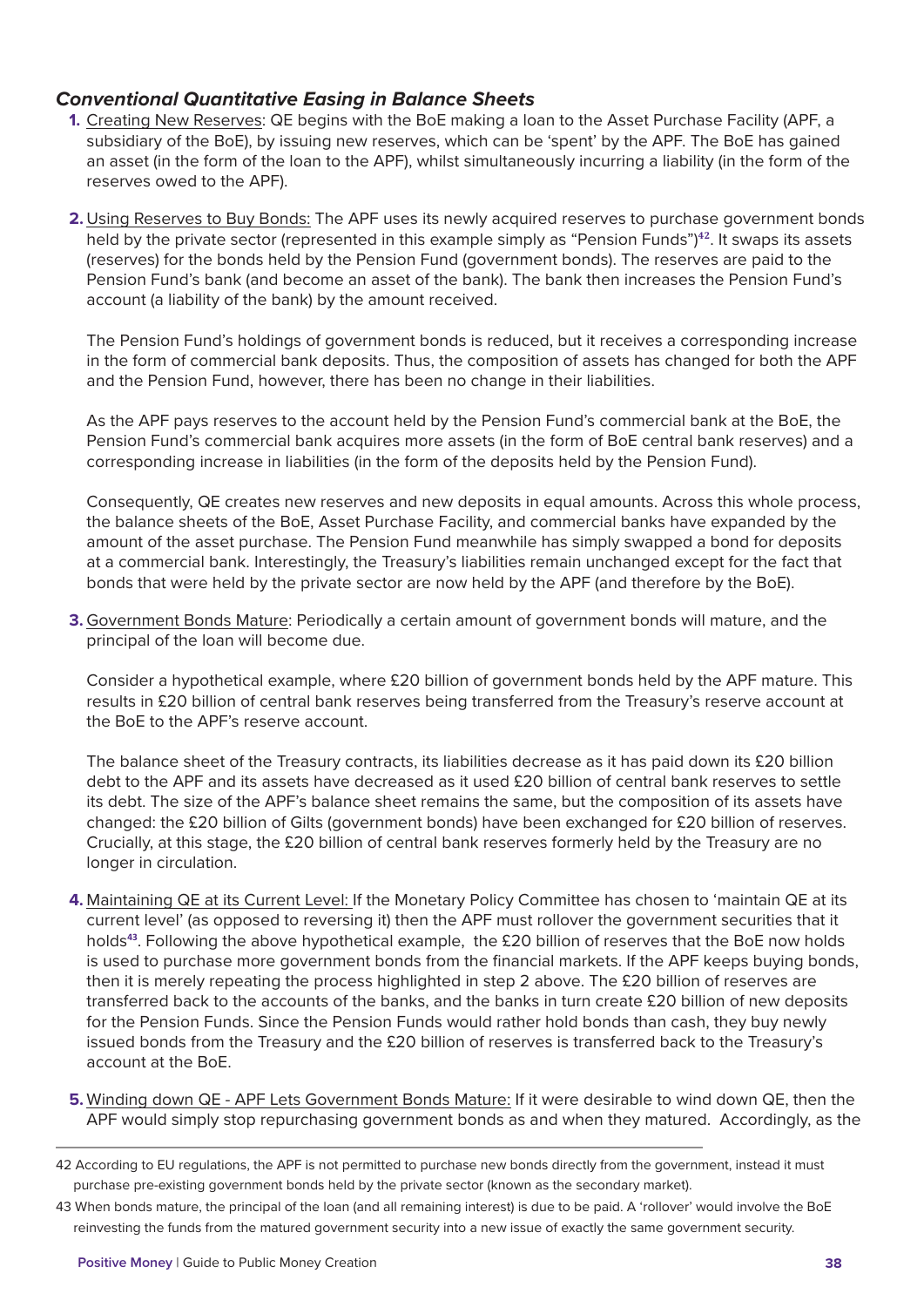government bonds held by the APF matured, the Treasury would have to pay down its debt to the APF. The APF's assets would change, gaining central bank reserves as the government bonds matured. The liabilities of the BoE would change; its liabilities (in the form of central bank reserves) to the Treasury would decrease but its liabilities to the APF would increase.

The balance sheet of the Treasury contracts, its liabilities decrease as it has paid down its debt to the APF and its assets have decreased as it used central bank reserves to settle its debt.

**6.** Winding down QE – APF Pays Down Loan from BoE: The APF would then pay back the BoE, reducing the balance of its central bank account (assets) and simultaneously reducing the amount outstanding on its loan (liabilities). The corresponding assets and liabilities on the BoE's balance sheet similarly reduce. The simultaneous cancellation of the asset and the liability results in the destruction of central bank money.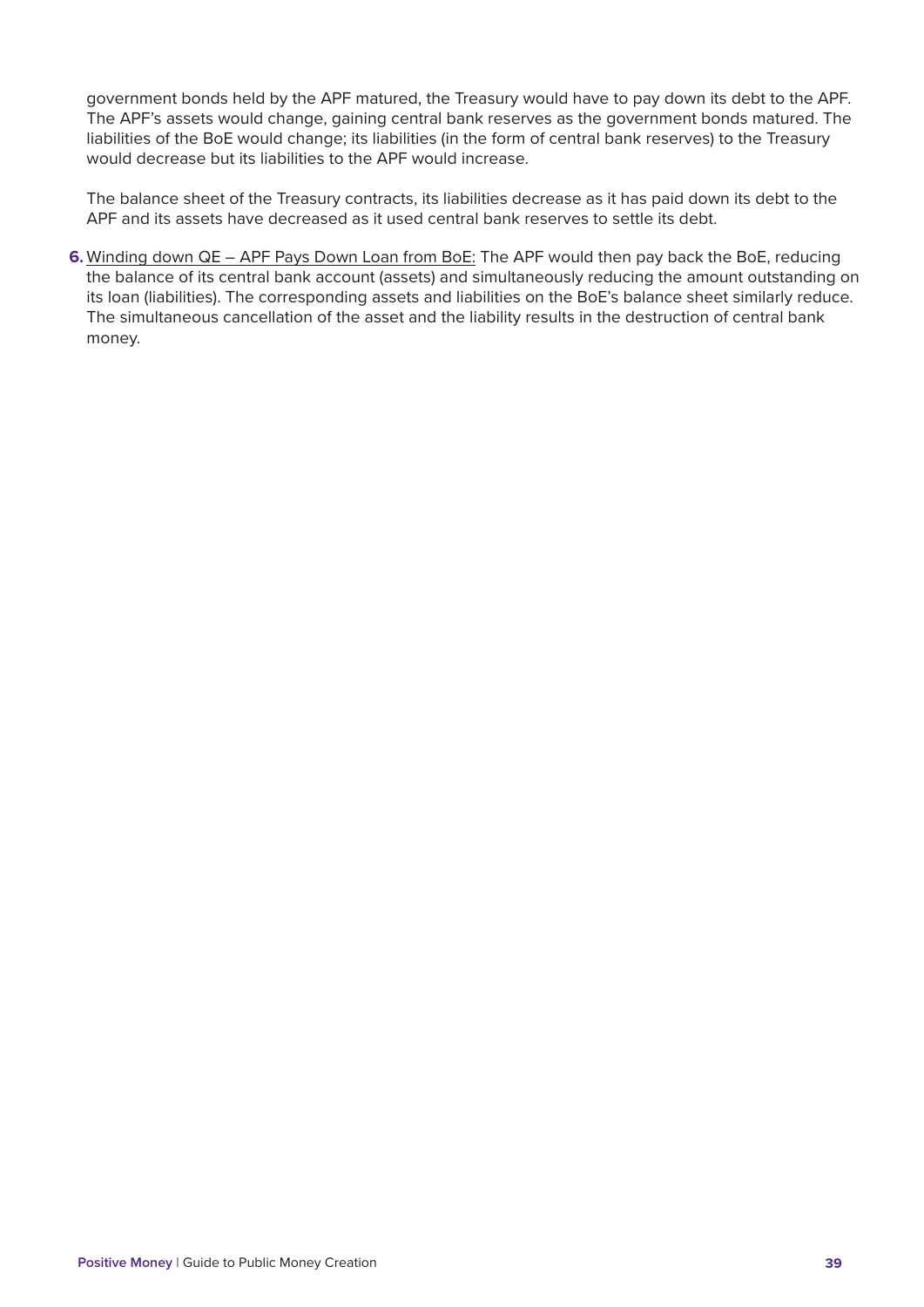# **Conventional Quantitative Easing in Balance Sheets** *Conventional Quantitative Easing in Balance Sheets*

|                                                                |                            | Bank of England                                                                                                           |                                                                                               | <b>APF</b>                        |                                                        | Pension Fund's Commercial Bank                         |                                                                                      | Pension Fund |                | HM Treasury          |                                                                              |
|----------------------------------------------------------------|----------------------------|---------------------------------------------------------------------------------------------------------------------------|-----------------------------------------------------------------------------------------------|-----------------------------------|--------------------------------------------------------|--------------------------------------------------------|--------------------------------------------------------------------------------------|--------------|----------------|----------------------|------------------------------------------------------------------------------|
|                                                                | Assets                     | Liabilities                                                                                                               | Assets                                                                                        | Liabilities                       | Assets                                                 | Liabilities                                            | Assets                                                                               | Liabilities  |                | Assets               | Liabilities                                                                  |
| 1. Create<br>Reserves                                          | <b>Dr</b><br>+ Loan to APF | $\overline{C}$<br>+ Reserves of APF                                                                                       | ò<br>Reserves at<br>BoE<br>$^{+}$                                                             | $\overline{C}$<br>+ Loan from BoE | $\colon$                                               | $\colon$                                               | $\vdots$                                                                             | $\vdots$     |                | $\colon$             | $\vdots$                                                                     |
| 2. Using<br>Reserves To<br>Buy Bonds                           | $\vdots$                   | $\overleftarrow{C}$<br>Reserves of APF Dr<br>Reserves of<br>Pension Fund's<br>Commercial Bank<br>$^{+}$<br>$\overline{1}$ | ŏ<br>$\overleftarrow{\Box}$<br>+ Govt Bonds<br>Reserves at<br>BoE<br>$\overline{\phantom{a}}$ | $\vdots$                          | ă<br>Reserves at<br>BoE<br>$^{+}$                      | ŏ<br>+ Deposits of<br>Pension Fund                     | ŏ<br>$\overleftarrow{\Box}$<br>+ Deposits at<br>Bank<br>Govt Bonds<br>$\overline{1}$ | $\vdots$     |                | $\vdots$             | ă<br>+ Bonds held by APF Cr<br>Bonds held by<br>Pension Fund<br>I            |
| 3. Government<br>Bonds Mature                                  | $\colon$                   | Reserves of APF Cr<br>ă<br>Reserves of<br>Treasury<br>$^{+}$<br>$\overline{1}$                                            | ŏ<br>ă<br>- Govt Bonds<br>Reserves at<br>BoE<br>$^{+}$                                        | $\vdots$                          |                                                        |                                                        |                                                                                      | $\vdots$     | $\overline{1}$ | ò<br>Reserves at BoE | - Bonds held by APF Dr                                                       |
| 4. Maintaining<br>QE Current<br>Level                          | $\vdots$                   | Reserves of APF Dr<br>$\overleftarrow{C}$<br>Reserves of PF's<br>Bank<br>$\overline{1}$<br>$^{+}$                         | ă<br>Ò<br>+ Govt Bonds<br>Reserves at<br>BoE<br>$\overline{1}$                                | $\vdots$                          | Reserves at<br>BoE<br>$^{+}$                           | $\overline{C}$<br>$Dr \mid +$ Deposits of Pension Fund | ŏ<br>$\overleftarrow{\Box}$<br>- Govt Bonds<br>Deposits at<br>Bank<br>$^{+}$         | $\vdots$     |                | $\vdots$             | ă<br>+ Bonds held by APF Cr<br>Bonds held by<br>Pension Fund<br>$\mathbf{I}$ |
| Government Bonds<br>5. Winding Down<br>QE - APF Lets<br>Mature | $\colon$                   | Reserves of PF's Dr<br>Bank<br>$\overline{C}$<br>Reserves of APF<br>$\ddot{}$<br>$\overline{1}$                           | ò<br>ă<br>- Govt Bonds<br>Reserves at<br>BoE<br>$\ddot{}$                                     | $\colon$                          | $\overline{5}$<br>Reserves at<br>BoE<br>$\overline{1}$ | ă<br>- Deposits of<br>Pension Fund                     | $\overline{C}$<br>Deposits at<br>Bank<br>$\overline{1}$                              | $\vdots$     |                | $\vdots$             | - Bonds held by APF Dr                                                       |
| 6. Winding Down<br>QE- APF Repays<br>Loan From BoE             | - Loan to APF              | Reserves of APF<br>$\mathbf{I}$                                                                                           | Reserves at<br>BoE<br>$\mathbf{I}$                                                            | Loan from BoE<br>$\sf I$          | $\vdots$                                               | $\vdots$                                               | $\colon$                                                                             | $\colon$     |                | $\vdots$             | $\colon$                                                                     |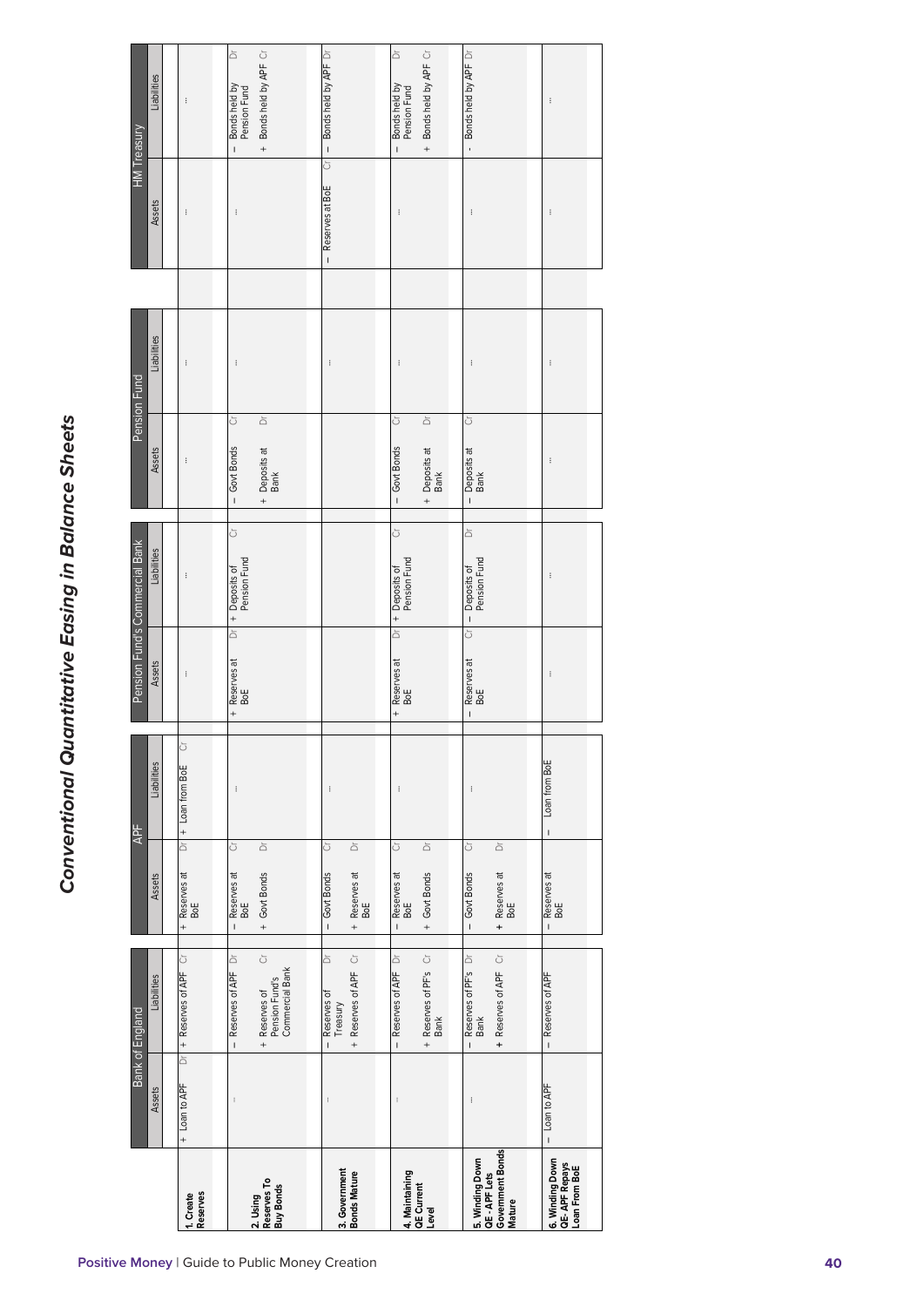#### *Strategic QE in Balance Sheets*

There are different ways that Strategic QE could work. We go through only one option here, where money is created for a publicly owned intermediary, to show the reader how the BoE could create money to finance lending directly to an entity in the real economy.

- **1.** Creating New Reserves: Step 1 of the monetary operations under Strategic QE would be the same as that for conventional QE. The BoE would create new reserves and lend them to the APF. The loan from the BoE is a liability to the APF, and the newly acquired reserves are the APF's asset.
- **2.** APF Lending to PIB: The APF then buys bonds issued by the government-owned intermediary (for the purpose of this example we assume the intermediary is a Public Investment Bank (**PIB**) which conducts its banking operations through a commercial bank). In this operation, the APF is merely swapping one asset (BoE central bank reserves) for another (PIB bonds). The APF transfers reserves to the BoE account held by the PIB's commercial bank. The commercial bank has gained an asset (BoE reserves) and a liability (a deposit owed to the PIB). The PIB acquired a new asset (money in the form of commercial bank deposits) and a new liability (the loan from the APF in the form of a bond).
- **3.** PIB Lends to Construction Company/SME: The bank deposits created in Step 2 could then be used to purchase a bond issued by an eligible entity (e.g. a construction company). In effect, it would be swapping assets (swapping bank deposits for bonds issued by the construction company). A similar process would occur if it wanted to lend money directly to a SME. The PIB would be exchanging bank deposits for a secured or unsecured loan. The SME would gain a new asset (deposits) and liability (loan from PIB). Meanwhile, if we assume (for the sake of simplicity) that all entities use the same commercial bank, then that commercial bank would merely change its deposits liabilities to the PIB into deposit liabilities to the SME. The construction company/SME would then use the loan to hire staff and buy materials to produce housing or goods and services for sale to the public to raise the money needed to repay the loan.
- **4.** Construction Company/SME Pays Down Loan: Once the loan from the PIB matures, the construction company/SME would draw down its assets (deposits) to repay the PIB and no longer have a liability (in the form of a loan) to the PIB. The PIB's assets would change again. It would have acquired deposits and the loan to the construction company/SME would be cancelled out. The commercial bank would see a change in its liabilities: an increase in deposits of the PIB, and a corresponding reduction of deposits of the construction company/SME.
- **5.** PIB Bonds Mature: Once the bonds issued by the PIB mature, the PIB would have to pay back the APF, cancelling out its liability (loan from the APF) and asset (deposits at commercial bank). The commercial bank loses an asset (BoE reserves) and a liability (a deposit owed to the PIB). The APF assets change, swapping PIB bonds for central bank reserves. If it were desirable for the central bank money that was created for Strategic QE to remain in circulation, then steps 2 and 3 would have to be repeated.

If it were desirable to let Strategic QE wind down, then the APF would pay back the BoE, reducing the balance of its central bank account (assets) and simultaneously reducing the amount outstanding on its loan (liabilities). The simultaneous cancellation of the asset and the liability results in the destruction of central bank money.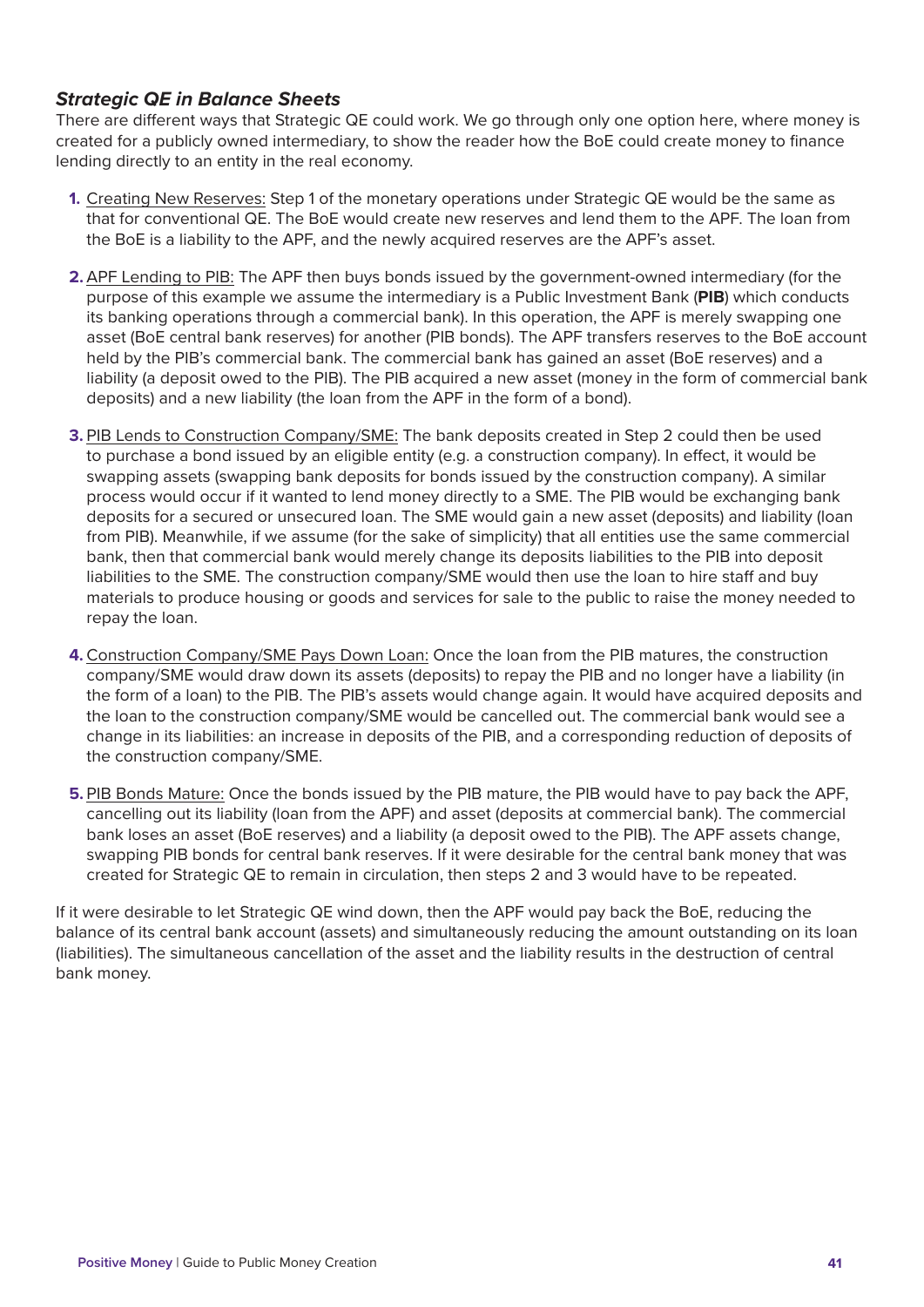# Strategic QE in Balance Sheets *Strategic QE in Balance Sheets*

| Construction Company or SME  | Liabilities<br>Assets | $\vdots$<br>$\vdots$                         | $\vdots$<br>$\vdots$                                                                            | + Deposits at Bank Dr   + Bonds/Loan from Cr<br>PIB                                              | ò<br>Bonds/Loan from<br>PIB<br>$\mathbf{I}$<br>$\overline{C}$<br>- Deposits at Bank                                         | $\vdots$<br>$\vdots$                                                                               |
|------------------------------|-----------------------|----------------------------------------------|-------------------------------------------------------------------------------------------------|--------------------------------------------------------------------------------------------------|-----------------------------------------------------------------------------------------------------------------------------|----------------------------------------------------------------------------------------------------|
|                              |                       |                                              | ŏ                                                                                               |                                                                                                  |                                                                                                                             | E                                                                                                  |
| Public Investment Bank (PIB) | Liabilities           | $\vdots$                                     | $Dr \begin{vmatrix} + & \text{Bonds} & \text{Held By} \\ APF & \end{vmatrix}$                   | $\vdots$<br>$\overline{C}$<br>$\overline{\square}$                                               | $\vdots$<br>ă<br>ŏ                                                                                                          | $\begin{array}{c} \n\text{Cr} \left  \text{-- Bonds Health By} \right  \n\text{APF} \n\end{array}$ |
|                              | Assets                | $\vdots$                                     | Deposits at<br>Bank<br>$^{+}$                                                                   | Bonds/Loan to<br>Construction<br>Company/SME<br>Deposits at<br>Bank<br>$\overline{1}$<br>$^{+}$  | Bonds/Loan to<br>Construction<br>Company/SME<br>Deposits at<br>Bank<br>$^{+}$<br>$\mathbf{I}$                               | Deposits at<br>Bank<br>$\overline{1}$                                                              |
| <b>Commercial Bank</b>       | Liabilities           | $\vdots$                                     | ŏ<br>+ Deposits of PIB<br>$\overline{\overline{D}}$                                             | $\overline{C}$<br>ò<br>- Deposits of PIB<br>Deposits of<br>Construction<br>Company/SME<br>$^{+}$ | $\overleftarrow{\Box}$<br>$\overline{C}$<br>+ Deposits of PIB<br>Deposits of<br>Construction<br>Company/SME<br>$\mathbf{I}$ | $\overline{D}$<br>$Cr$ $-$ Deposits of PIB                                                         |
|                              | Assets                | $\vdots$                                     | Reserves at<br>BoE<br>$\ddot{}$                                                                 | $\vdots$                                                                                         | $\vdots$                                                                                                                    | Reserves at<br>BoE<br>$\overline{1}$                                                               |
| <b>APF</b>                   | Liabilities           | $\overline{C}$<br>$Dr \vert +$ Loan from BoE | $\vdots$                                                                                        | $\vdots$                                                                                         | $\vdots$                                                                                                                    | $\vdots$                                                                                           |
|                              | Assets                | Reserves at<br>BoE<br>$^{+}$                 | ò<br>ŏ<br>Reserves at<br>BoE<br>+ PIB Bonds<br>$\overline{1}$                                   | $\vdots$                                                                                         | ŧ                                                                                                                           | $\overline{\square}$<br>ŏ<br>+ Reserves at<br>BoE<br>- PIB Bonds                                   |
| Bank of England              | Liabilities           | Dr   + Reserves of APF Cr                    | $\overleftarrow{C}$<br>Reserves of APF Dr<br>+ Reserves of<br>Commercial Bank<br>$\overline{1}$ | $\vdots$                                                                                         | ŧ                                                                                                                           | $\overline{C}$<br>ă<br>Reserves of<br>Commercial Bank<br>+ Reserves of APF<br>$\overline{1}$       |
|                              | Assets                | + Loan to APF                                | $\vdots$                                                                                        | $\vdots$                                                                                         | $\vdots$                                                                                                                    | $\vdots$                                                                                           |
|                              |                       | 1. Create<br>Reserves                        | 2. APF Lending<br>To PIB                                                                        | 3. PIB Lends To<br>Construction<br>Company/SME                                                   | 4. Construction<br>Company/SME<br>Pays Down<br>Loan                                                                         | 5. PIB Bonds<br>Mature                                                                             |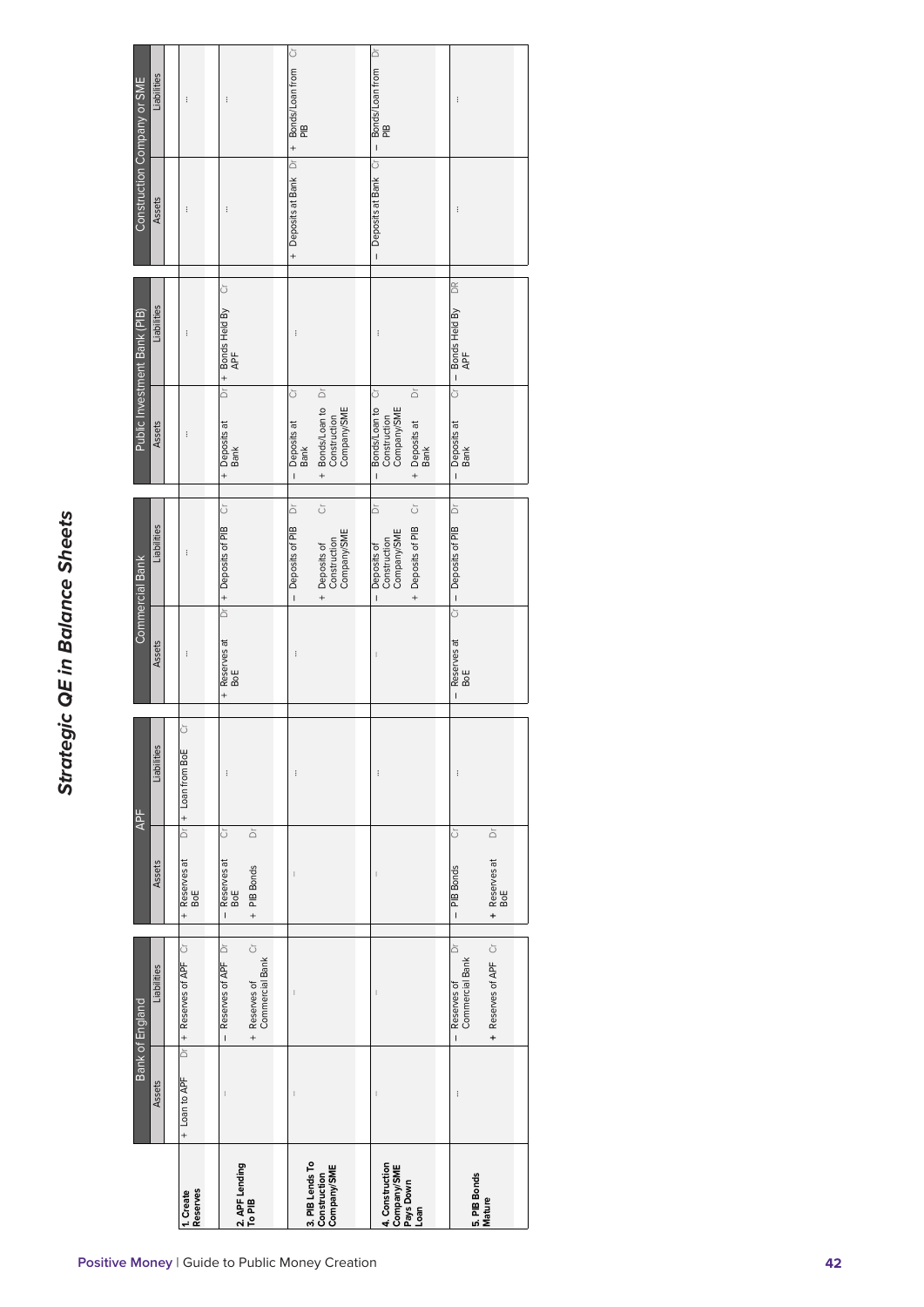#### *Green QE in Balance Sheets*

There are also different ways that Green QE could be conducted. We outline a very simple demonstration of how it would work**<sup>44</sup>**, merely to show how the BoE would create money to on-lend to green industries in the real economy via the European Investment Bank (conducting its banking operations through a commercial bank).

- **1.** Creating New Money for the EIB: The BoE would create new reserves to purchase EIB bonds. The EIB would acquire an increase in assets (deposits at the commercial bank) and liabilities (a debt to the BoE in the form of bonds). The assets of the commercial bank of EIB would increase (in the form of central bank reserves) and so would its liabilities (the deposits owed to the EIB).
- **2.** Lending Money to Green Enterprises: Next the EIB would lend out its deposits to companies for projects that satisfy a set of 'green criteria'. Accordingly, the EIB would exchange assets (deposits at the commercial bank) for a new loan to a 'Green Company'. The Green Company's assets would increase (receiving deposits) whilst simultaneously incurring a liability (an obligation to pay back the EIB at a future date). If we assume the EIB and Green Company share the same commercial bank, then the commercial bank would merely alter the composition of its liabilities – reducing the deposits owed to the EIB and increasing the deposits owed to the Green Company. The Green Company would use the loan to hire staff and buy materials to produce goods, services, energy or infrastructure for sale to the public or under contract to governments to earn the money needed to repay the EIB loan.
- **3.** Green Enterprise Pays Down Loan: As the loan to the Green Company matured, it would have to pay back the EIB. The assets of the EIB would change again. It would have re-acquired deposits and the loan to the Green Company would be cancelled out. By repaying the Investment Bank, the Green Company would draw down its assets (deposits) and liabilities (cancelling its debt to the EIB). The commercial bank would see a change in its liabilities, an increase in deposits of the EIB and a corresponding reduction of deposits of the Green Company.
- **4.** Winding Down Green QE: The length of the Green QE programme would ultimately be determined by the date of maturity of the bonds issued by the EIB. Once such bonds mature the, EIB would need to repay the BoE. The BoE's assets and liabilities would decrease – as it would no longer hold the bonds of the EIB and it would no longer owe reserves to the EIB's commercial bank. In repaying the loan to the BoE, the EIB would draw down its assets (deposits) and its liabilities (loan from BoE). The assets held by the commercial bank (central bank reserves) would be drawn down and so would its liabilities (it would no longer owe deposits to the EIB).

<sup>44</sup> There would most likely be other actors involved, such as a subsidiary for the BoE (APF), the European Central Bank, and a foreign currency dealer. **Positive Money** | Guide to Public Money Creation **43**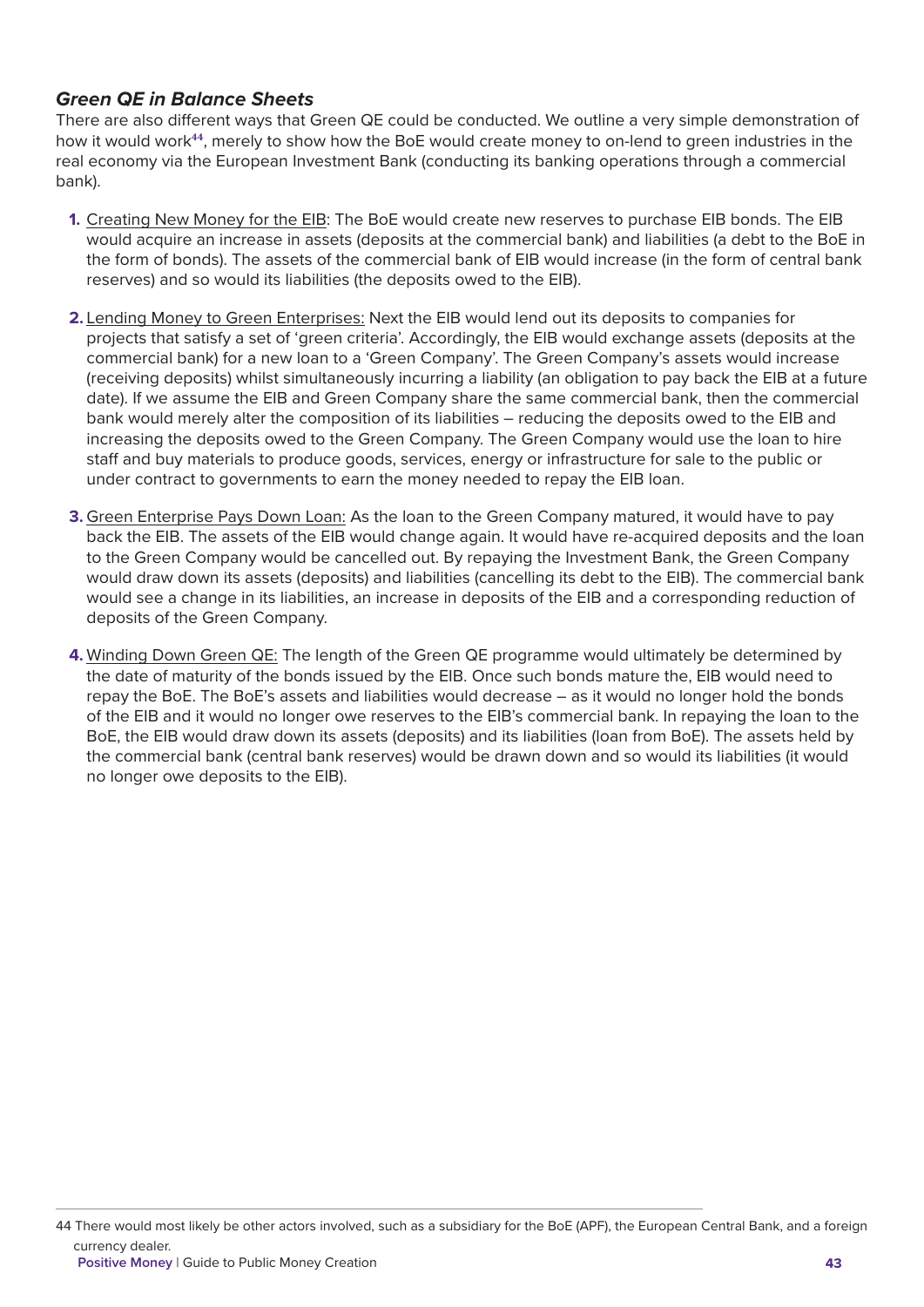# **Green QE in Balance Sheets** *Green QE in Balance Sheets*

|                                             |               | Bank of England                                               | European                                         | nvestment Bank                                                                                              |                                                                 | Commercial Bank                                     |                       | Green Company                                               |
|---------------------------------------------|---------------|---------------------------------------------------------------|--------------------------------------------------|-------------------------------------------------------------------------------------------------------------|-----------------------------------------------------------------|-----------------------------------------------------|-----------------------|-------------------------------------------------------------|
|                                             | Assets        | Liabilities                                                   | Assets                                           | Liabilities                                                                                                 | Assets                                                          | Liabilities                                         | Assets                | Liabilities                                                 |
| 1. Creating<br>Reserves For<br>The EIB      | + EIB Bonds   | Dr   + Reserves of EIB's Cr<br>Bank                           | Deposits at<br>Bank<br>$^{+}$                    | ŏ<br>$Dr \begin{vmatrix} + & \text{Bonds held by} \\ \text{BoE} \end{vmatrix}$                              | $\overline{\overline{\square}}$<br>Reserves at<br>BoE<br>$^{+}$ | ŏ<br>+ Deposits of EIB                              | $\vdots$              | $\vdots$                                                    |
|                                             | $\vdots$      | Reserves of EIB's Dr<br>Bank                                  | ŏ<br>Deposits at<br>Bank                         | $\vdots$                                                                                                    | $\vdots$                                                        | ă<br>Deposits of EIB                                | + Deposits at<br>Bank | Ğ<br>$Dr \mid +$ Bonds held by                              |
| 2. Lending<br>Money to Green<br>Enterprises |               | ŏ<br>Company's Bank<br>+ Reserves of<br>Green                 | $\overline{\square}$<br>+ Bonds Green<br>Company |                                                                                                             |                                                                 | $\overline{C}$<br>+ Deposits of<br>Green Company    |                       |                                                             |
|                                             |               |                                                               |                                                  |                                                                                                             |                                                                 |                                                     |                       |                                                             |
| 3. Green<br>Enterprise Pays                 | $\vdots$      | ă<br>Company's Bank<br>Reserves of<br>Green<br>$\overline{1}$ | ŏ<br>Bonds Green<br>Company<br>$\overline{1}$    | $\vdots$                                                                                                    | $\vdots$                                                        | ă<br>Deposits of<br>Green Company<br>$\overline{1}$ | - Deposits at<br>Bank | ă<br>Bonds held by<br>$\frac{10}{2}$<br>$rac{1}{\tilde{C}}$ |
| Down Loan                                   |               | + Reserves of EIB's Cr<br>Bank                                | ò<br>+ Deposits at<br>Bank                       |                                                                                                             |                                                                 | $\vec{C}$<br>+ Deposits of EIB                      |                       |                                                             |
|                                             |               |                                                               |                                                  |                                                                                                             |                                                                 |                                                     |                       |                                                             |
| Down Green QE<br>4. Winding                 | $-$ EIB Bonds | $Cr$   $-$ Reserves of EIB's $Dr$<br><b>Bank</b>              | Deposits at<br>Bank<br>$\overline{1}$            | ă<br>$\boxed{\begin{array}{c} \mathbb{C}^1 \ \mathsf{B} \mathsf{ondS} \ \mathsf{B} \mathsf{B} \end{array}}$ | Reserves at<br>BoE<br>$\overline{1}$                            | ò<br>$Cr$ $-$ Deposits of EIB                       | $\vdots$              | $\vdots$                                                    |
|                                             |               |                                                               |                                                  |                                                                                                             |                                                                 |                                                     |                       |                                                             |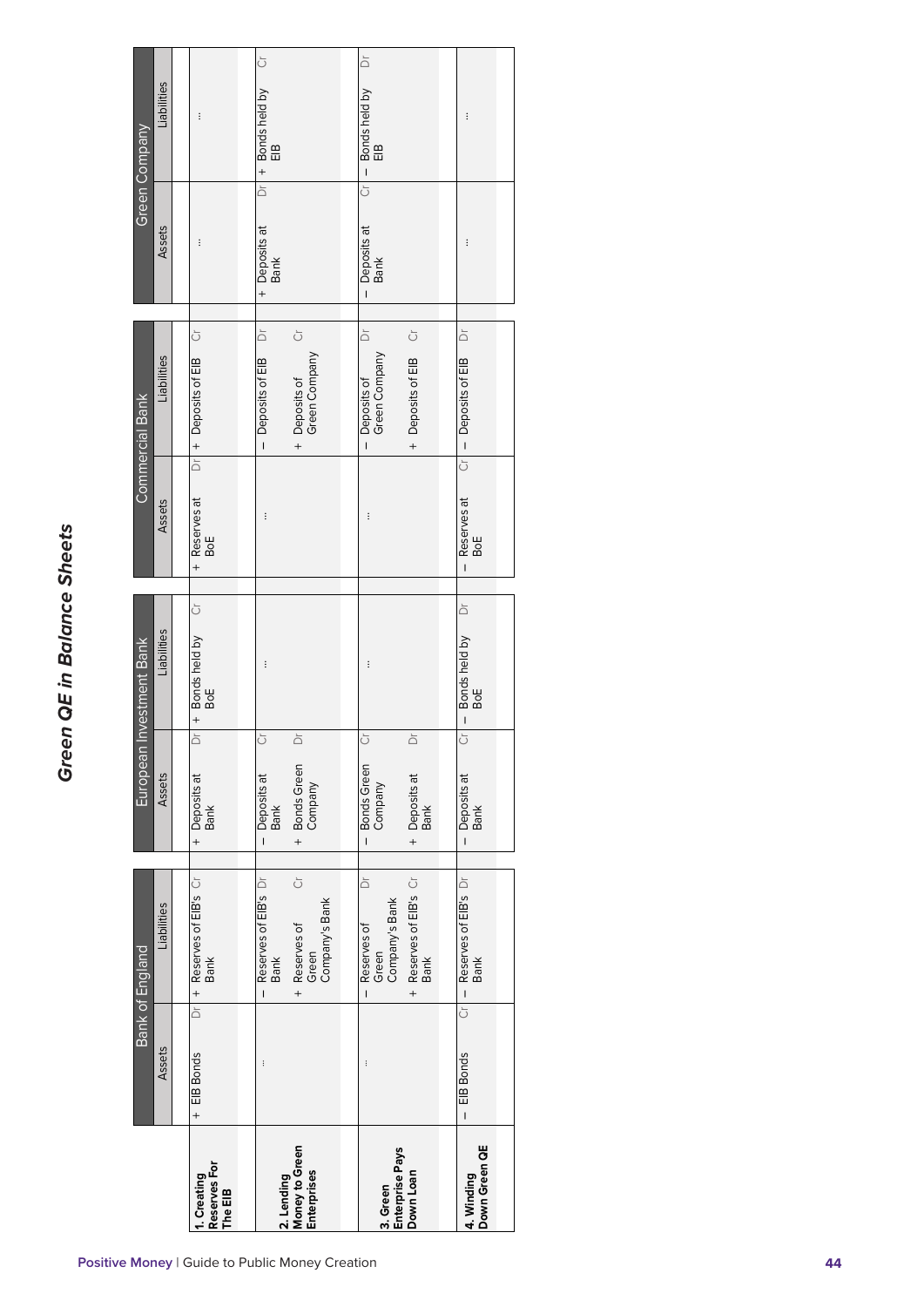#### *Helicopter Drop in Balance Sheets*

There are many ways in which a money-financed helicopter drop could be conducted, with different balance sheet implications. For this example, we highlight a balance sheet process where the government would issue non-interest bearing perpetual bonds. If conventional interest bearing government bonds were used to back the newly created money, then the BoE would have to continuously refinance these bonds (see steps 5, 6, and 7 of the next section to get a better idea as to how this would work).

- **1.** Creating New Money: The process of money creation begins with the Treasury issuing liabilities, in the form of perpetual zero coupon bonds, which are purchased by the BoE. The BoE credits the Treasury's account with new BoE reserves, increasing the Treasury's assets (and the BoE's liabilities). The bonds are added to the BoE's balance sheet, increasing its assets, which matches the increase in its liabilities from creating central bank reserves.
- **2.** Tax Cut or Citizen's Dividend Increasing Private Sector Net Worth: Subsequently, the Treasury would draw down its assets (reserves) to pay for the proposed cash transfers to households or to finance its normal expenditure where tax cuts have reduced its tax revenues. The BoE debits the Treasury's reserve account and credits the reserve account of the commercial bank whose customer (Private Sector) is the recipient of the public spending. The Private Sector's bank would experience an increase in both assets (reserves) and liabilities (deposits owed to the private sector). The assets (deposits) held by the Private Sector would increase, without a corresponding increase in liabilities. Instead, the Private Sector's equity (net worth) would increase to balance the increase in assets. The expenditure by the Treasury without a corresponding reduction in liabilities, or a balancing increase in other assets, would reduce the equity of the government.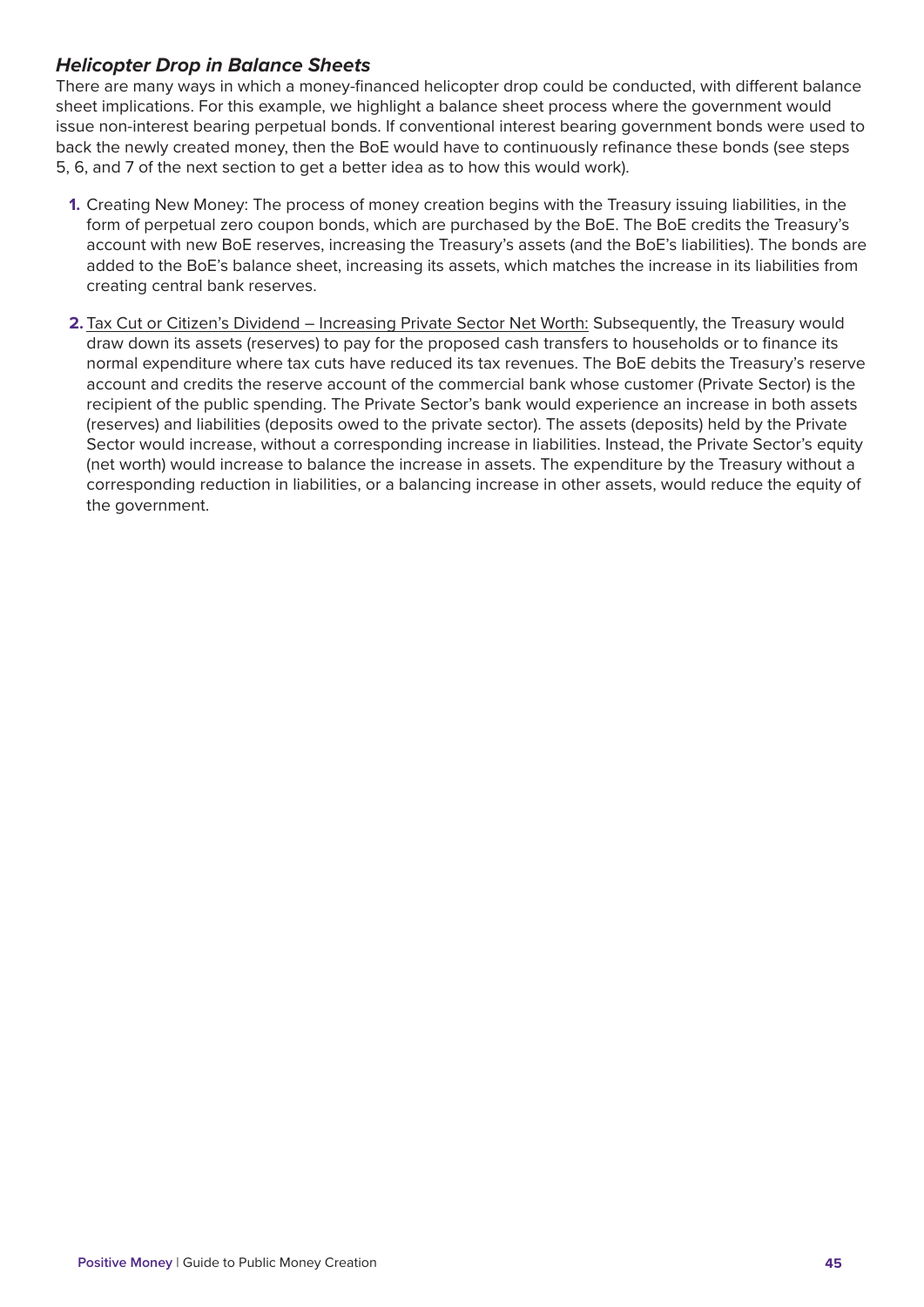# Helicopter Drop in Balance Sheets *Helicopter Drop in Balance Sheets*

|                 | Assets      | (Perpetual Non-<br>Interest Baring)<br>1. Creating New<br>Money      | $\vdots$<br>(Unfunded Deficit)<br>Or Citizen's<br>Dividend –<br>Increasing Private<br>Sector Net Worth<br>2. Tax Cut |
|-----------------|-------------|----------------------------------------------------------------------|----------------------------------------------------------------------------------------------------------------------|
|                 |             |                                                                      |                                                                                                                      |
| Bank of England | Liabilities | ð<br>+ Government Dr + Reserves of<br>Bonds                          | ŏ<br>Commercial bank<br>+ Reserves of<br>- Reserves of<br>Treasury                                                   |
|                 | Assets      | + Reserves at<br>BoE                                                 | Ò<br>- Reserves at<br>BoE                                                                                            |
| <b>Treasury</b> | Liabilities | ŏ<br>Dr + Bonds held by<br>BoE (Perpetual<br>Non-Interest<br>Baring) | $\vdots$                                                                                                             |
|                 | Assets      | $\vdots$                                                             | + Reserves at<br>BoE                                                                                                 |
| Commercial Bank | Liabilities | $\vdots$                                                             | ŏ<br>Dr   + Deposits of<br>  Private Sector                                                                          |
|                 | Assets      | $\vdots$                                                             | + Deposits at<br>bank                                                                                                |
| Private Sector  | Liabilities | $\vdots$                                                             | $\vdots$                                                                                                             |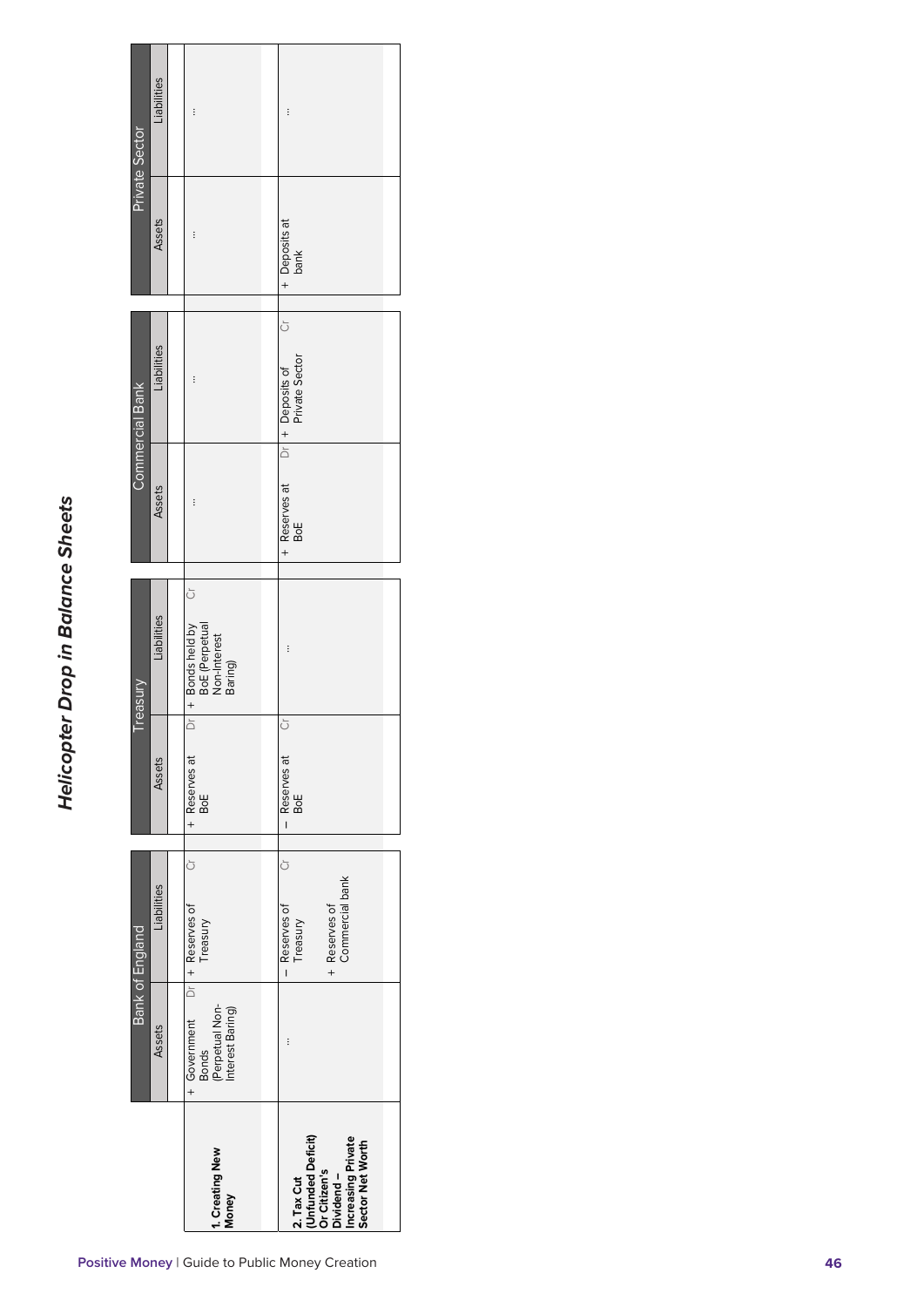#### *People's QE in Balance Sheets*

There are also different ways that People's QE could work. The BoE could create money to finance lending directly to an entity in the real economy - in which case the balance sheet operations would be similar to the example given for Strategic QE. In this example, we show how the balance sheet operations of a People's QE programe could work if the BoE would finance the spending of a public entity.

- **1.** LGA Issues Bonds and Sells Them to Commercial Bank: People's QE begins with a public entity (let's assume it's a Local Government Authority (LGA) for the purpose of this example) which issues bonds that it sells to a commercial bank in exchange for commercial bank deposits. This increases the assets and liabilities of both. The commercial bank acquires an asset, in the form of the LGA bond, and creates a corresponding liability, in the form of the deposit owed to the LGA. The LGA acquires an asset (commercial bank deposits) and liability (bonds held by the commercial bank).
- **2.** The BoE Creates Money for a Special Purpose Vehicle: The next step would involve the BoE creating reserves to lend to a Special Purpose Vehicle (SPV). The BoE has gained an asset (in the form of the loan to the SPV), whilst simultaneously incurring a liability (in the form of the reserves owed to the SPV). The SPV has gained an asset (the newly issued BoE reserves), and a liability (the loan from the BoE).
- **3.** SPV Buys Bonds Issued by LGA: Using its newly acquired central bank reserves, the SPV will then buy the bonds issued by the LGA that are held by the commercial bank. The SPV is thus exchanging assets with the commercial bank: BoE reserves are swapped for Local Government Authority bonds. Meanwhile, the liabilities of the LGA – the bonds – are now held by the SPV, rather than the commercial bank.
- **4.** LGA Spends Money, Increasing Private Sector Net Worth: The LGA would then spend the money into the real economy. It could for example, use the newly created money to hire a construction company for an infrastructure project; this would boost the income of the construction company (i.e. private sector business). The deposits that the LGA held at a commercial bank would be transferred to the bank account of the construction company. The construction company would use the money paid by the LGA to hire staff and buy materials to deliver infrastructure for the LGA. The end result would be that the financial assets of the construction company, its employees and suppliers would increase, without a corresponding increase in their liabilities, so this would be balanced by an increase in their equity (net worth). Meanwhile, the LGA would acquire a physical asset, the new infrastructure, to balance the money spent from that raised by the bond issue.
- **5.** LGA Issues New Bonds: Just before the debt of the LGA matures, the LGA issues 'New Bonds'. Both the 'Old bonds' and 'New bonds' would be on the liabilities side of the LGA's balance sheet. As in Step 1, a commercial bank would issue a new liability in the form of deposits for the LGA, and acquire a new asset – the New Bonds. Accordingly, the LGA's assets and liabilities would increase in tandem.
- **6.** LGA Pays Down Debt to SPV: With its new assets (commercial bank deposits) the LGA could pay down its liability to the SPV. The LGA would draw down its deposits at the commercial bank, while its debt in the form of the Old Bonds was cancelled. The assets of the SPV would change: it would longer hold the Old Bonds issued by the Local Government Authority but its holdings of BoE reserves would have increased. In the meantime, the balance sheet of the commercial bank would have contracted, holding less in LGA deposits (liability) and less in BoE reserves (asset).
- **7.** SPV Buys New LGA bonds: Next, the SPV of the BoE would buy the New Bonds issued by the Local Government Authority, from the commercial bank (effectively repeating Step 3).

(Steps 5, 6, and 7 would be repeated continuously, in order for the BoE to permanently keep the value of the original LGA expenditure on its balance sheet.)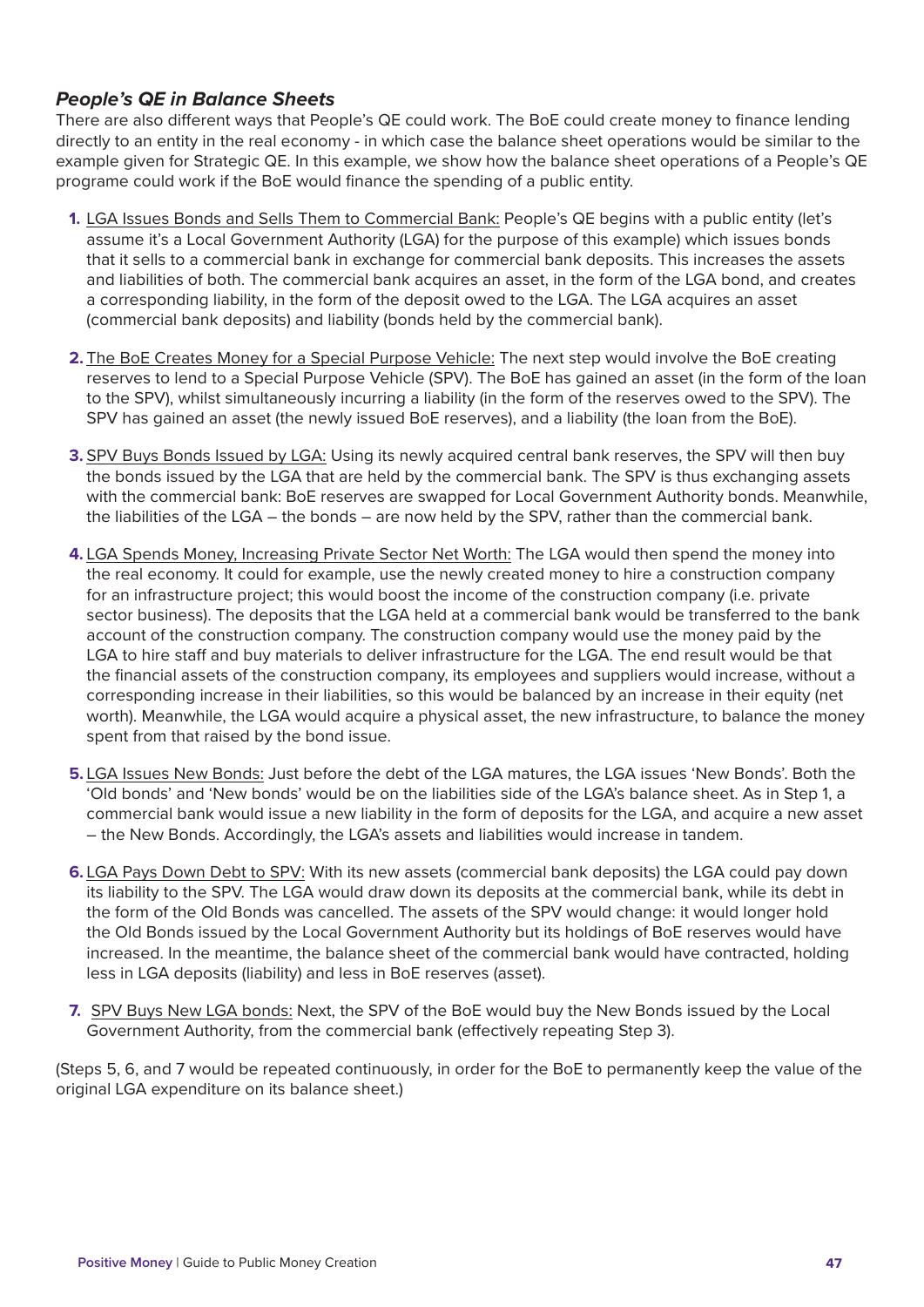# People's QE in Balance Sheets *People's QE in Balance Sheets*

| Assets<br>$\vdots$                | Bank of England<br>Liabilities                                                                          | SPV<br>Assets                                                         | Liabilities          | Dr<br>+ Bonds of LGA<br>Assets                                             | + Deposits of LGA Cr<br>LGA's Commercial Bank<br>Liabilities                        | ă<br>Assets<br>$\overline{+}$                                                                                     | ò<br>Liabilities<br>LGA                                                             | Assets                  | Liabilities<br>Private Sector |
|-----------------------------------|---------------------------------------------------------------------------------------------------------|-----------------------------------------------------------------------|----------------------|----------------------------------------------------------------------------|-------------------------------------------------------------------------------------|-------------------------------------------------------------------------------------------------------------------|-------------------------------------------------------------------------------------|-------------------------|-------------------------------|
|                                   | $\vdots$                                                                                                | $\vdots$                                                              | $\vdots$             |                                                                            |                                                                                     | Deposits at<br>Bank                                                                                               | + Bonds held by<br>Bank                                                             | $\vdots$                | $\vdots$                      |
| $\overline{D}$ r<br>+ Loan to SPV | b<br>+ Reserves of SPV                                                                                  | ă<br>Reserves at<br>BoE<br>$^{+}$                                     | þ<br>+ Loan from BoE | $\vdots$                                                                   | $\vdots$                                                                            | $\vdots$                                                                                                          | $\vdots$                                                                            | $\vdots$                | $\colon$                      |
| $\colon$                          | $\overline{C}$<br>Reserves of SPV Dr<br>Reserves of<br>LGAs Bank<br>$\overline{1}$<br>$^{+}$            | ò<br>ă<br>+ Bonds of LGA<br>Reserves at<br>BoE<br>$\overline{1}$      | $\vdots$             | Ò<br>ă<br>- Bonds of LGA<br>Reserves at<br>BoE<br>$^{+}$                   | $\vdots$                                                                            | $\colon$                                                                                                          | ŏ<br>Ò<br>Bonds held by<br>SPV<br>Bonds held by<br>Bank<br>$^{+}$<br>$\overline{1}$ | $\vdots$                | $\colon$                      |
| $\colon$                          | $\vdots$                                                                                                | ÷                                                                     | $\colon$             | $\vdots$                                                                   | $\overleftarrow{\Box}$<br>ò<br>- Deposits of LGA<br>+ Deposits of<br>Private Sector | $\circ$<br>+ (Accruing value Dr<br>of real assets<br>delivered by<br>QE)<br>Deposits at<br>Bank<br>$\overline{1}$ | $\vdots$                                                                            | ò<br>+ Deposits at Bank | $\colon$                      |
| $\colon$                          | $\colon$                                                                                                |                                                                       | $\vdots$             | ò<br>New Bonds of<br>LGA<br>$^{+}$                                         | Ò<br>+ Deposits of LGA                                                              | ò<br>+ New Deposits<br>at Bank                                                                                    | Ò<br>+ New Bonds held<br>by Bank                                                    | $\vdots$                | $\vdots$                      |
| $\vdots$                          | $\overleftarrow{C}$<br>ă<br>Reserves of SPV<br>Reserves of<br>LGA's Bank<br>$\overline{1}$<br>$\ddot{}$ | ă<br>Old LGA bonds Cr<br>+ BoE reserves<br>$\overline{\phantom{a}}$   | $\vdots$             | Reserves at<br>BoE<br>$\overline{1}$                                       | ò<br>$Cr$ $-$ Deposits of LGA                                                       | Gr<br>- New Deposits<br>at Bank                                                                                   | ò<br>- Old bonds held<br>by SPV                                                     | $\vdots$                | $\vdots$                      |
| ŧ                                 | $\overline{C}$<br>Reserves of SPV Dr<br>+ Reserves of<br>LGAs Bank<br>$\mathbf{I}$                      | ò<br>ă<br>+ New Bonds of<br>LGA<br>Reserves at<br>BoE<br>$\mathsf{I}$ | $\vdots$             | ð<br>ò<br>New Bonds of<br>LGA<br>Reserves at<br>BoE<br>$\bar{1}$<br>$^{+}$ | $\vdots$                                                                            | $\vdots$                                                                                                          | - New Bonds held Dr<br>by Bank<br>+ New Bonds held Cr<br>by SPV                     | $\vdots$                | $\vdots$                      |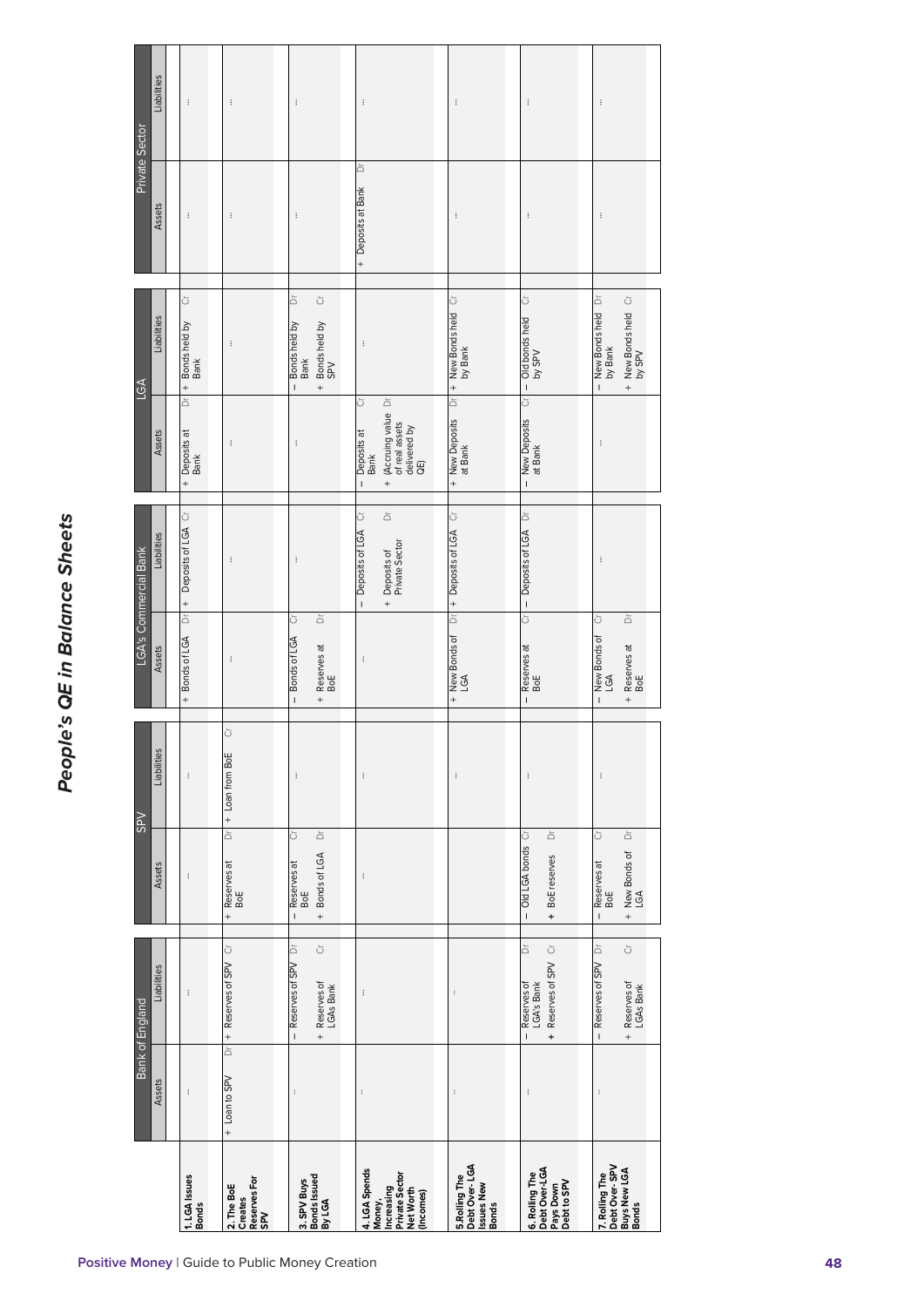#### *OMF or SMC in Balance Sheets*

- **1.** Money Creation: The process of money creation would begin with the Treasury issuing liabilities, in the form of perpetual zero coupon bonds, which are purchased by the BoE. The BoE credits the Treasury's account with new BoE reserves, increasing the Treasury's assets (and the BoE's liabilities). The bonds would be added to the BoE's balance sheet, increasing its assets, which would match the increase in its liabilities from creating central bank reserves. The balance sheets of both the BoE and the Treasury would increase by the amount of the bonds issued.
- **2.** Treasury spends Money into Circulation, Increasing Private Sector Net Worth: The BoE would debit the Treasury's reserve account and credit the reserve account of the commercial bank whose customer (Private Sector) is the recipient of the public spending. The commercial bank would simultaneously credit the Private Sector with new deposits. The commercial bank would have new BoE reserves (asset) and a new liability (new bank deposits), while the Private Sector would have acquired an increase in deposits (an asset) without a corresponding increase in liabilities, which means that the increased assets would be balanced by an increase in equity (net worth). Government expenditure would reduce the government's assets, and without a corresponding reduction in liabilities, or a balancing increase in other assets (such as where the money was spent on public infrastructure procurement, for example), the government's equity would be reduced accordingly.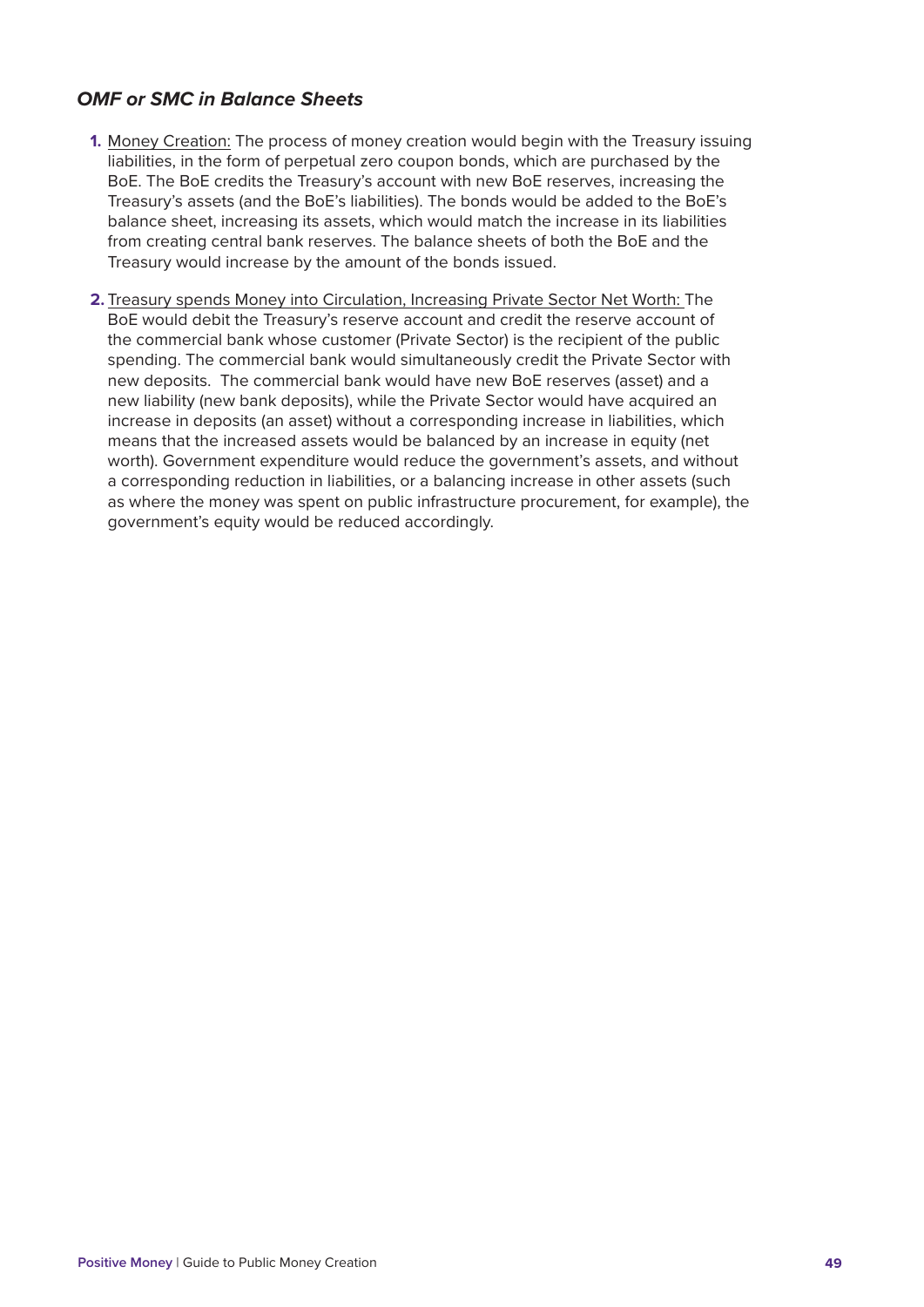# OMF & SMC in Balance Sheets *OMF & SMC in Balance Sheets*

| Private Sector         | Liabilities | $\vdots$                                                             | $\vdots$                                                                    |
|------------------------|-------------|----------------------------------------------------------------------|-----------------------------------------------------------------------------|
|                        | Assets      | $\vdots$                                                             | + Deposits at<br>bank                                                       |
| Commercial Bank        | Liabilities | $\vdots$                                                             | à<br>Dr   + Deposits of<br>  Private Sector                                 |
|                        | Assets      | $\vdots$                                                             | + Reserves at<br>BoE                                                        |
| <b>Leasury</b>         | Liabilities | Ğ<br>Dr + Bonds held by<br>BoE (Perpetual<br>Non-Interest<br>Baring) | ።                                                                           |
|                        | Assets      | + Reserves at<br>BoE                                                 | ð<br>Reserves at<br>BoE                                                     |
| <b>Bank of England</b> | Liabilities | Cr<br>$Dr$ + Reserves of<br>Treasury                                 | ŏ<br>1 + Reserves of<br>Private Sector's<br>bank<br>Reserves of<br>Treasury |
|                        | Assets      | + Government  <br>Bonds<br> Perpetual Non-<br>  Interest Baring)     |                                                                             |
|                        |             | 1. Money<br>Creation                                                 | 2. Treasury<br>Spends Money<br>Into Circulation                             |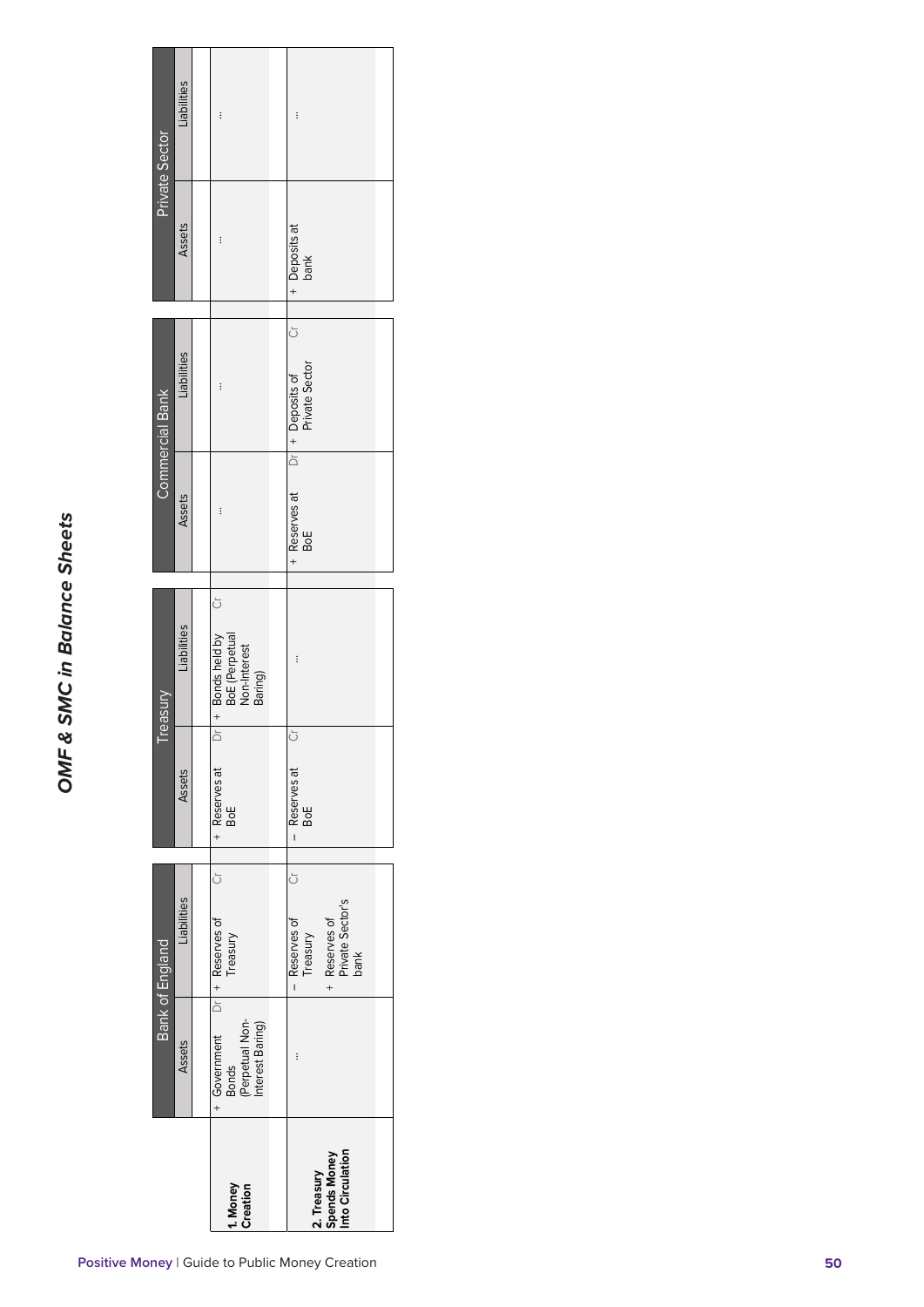## **BIBLIOGRAPHY**

Anderson, V. (2015). 'Green Money: Reclaiming Quantitative Easing'. The Green EFA group for European Parliament. Available at:

http://mollymep.org.uk/wp-content/uploads/Green-Money\_ReclaimingQE\_V.Anderson\_ June-2015.pdf, Site Last Accessed: July 2015.

Barnett, A., Batten, S., Chiu, A., Franklin, J., and Sebastiá-Barriel, M. (2014). 'The UK Productivity Puzzle'. Bank of England Quarterly Bulletin, vol. 53, no. 2. Bank of England, London. Available at:

http://www.bankofengland.co.uk/publications/Documents/quarterlybulletin/2014/qb14q201. pdf

Bell, V., Joyce, M., Liu, Z., and Young, C. (2012). 'The Distributional Effects of Asset Purchases'. Bank of England Publication 2012, London. Available at: http://www. bankofengland.co.uk/publications/Documents/news/2012/nr073.pdf

Benford, J., Berry, S., Nikolov, K., Young, C., and Robson, M. (2009). 'Quantitative easing'. Bank of England Quarterly Bulletin, vol. 49, no. 2. Bank of England, London. Available at: http://www.bankofengland.co.uk/publications/Documents/quarterlybulletin/qb090201.pdf

Benes, J., and Kumhof, M. (2012). 'The Chicago Plan revisited', IMF Working Paper No. 12/202.

Bernanke, B. (1999). 'Japanese Monetary Policy: A Case of Self-Induced Paralysis?', For presentation at the ASSA meetings, Boston MA, January 9, 2000. Available at: http://www. princeton.edu/~pkrugman/bernanke\_paralysis.pdf

Bernanke, B. S. (2003). 'Some thoughts on monetary policy in Japan'. Speech before the Japan Society of Monetary Economics, 31 May, 2003, Tokyo, Japan.

Blyth, M., Lonergan, E. and Wren-Lewis S. (2015). 'Now the Bank of England needs to deliver QE for the people', The Guardian. Available at: http://www.theguardian.com/ business/economics-blog/2015/may/21/now-the-bank-of-england-needs-to-deliver-qe-forthe-people

Brown, E. (2008). 'The Web of Debt: The shocking truth about our monetary system and how we can break free'. Third Millennium Press.

Buiter, W. H., and Rahbari, E. (2012). 'What more can central banks do to stimulate the economy?' Global Economics View. Available at: http://www.citibank.com/ transactionservices/home/public\_sector/docs/Global\_Economics\_View.pdf

Bun, P. and Rostom, M. (2014). 'Household Debt and Spending'. Bank of England Quarterly Bulletin, vol. 54, no. 3. Bank of England, London. Available at: http://www.bankofengland. co.uk/publications/Documents/quarterlybulletin/2014/qb14q3.pdf

Douglas, F. P. H., and Director, A. (1931). 'The Problem of Unemployment'. New York: The Macmillan Company.

Eichengreen, B. (2014). 'Hall of Mirrors: The Great Depression, The Great Recession, and the Uses and Misuses of History'. Oxford University Press.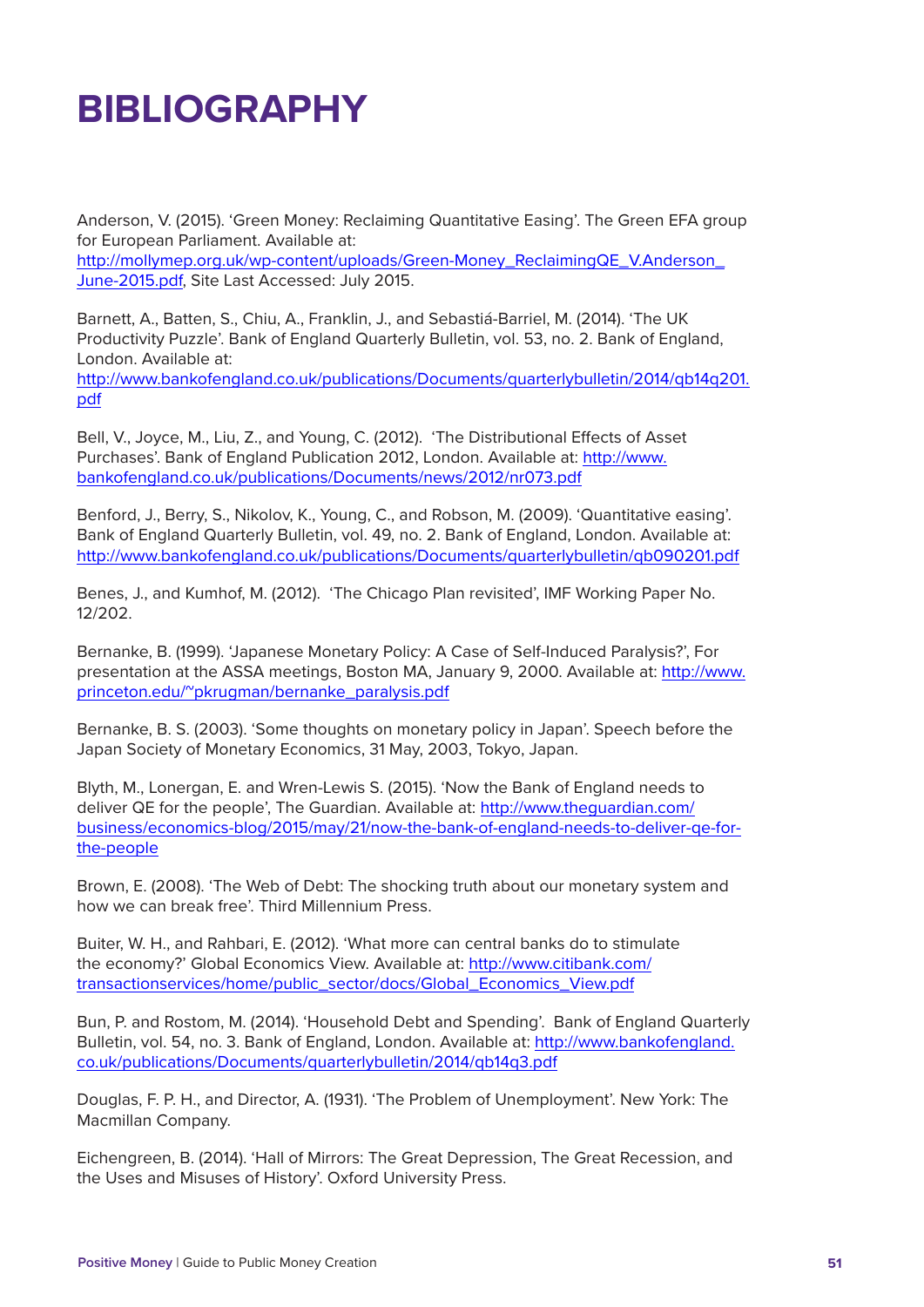Friedman, M. (1948). 'A Monetary and Fiscal Framework for Economic Stability'. The American Economic Review, vol. 38 no. 3, pp. 245-264.

Garbade, K. (2014). 'Direct purchases of US Treasury securities by Federal Reserve banks'. FRB of New York Staff Report 684. Available at: http://papers.ssrn.com/sol3/papers. cfm?abstract\_id=2477858

Hines, C., and Murphy, R. (2011). 'Green Quantitative Easing: Paying for the economy we need'. Finance for the Future. Available at: http://www.financeforthefuture.com/ GreenQuEasing.pdf

IMF (2012). 'Global Financial Stability Report: Durable Financial Stability, Getting from Here to There'. International Monetary Fund, Washington D.C.

Jackson, A. (2013). 'Sovereign Money: Paving the Way to a Sustainable Recovery'. Positive Money. Available at: http://positivemoney.org/wp-content/uploads/2013/11/Sovereign-Money-Final-Web.pdf

Jorda, O., Schularick, M., and Taylor, A. M. (2011). 'Financial crises, credit booms, and external imbalances: 140 years of lessons', IMF Economic Review, vol. 59 no, 2, pp. 340- 378.

Kaletsky, A. (2012). 'How About Quantitative Easing for the People'. Reuters, August 1st 2012. Available at: http://blogs.reuters.com/anatole-kaletsky/2012/08/01/how-aboutquantitative-easing-for-the-people/

Keen, S. (2012). 'The Debtwatch Manifesto'. Available at: http://keenomics.s3.amazonaws. com/debtdeflation\_media/2012/01/TheDebtwatchManifesto.pdf

Keynes, J. M. (1933). 'An Open Letter to President Roosevelt'. New York Times.

Keynes, J. (1936). 'The general theory of employment, interest and money'. Atlantic Books.

Koo, R. (2014). 'The Escape from Balance Sheet Recession and the QE Trap: A Hazardous Road for the World Economy', John Wiley & Sons, 2014.

Ku, S. (2015). 'Helicopter Money: History and Suggestions about the Power to Print Money'. Just & Open Limited Press.

Laidler, D. E. and Sandilands, R. J. (2002). 'An early Harvard memorandum on antidepression policies: an introductory note'. History of Political Economy, vol. 34 no. 3, pp. 515-532.

Lerner, A. P. (1943). 'Functional finance and the federal debt'. Social research, Vol. 10 no. 1, pp. 38-51. Available at: http://www.jstor.org/stable/40981939?seq=1#page\_scan\_tab\_ contents

Liu, C. K. H. (2005). 'World order, Failed states and Terrorism'. Asia Times. Available at: http://atimes.com/atimes/Global\_Economy/GE24Dj01.html

McCulley, P. and Poszar, Z. (2013). 'Helicopter Money: Or How I Stopped Worrying and Love Fiscal-Monetary Cooperation'. Global Society of Fellows. Available at: https://www. interdependence.org/wp-content/uploads/2013/01/Helicopter\_Money\_Final1.pdf

Minsky, H. P. (1984). 'Can "it" happen again? Essays on instability and finance'. Armonk, NY: M. E. Sharpe.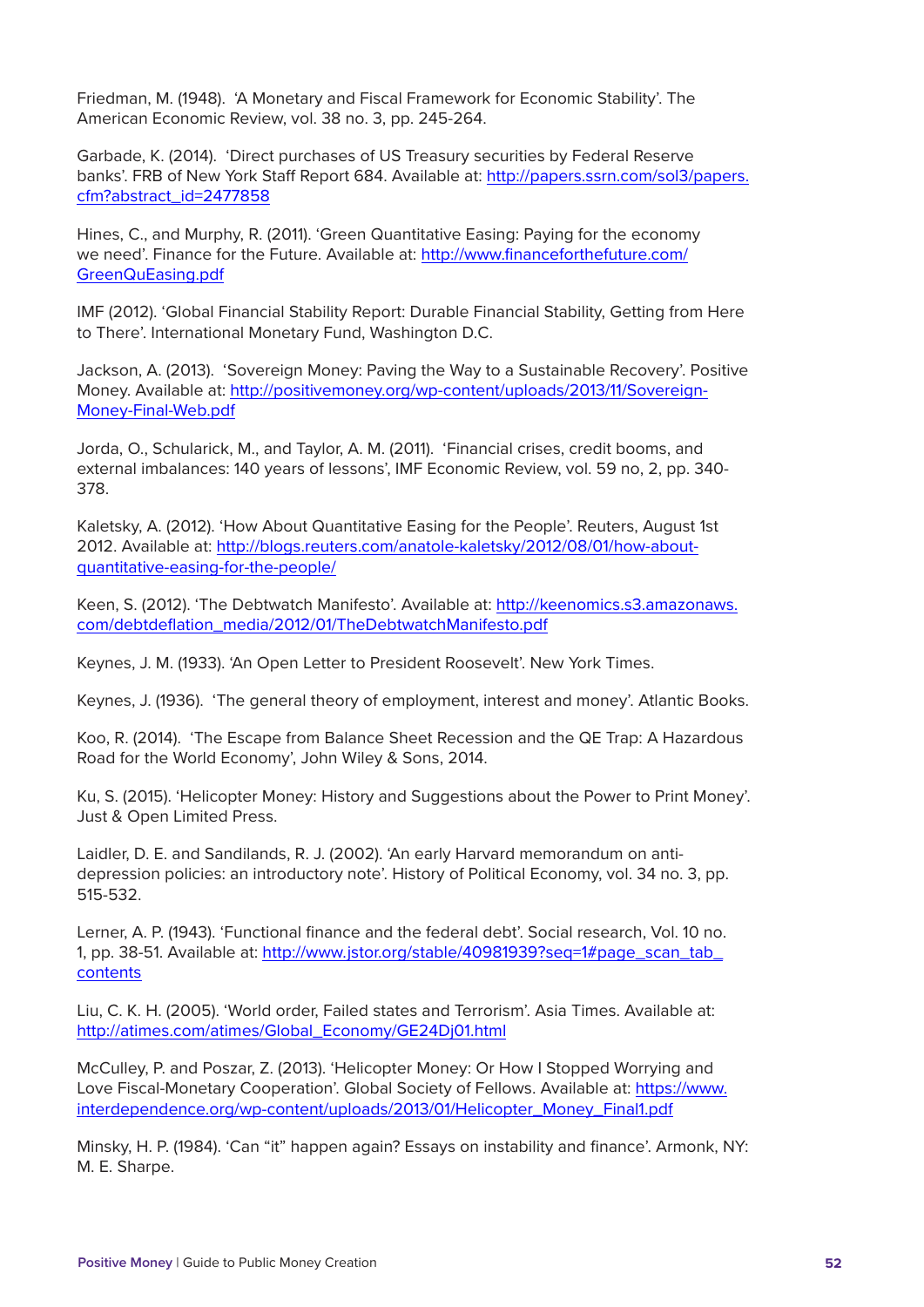Muellbauer, J. (2014). 'Combatting Eurozone Deflation: QE for the People' VOX CEPR Policy Portal, December 2014. Available at: http://www.voxeu.org/article/combattingeurozone-deflation-qe-people

Murphy, R. (2015). 'How Green Infrastructure Quantitative Easing Would Work'. Tax Research UK. Available at: http://www.taxresearch.org.uk/Blog/2015/03/12/how-greeninfrastructure-quantitative-easing-would-work/#sthash.wZqcTosl.dpuf

Nugee, F and Hazel, J. (2014) 'Helicopter Money – A Proposal for Macroeconomic Reform'. The Wilberforce Society. Available at: https://wilberforcesocietyblog.files.wordpress. com/2014/01/helicopter-money.pdf

OECD (2015). 'General Assessment of the Macro-Economic Situation', OECD Economic Outlook 2015, vol. 1. Available at: http://www.oecd.org/eco/outlook/Economic-Outlook-97- General-assessment.pdf

ONS (2015) 'Statistical Bulletin: Quarterly National Accounts, Quarter 3 (July to Sept) 2015'. Office for National Statistics, London. Available at: http://webarchive.nationalarchives.gov. uk/20160105160709/http://www.ons.gov.uk/ons/dcp171778\_429067.pdf

Reinhart, C.M., Reinhart, V. and Rogoff, K. (2011). 'Public Debt Overhangs: Advanced Economy Episodes Since 1800'. Journal of Economic Perspectives, vol. 26, no. 3, pp. 69-83. Available at: https://www.imf.org/external/pubs/ft/wp/2013/wp13266.pdf

Ryan-Collins, J. (2015). 'Is Monetary Financing Inflationary? A Case Study of the Canadian Economy, 1935–75'. Levy Economic Institute, working paper no. 848. Available at: http:// www.levyinstitute.org/pubs/wp\_848.pdf

Ryan-Collins, J., Greenham, T., Bernardo, G., and Werner, R. (2013). 'Strategic Quantitative Easing'. Published by the New Economics Foundation (NEF). Available at: http://www. neweconomics.org/publications/entry/strategic-quantitative-easing

Simons, H. C. (1936). 'Rules versus authorities in monetary policy', The Journal of Political Economy, vol. 44, no. 1, pp. 1-30.

Turner, A. (2015). 'The Case for Monetary Finance – An Essentially Political Issue'. Paper presented at the 16th Jacques Polak Annual Research Conference hosted by the International Monetary Fund Washington, D.C. Available at: https://www.imf.org/external/ np/res/seminars/2015/arc/pdf/adair.pdf

Turner, A. (2013). 'Debt, Money and Mephistopheles: How do we get out of this mess?'. Published by Group of Thirty, Occasional Paper no. 87. Available at: http://www.group30. org/images/PDF/ReportPDFs/OP%2087.pdf

van Lerven, F. (2015a). 'Would there be a Shortage of Credit in a Sovereign Money System?'. Positive Money. Available at: http://positivemoney.org/wp-content/ uploads/2015/07/Credit\_in\_Sovereign\_Money\_System\_FINAL\_20150609.pdf

van Lerven, F. (2015b). 'Recovery in the Eurozone: Using Money Creation to Stimulate the Real Economy'. Positive Money. Available at: http://positivemoney.org/publications-old/ recovery-in-the-eurozone-using-money-creation-to-stimulate-the-real-economy/

Viner, J. (1933). 'Balanced Deflation, Inflation, or More Depression'.

Wolf, M. (2013). 'The case for helicopter money'. Financial Times, 12 February 2013. Available at: http://www.ft.com/cms/s/0/9bcf0eea-6f98-11e2-b906-00144feab49a.html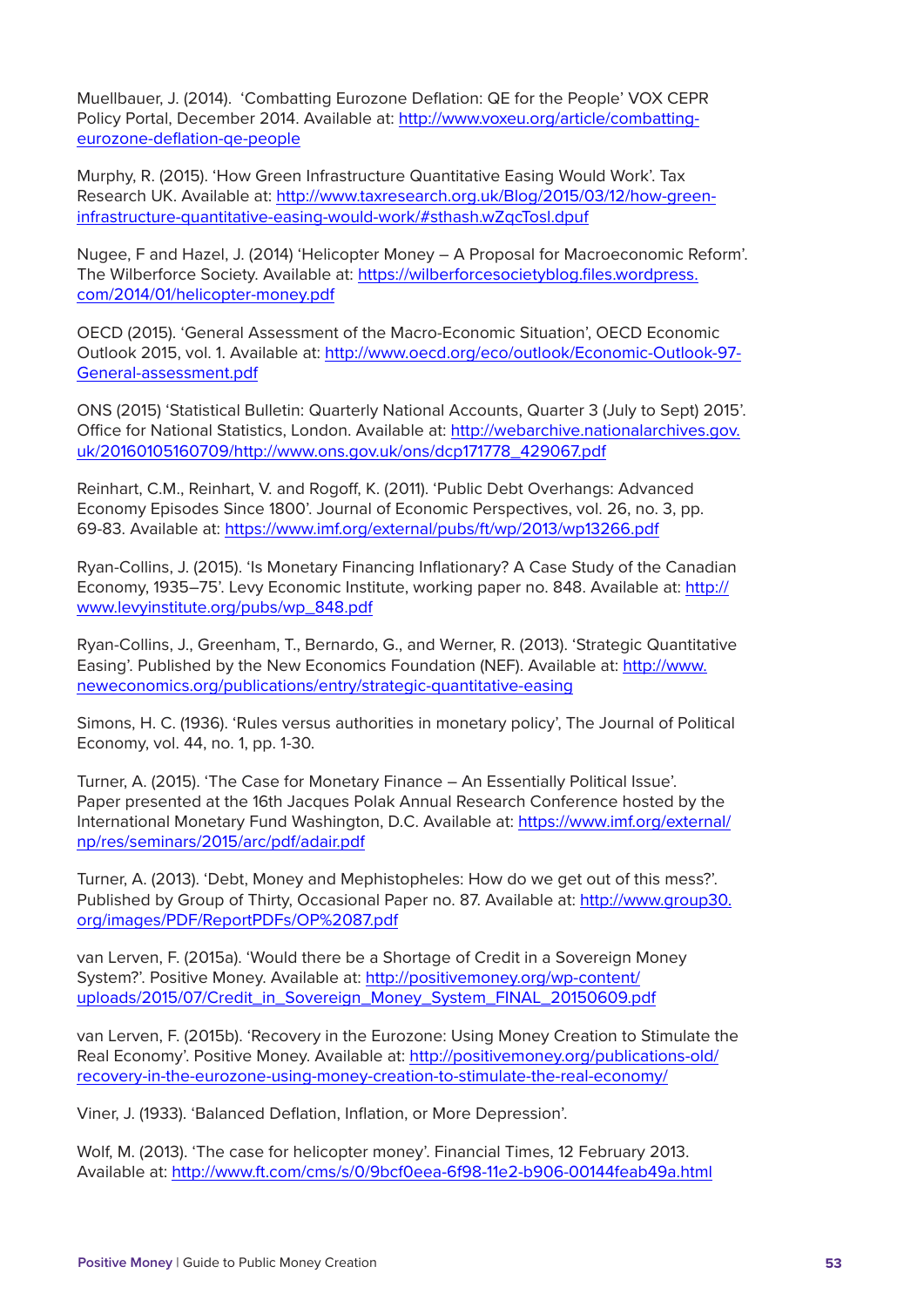Wren-Lewis, S. (2014) 'Helicopter Money'. Mainly Macro. Available at: <u>http://mainlymacro.</u> blogspot.co.uk/2014/10/helicopter-money.html